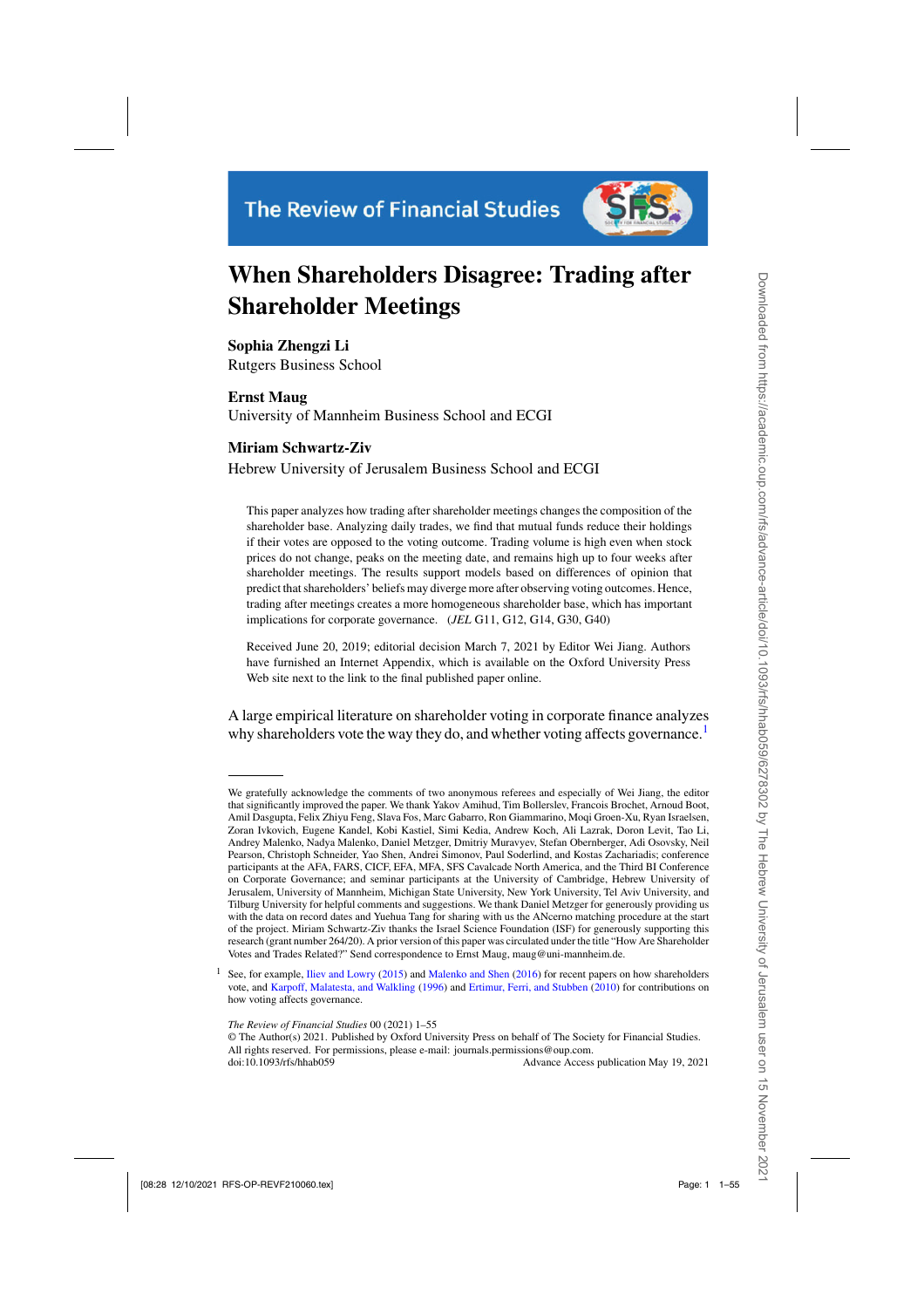This literature takes its cues from agency theory and is based on the premise that the main conflict governance arrangements need to address is that between shareholders and management.<sup>2</sup> In this framework, shareholders and management may have different interests, for example, when management has the opportunity to appropriate private benefits or when voting constrains managerial discretion. Shareholders are mostly assumed to be homogeneous, and they vote differently only if they have access to different information, which is then aggregated in the voting process.

In this paper, we analyze trading after shareholder meetings and ask two main research questions. First, we ask whether shareholder votes are sufficiently meaningful to affect trades, and second, whether trading after shareholder meetings creates a shift in the shareholder base. To the best of our knowledge, no empirical study has investigated how shareholders trade after voting. We find that voting significantly affects trades, that abnormal trading volume after shareholder meetings is high, and that shareholders in our sample reduce their holdings if their vote at the meeting was contradicted by the voting outcome.

Within the framework described above, these findings are puzzling. We would not expect a systematic relationship between voting and post-meeting trades if voting only aggregates private signals.<sup>3</sup> Similarly, disclosures of meeting results and other news released at shareholder meetings should lead shareholders' beliefs to converge, thus reducing the need for trading.<sup>4</sup> Hence, we start from a different perspective and emphasize disagreement as a source of friction to explain trading after shareholder meetings. Disagreement arises in differences-of-opinion models, which assume that individuals have heterogeneous beliefs even though they are equally well-informed.<sup>5</sup> Disagreement may also arise from differences in preferences, but preferencebased models have not been used to generate predictions about trading volume.<sup>6</sup>

<sup>&</sup>lt;sup>2</sup> This literature is too vast to survey here. See [Yermack](#page-54-0) [\(2010](#page-54-0)) for a survey of shareholder voting; [Cuñat, Giné, and Guadalupe](#page-51-0) [\(2016\)](#page-51-0) and [Schwartz-Ziv and Wermers](#page-53-0) [\(2020](#page-53-0)) for contributions to the sayon-pay debate; [Malenko and Shen](#page-53-0) [\(2016\)](#page-53-0) on the role of proxy advisory firms; [Brav et al.](#page-50-0) [\(2021\)](#page-50-0) and [Calluzzo and Kedia](#page-51-0) [\(2019\)](#page-51-0) on mutual fund voting; and [Fos, Li, and Tsoutsoura](#page-51-0) [\(2017](#page-51-0)) on director elections. All these papers contain extensive discussions of the prior literature. Relatedly, a theoretical literature builds on informational frictions, which we will discuss below, but this approach has been less influential in the empirical debate.

<sup>3</sup> See [Maug and Rydqvist](#page-53-0) [\(2009\)](#page-53-0), [Levit and Malenko](#page-53-0) [\(2011](#page-53-0)), and [Bar-Isaac and Shapiro](#page-50-0) [\(2019](#page-50-0)) for models of information aggregation in shareholder voting. In a model without pre-meeting opportunities to trade [\(Meirowitz and Pi 2020](#page-53-0)), some information may not be aggregated and inspire trade after shareholder meetings.

<sup>&</sup>lt;sup>4</sup> In their discussion of the prior literature, [Hong and Stein](#page-52-0) [\(2007\)](#page-52-0) generally associate high trading volume with disagreement. Some models predict trading even if beliefs converge. We discuss these models and how to distinguish them from one another empirically in Section [1.](#page-6-0)

<sup>5</sup> This approach has been used to explain trading volume going back to [Karpoff](#page-52-0) [\(1986](#page-52-0)), [Varian](#page-53-0) [\(1989](#page-53-0)), and [Harris and Raviv](#page-52-0) [\(1993\)](#page-52-0). The only application of this approach to governance that we are aware of is [Kakhbod et al.](#page-52-0) [\(2020](#page-52-0)).

<sup>6</sup> Several contributions have developed explanations of shareholder voting based on heterogeneous preferences, often in the context of takeovers [\(Matvos and Ostrovsky 2010](#page-53-0); [Van Wesep 2014](#page-53-0); [Bernhardt,](#page-50-0) [Liu, and Marquez 2018;](#page-50-0) [Cvijanovic, Groen-Xu, and Zachariadis 2020;](#page-51-0) [Levit, Malenko, and Maug 2020\)](#page-53-0). However, none of these papers provides predictions for trading volume.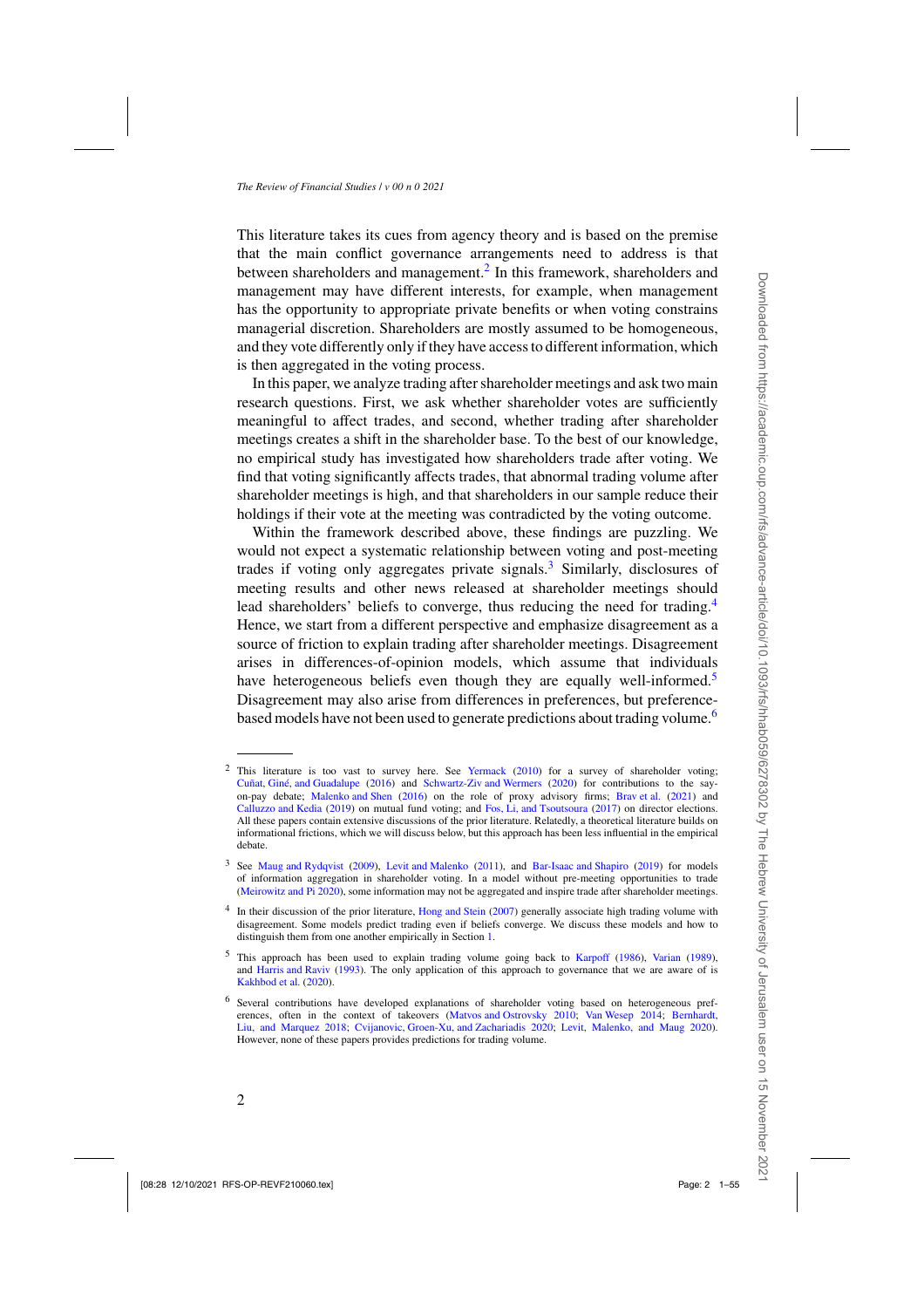In this paper, we build on theories in which individuals have different opinions because they interpret the same information differently [\(Harris and Raviv 1993;](#page-52-0) [Kandel and Pearson 1995](#page-52-0); [Boot, Gopalan, and Thakor 2006\)](#page-50-0). Commonly observed signals are ambiguous and require models to interpret them, such as models of the economy or valuation models of the firm, which reflect investors' assumptions about "how the world works." Disagreement among investors arises from differences in these models and can motivate trading decisions. Such disagreement is rational and cannot be resolved by processing more information (see [Kurz 1994b](#page-53-0) and the discussion in Section [1.1.1\)](#page-6-0). This aspect distinguishes differences-of-opinion models from Bayesian-learning models, which attribute differences in beliefs to differential access to information.<sup>7</sup>

If we look at trading decisions after shareholder meetings through the lens of differences-of-opinion models, then our empirical findings can be interpreted more easily. If shareholders have different opinions, then they trade rather than change their beliefs. Consider the example of a vote on a merger and a shareholder who believes that the synergies are too small to justify an acquisition premium, whereas the majority believes the opposite. If these beliefs are based on diverging models, for example, valuation models, then the dissenting shareholder will conclude that the company is overvalued if the merger goes through, and sell, rather than updating her beliefs based on the voting decisions of the majority.

We perform analyses at two levels. To begin, we analyze trading and voting at the fund level and ask whether there is a systematic relationship between voting and trading after the meeting. The theoretical foundation is based on [Boot, Gopalan, and Thakor](#page-50-0) [\(2008](#page-50-0)), who analyze the public-private trade-off in a difference-of-opinion model in which the composition of the shareholder base can change. If the firm is public, then in equilibrium the shares are held by those investors whose beliefs are most closely aligned with those of the main decision-maker, in our case the majority that prevails at the shareholder meeting. In a second step, we analyze the relationship between trading volume and volatility at the meeting level, which allows us to gauge the relative importance of differences of opinions and Bayesian learning. We rely on the methodology of [Bollerslev, Li, and Xue](#page-50-0) [\(2018\)](#page-50-0) and construct measures of disagreement using proposal-level information from shareholder meetings.

We merge data on funds' daily trades from ANcerno, voting data from ISS Voting Analytics, and fund characteristics from Thomson Reuters and CRSP, resulting in a sample of 243 unique active US mutual funds and 12,794 unique fund-meeting combinations during the period from February 28, 2010 to September 30, 2011. We find that the funds in our sample are significantly more likely to reduce their holdings if their voting decision was opposed by the majority of other shareholders for at least one proposal that was voted

<sup>7</sup> Heterogeneous-preference models can also explain how shareholders trade after voting. To the best of our knowledge, only [Levit, Malenko, and Maug](#page-53-0) [\(2020\)](#page-53-0) formulate such a model in one of their extensions.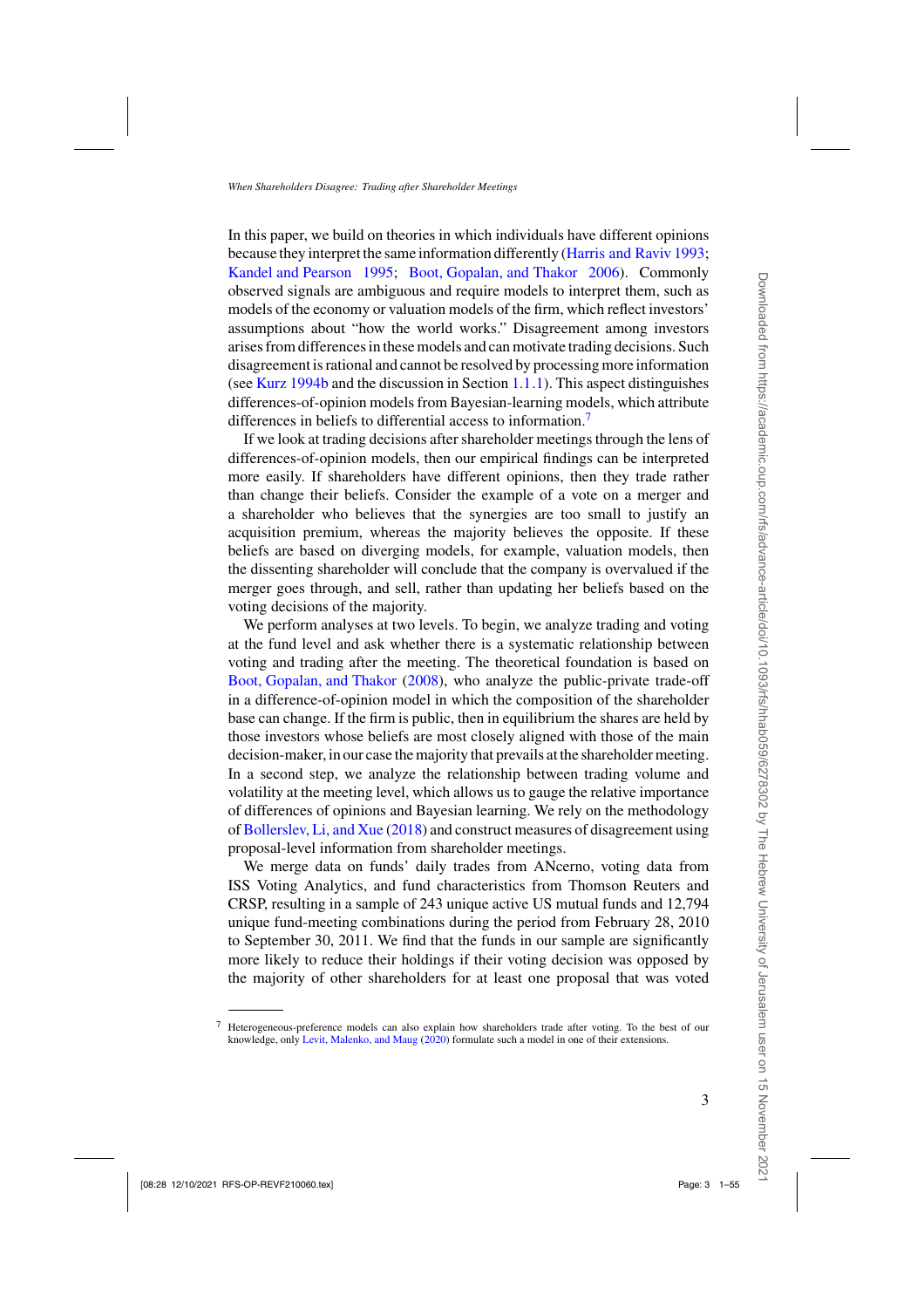on at the shareholder meeting. They reduce their holdings, independently of whether the fund supports management and the majority of other shareholders opposes management, or the reverse. We conclude that the fund's decision to trade after the meeting is not based on whether it supports or opposes management, but whether its view of the decision the firm should take is shared by the majority of other shareholders. We repeat this analysis for subsamples in which we distinguish several categories of routine proposals (director elections, say-on-pay proposals, auditor appointments) and nonroutine proposals, and show that the effect we document prevails for all categories of proposals. Similarly, it prevails for close as well as nonclose votes. This finding shows that models in which shareholders vote differently only if they observe different pieces of information cannot fully explain how shareholders vote and trade. In these models, shareholders update their beliefs as soon as they observe the voting result, which eliminates differences in their assessments of the value of the firm, and of their preferred decision the shareholder meeting should take. Hence, based on these models, there should be little scope for trading after shareholder meetings. By contrast, in differences-of-opinion models, shareholders rebalance their portfolios instead of updating their beliefs if their views are opposed by the majority of other shareholders.

We complement the fund-level analysis with a meeting-level analysis of trading volume around shareholder meetings. The average daily volume starting from the meeting date to 10 trading days after the meeting date is 16.5% higher than the average daily volume during the pre-voting period. We believe we are the first to document the high abnormal volume after shareholder meetings and view it as an important finding because it demonstrates a substantial reshuffling of the shareholder base after shareholder meetings. Moreover, we find significant trading volume even if price changes are small. Differencesof-opinion models are ideally suited to explain high trading volume, especially if high volume is not associated with large price changes (e.g., [Harris and Raviv 1993](#page-52-0); [Kandel and Pearson 1995\)](#page-52-0). Disagreement generates trading volume without price changes since shareholders with more optimistic beliefs buy from shareholders with more pessimistic beliefs without necessarily changing the valuation of the marginal investor. By contrast, symmetricinformation and rational expectations models cannot generate predictions for the high abnormal trading volume we observe around shareholder votes [\(Milgrom and Stokey 1982](#page-53-0)), and models with asymmetric information can predict a high trading volume only if it is associated with proportionately large price changes (e.g., [Kyle 1985;](#page-53-0) [Kim, and Verrecchia 1991b](#page-53-0)).

We adapt the methodology of [Bollerslev, Li, and Xue](#page-50-0) [\(2018](#page-50-0)), who build on these theoretical models. This methodology nests differences-of-opinion models and Bayesian learning models in one framework and allows us to assess their relative importance by looking at the extent to which increases in volatility and increases in trading volume are proportional to each other. We find that the trading volume and volatility are related, but much less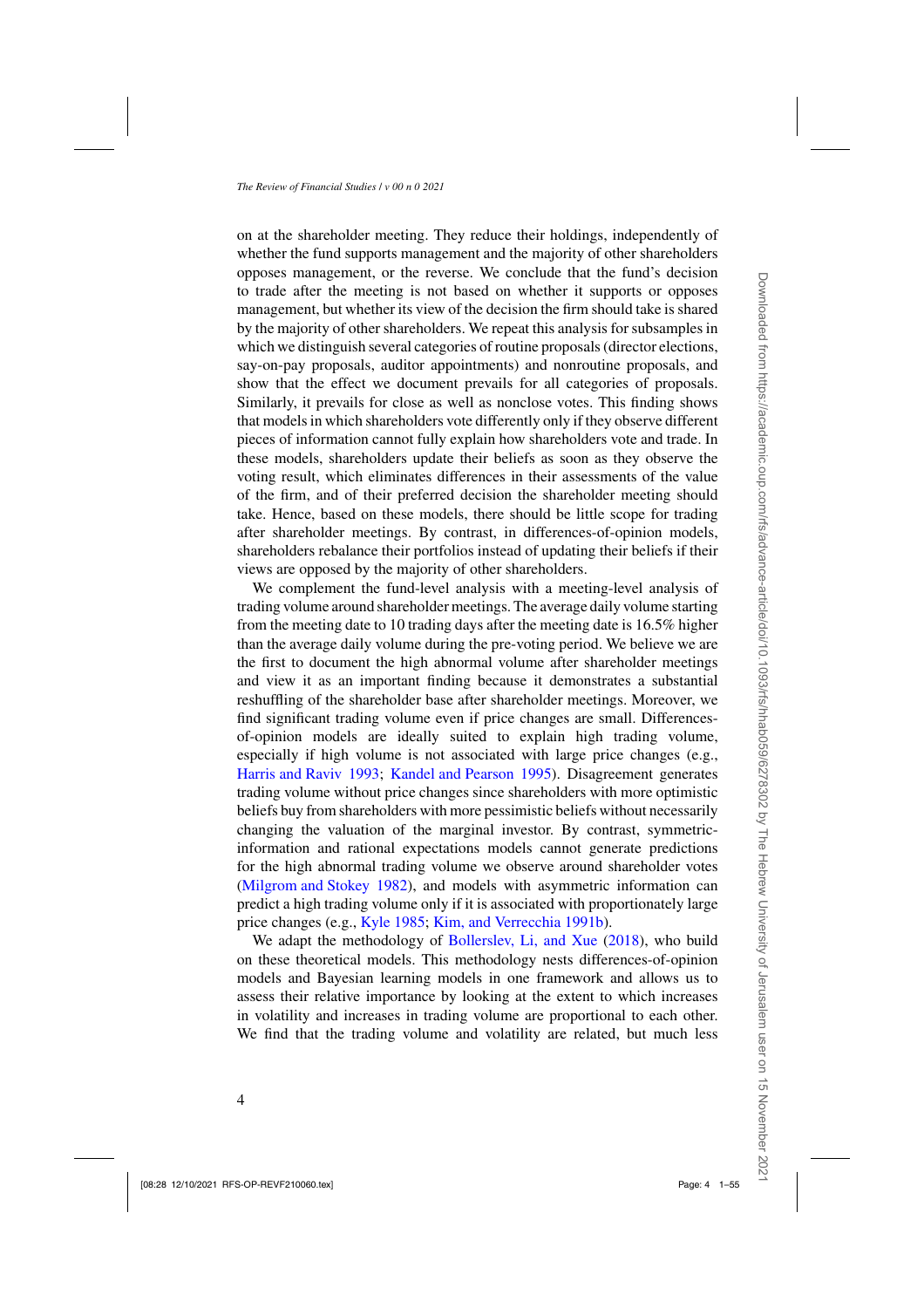than proportional, and that the proportionality declines significantly around shareholder meetings compared to placebo dates, which indicates more disagreement around meetings. Moreover, the degree of disagreement among shareholders can be related to six different proxies for disagreement constructed from the voting results, for example, whether ISS opposes management, whether shareholders oppose management, whether shareholders oppose ISS, or whether a meeting is a special meeting. These findings suggest that differences of opinions increase after shareholder meetings and can be related to meeting characteristics. However, while the association between volatility and trading volume declines after shareholder meetings, it does remain significant, which shows that shareholders not only disagree but also learn from each other, and Bayesian learning retains explanatory power. Furthermore, we check whether disagreement may arise from limited attention by testing whether our measure of disagreement is higher for those meetings with many other shareholder meetings on the same date, which may distract shareholders. We find no evidence that disagreement is related to limited attention.

We conclude from our analyses that a framework based on a combination of differences of opinions and Bayesian learning provides a parsimonious and coherent interpretation of the evidence: shareholder meetings may increase disagreement about firm values, and shareholders who disagree with the majority sell after shareholder meetings. We further conclude that trading after shareholder meetings aligns the shareholder base so that shareholders buy if their views are close to those of the majority of the other shareholders, whereas those whose beliefs are less aligned with the majority tend to sell. Our findings suggest that trading after meetings results in a more homogeneous shareholder base.

The shift of emphasis from an agency perspective of corporate governance to one based on divergent views between shareholders has important consequences for corporate governance, which we explore in greater detail in a separate section. The literature on disagreement argues persuasively that the cohesion between decision-makers is important for effective decisionmaking and that trading between decision-makers may be uniquely suited to reach efficient outcomes. The best achievable outcome may be one in which those shareholders who favor a certain decision can buy the shares from other shareholders who disagree with them. Hence, trading after shareholder meetings, and the creation of a more homogeneous shareholder base may be important for efficient decision-making inside the firm. Understanding the source of frictions is also important to make accurate prescriptions for improving governance. Whereas governance frictions attributable to agency issues usually prescribe some form of incentive alignment, and informational frictions often prescribe disclosure requirements, frictions from disagreement cannot be resolved through these strategies. Hence, creating a more homogeneous shareholder base may be critical and relevant for firm value.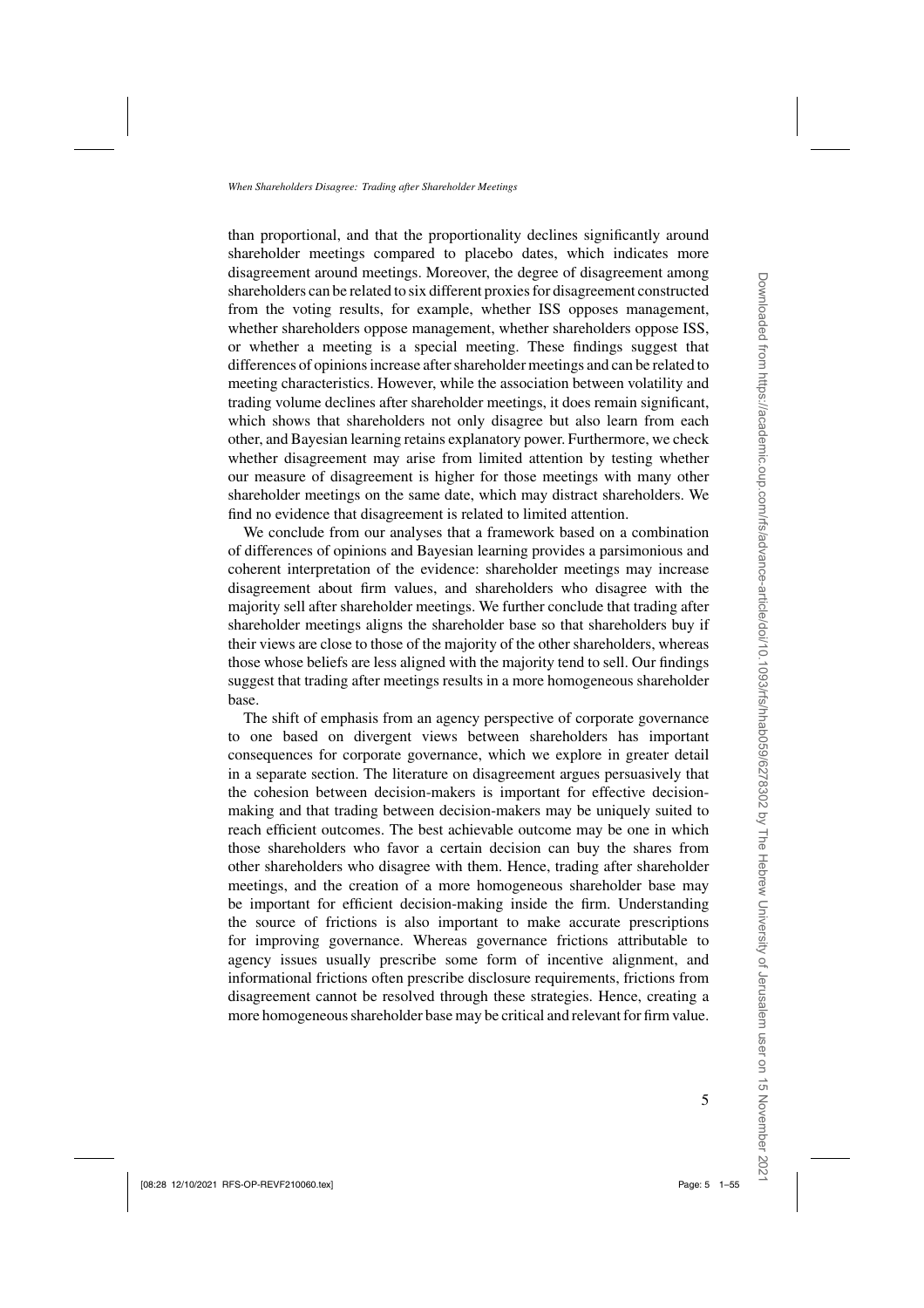Our paper contributes to the voting literature by providing novel evidence and by developing a new conceptual perspective on shareholder voting. To begin, we are first to match daily trading data with voting data, which allows us to show how funds' views, proxied by their voting stance, relate to their trading decisions. Our results indicate that funds reduce their holdings after the meeting when they observe that their vote contradicts the voting outcome. Based on quarterly holdings data, prior research shows that mutual funds reduce their holdings if they disagree with ISS's recommendation [\(Iliev and Lowry 2015\)](#page-52-0) or when ISS's recommendation is inconsistent with management's recommendation [\(Duan and Jiao 2016](#page-51-0)). Based on daily data, we find that funds sell more after meetings if they agree with ISS, but the majority of other shareholders does not. Neither of these studies addresses disagreement among shareholders and [Duan and Jiao](#page-51-0) [\(2016\)](#page-51-0) treat trading ("exit") as an alternative to voting, whereas we interpret exit as a decision by shareholders to leave companies with a shareholder base that does not match their own beliefs or preferences. Further, we are also first to document high abnormal volume and volatility around shareholder meetings for extended periods after the meeting. By contrast, prior literature has focused on stock returns, with inconclusive results. $8$  We show that, even when abnormal returns are virtually zero, abnormal volume and volatility around shareholder meeting are high, implying a significant shift in the shareholder base around shareholder meetings.

Our analysis also contributes to the literature on the composition of the shareholder base. Several papers relate the characteristics of the shareholder base, and notably its cohesiveness, to firm valuation. [Kandel, Massa, and Simonov](#page-52-0) [\(2011\)](#page-52-0) show that Swedish companies with a more homogenous shareholder base in terms of investors' size, age, wealth, and location have higher profitability and returns. [Schwartz-Ziv and Volkova](#page-53-0) [\(2020\)](#page-53-0) find that heterogeneity among blockholders is systematically related to lower firm valuations and suggests that the effect is causal. [Brav et al.](#page-50-0) [\(2021](#page-50-0)) show that blockholders are more likely to target companies with a more pro-dissident shareholder base, suggesting that the composition of the shareholder base influences the likelihood of value-enhancing activism.<sup>9</sup> Hence, if trading after meeting creates a more homogeneous shareholder base, then it may also improve firm valuation, an implication on which we follow up when we discuss the governance implications of our findings at the end of this paper.

We document selling by shareholders who disagree with other shareholders and emphasize that these trades are very different from those suggested by the

Some studies find no or negligible price effects around shareholder meetings (see [Karpoff, Malatesta,](#page-52-0) and Walkling [1996;](#page-52-0) [Gillan and Starks 2000;](#page-52-0) [Karpoff 2001](#page-52-0) for a survey). Other studies document significant abnormal returns around shareholder meeting dates (e.g., [Cuñat, Giné, and Guadalupe 2012\)](#page-51-0). Recent research indicates that management may influence close voting outcomes [\(Bach and Metzger 2017](#page-50-0); [Babenko, Choi, and Sen 2019](#page-50-0)).

<sup>9</sup> In a related context, [Adams, Akyol, and Verwijmeren](#page-50-0) [\(2018](#page-50-0)) show that commonalities among directors improve firm performance.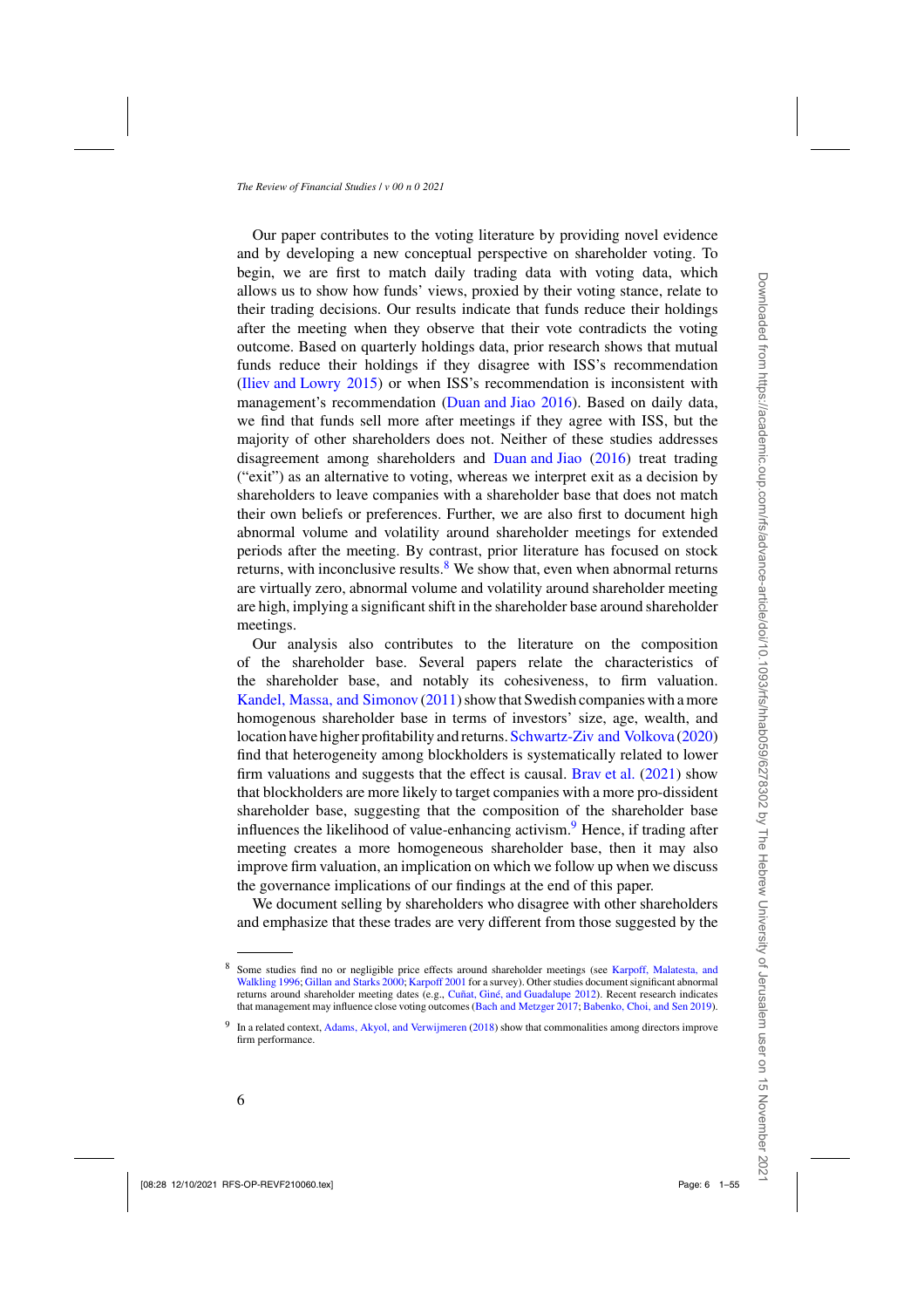<span id="page-6-0"></span>literature on "exit" [\(Admati and Pfleiderer 2009;](#page-50-0) [Edmans 2009](#page-51-0)). This literature argues that shareholders who believe managers have made suboptimal decisions may sell their shares in the company. Their trades then decrease prices and have a disciplinary impact. However, our argument emphasizes differences in beliefs between shareholders, whose disagreement-induced trades may have no price impact.

We place our paper in the context of the larger literature on disagreement models in finance. This literature originated to explain the high trading volume observed in financial markets, which is difficult to reconcile with rational expectations models. $10$  The part of this literature closest to ours discusses earnings announcements (for a survey, see [Bamber, Barron, and Stevens 2011](#page-50-0)) and relates differences of opinion to measures based on analyst forecasts, news releases, or social media. $11$  Compared to this literature, our setup is unique in that, we can observe not only trading decisions but also voting decisions for the shareholders in our sample, which can provide, at least to some extent, a proxy for investors' priors and allow us to construct proxies for disagreement from the content of shareholder meetings.

### **1. Hypothesis Development**

We develop hypotheses based on two different theoretical foundations: disagreement models, in which investors have differences of opinion about firm value and about which decisions are optimal for the firm even if they have access to the same information, and Bayesian learning models, in which investors share the same understanding of how to interpret publicly available information. We derive hypotheses from both frameworks. Section 1.1 derives predictions about the relationship between trading and voting at the individual fund level and Section [1.2](#page-10-0) derives predictions at the meeting level.

### **1.1 Voting and trading at the individual shareholder level**

In this section, we develop hypotheses about the relationship between trading and voting at the individual shareholder level to provide a theoretical framework for our analysis at the fund level for disagreement models (Section 1.1.1) and for Bayesian learning models (Section [1.1.2\)](#page-8-0).

**1.1.1 Voting and trading with disagreement.** [Boot, Gopalan, and Thakor](#page-50-0) [\(2008\)](#page-50-0) develop a model of how the shareholder base may change endogenously

<sup>&</sup>lt;sup>10</sup> Early examples include [Varian](#page-53-0) [\(1985,](#page-53-0) [1989,](#page-53-0) [1992\)](#page-54-0) and [Karpoff](#page-52-0) [\(1986\)](#page-52-0). Later contributions build on this (e.g., [Harris and Raviv 1993](#page-52-0); [Kandel and Pearson 1995](#page-52-0); [Kandel and Zilberfarb 1999;](#page-52-0) [Hong and Stein 2003](#page-52-0)). [Hong and Stein](#page-52-0) [\(2007\)](#page-52-0) provide a survey of this literature, and [Xiong](#page-54-0) [\(2013](#page-54-0)) discusses the literature that explains speculative bubbles with heterogeneous beliefs.

<sup>11</sup> On analyst forecasts and recommendations, see [Diether, Malloy, and Scherbina](#page-51-0) [\(2002](#page-51-0)) and [Bamber, Barron, and Stevens](#page-50-0) [\(2011](#page-50-0)), among others. On internet news, see [Fedyk](#page-51-0) [\(2018](#page-51-0)). On social media, see [Cookson and Niessner](#page-51-0) [\(2020](#page-51-0)) and [Giannini, Irvine, and Shu](#page-52-0) [\(2018\)](#page-52-0).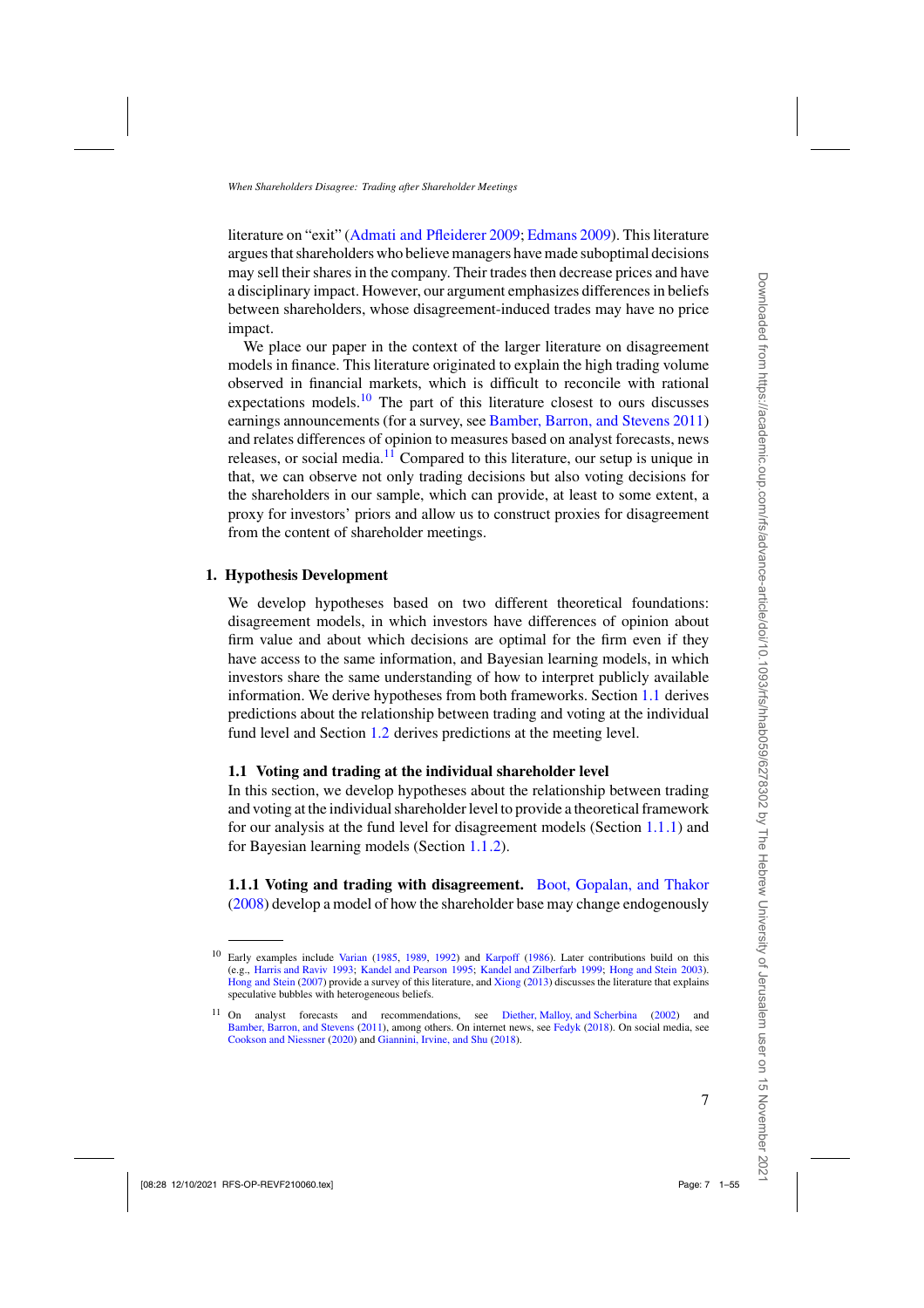through trading to increase agreement among shareholders and we extend their reasoning to the voting context. Consider a firm in which shareholders have to decide on anything from electing new directors to approving a merger or a change in the governance structure. They differ in their beliefs about whether or not a particular choice is value-maximizing. Shareholders first vote and then trade after voting results have been publicly disclosed. For our purposes, the key insight of [Boot, Gopalan, and Thakor](#page-50-0) [\(2008\)](#page-50-0) is that in a liquid public market with negligible search costs for finding a buyer, the firm will always be held by those shareholders who value the firm most, that is, those whose beliefs are most closely aligned with those of the main decision-maker in the firm; this is management in the model of [Boot, Gopalan, and Thakor](#page-50-0) [\(2008](#page-50-0)), and the majority of other shareholders in the context of shareholder voting. When the current shareholders realize that the firm will adopt policies they do not endorse, whereas other investors do, the former will sell to the latter. Hence, shareholders learn two facts from the meeting: first, the decision about the proposal, which affects firm value, and second, how other shareholders voted on the same proposal, which helps them predict how they will vote in the future. Those shareholders who disagree with the majority will value the firm less than the majority of other shareholders and thus sell their shares.

**Hypothesis 1 (Alignment of the shareholder base)**. *If shareholders disagree, then those whose vote is contradicted by the majority of shareholders at the meeting are more likely to sell after the meeting, whereas those who voted with the majority of other shareholders are more likely to buy additional shares.*

Hypothesis 1 builds on three assumptions. First, it requires that shareholders were not perfectly aligned before the meeting, for example, from trading after previous shareholder meetings. This assumption seems to be innocuous, since shareholders may change their beliefs, and the shareholder base turns over continuously because of liquidity trading so that any alignment of the shareholder base is probably temporary and easily disrupted. Second, we need to assume that shareholders do not fully know each other's beliefs, so that the extent of their disagreement comes to shareholders as a surprise; otherwise, they would have traded already ahead of learning the meeting result. This assumption is also not strong, since it is probably difficult for shareholders to predict other shareholders' opinions. Third, Hypothesis 1 is based on a notion of disagreement in which shareholders interpret the same information differently because they use different models. For example, investors may gather valuation-relevant information about different dimensions of the firm and its economic environment, for example, its product-market strategy, corporate governance, or technology. Aggregating these pieces of information requires complex models, such as a valuation model of the firm or an equilibrium model of the macroeconomy. Investors may differ with respect to the models they use, that is, their assumptions about the data-generating process. An example would be whether an observed shock to earnings is transitory or permanent.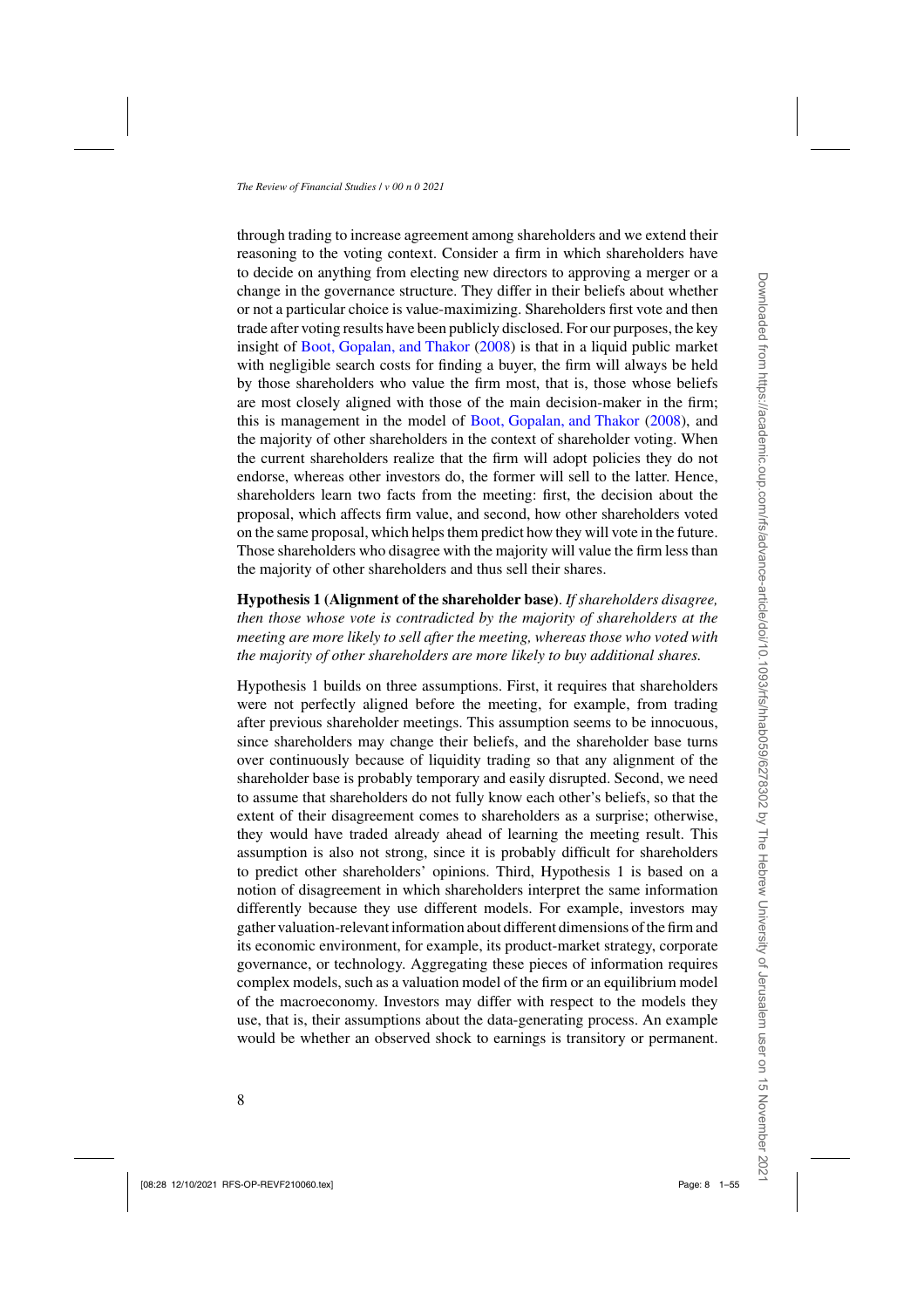<span id="page-8-0"></span>Accordingly, investors do not update their beliefs if they learn that other economic agents have different beliefs, because they do not attribute these differences in beliefs to information they should incorporate. Note that deriving different conclusions from the same information is not irrational and consistent with assuming rational beliefs. $12$ 

An alternative approach to modeling disagreement assumes that agents are exogenously endowed with different beliefs, which then become a part of the description of the economy (e.g., [Varian 1985](#page-53-0); [Morris 1995;](#page-53-0) [Allen and Gale 1999](#page-50-0)). Models in this "heterogeneous priors" category usually assume that agents give commonly observed signals the same interpretation and update their different priors accordingly. For our purposes, this approach is less useful, since it implies that agents' beliefs converge after observing voting outcomes, whereas we need a framework that accommodates increased differences of opinions to explain trading after meetings.<sup>13</sup>

**1.1.2 Voting and trading with Bayesian learning.** In this section, we contrast the disagreement approach with models in which shareholders agree on the interpretation of publicly available information, such as the disclosure of the voting results at shareholder meetings, and we will refer to these models comprehensively as Bayesian learning models.

If all shareholders update their priors consistently with Bayes' rule after observing public information, then their beliefs will converge. This is clearly the case if shareholders have symmetric information and start out with common priors and then update their beliefs. However, if shareholders possess private information before the meeting and they agree on how new information should be interpreted, voting would aggregate private information and the disclosure of voting outcomes would reveal this commonly understood information to all shareholders.<sup>14</sup> Then, if shareholders' beliefs were different before the shareholder meeting because of asymmetric information, these differences in beliefs would be reduced, if not eliminated, with the disclosure of the voting results.<sup>15</sup> Finally, even if investors have heterogeneous priors, but

<sup>&</sup>lt;sup>12</sup> [Kurz](#page-53-0) [\(1994b\)](#page-53-0) defines rational beliefs as those that are not contradicted by the data, and Kurz [\(1994a](#page-53-0)) shows that rational beliefs do not necessarily converge to rational expectations. [Acemoglu, Chernozhukov, and Yildiz](#page-50-0) [\(2016](#page-50-0)) show that with Bayesian learning a convergence of beliefs may not occur even if agents have access to infinitely many common observations.

<sup>13</sup> As such, the heterogeneous-priors approach is closer to the Bayesian learning approach discussed in Section 1.1.2. Note that we deviate from [Boot, Gopalan, and Thakor](#page-50-0) [\(2008](#page-50-0)), whose primary interest is not in modeling trading. Our argument also relaxes the assumption that shareholders have common knowledge about disagreement among themselves.

<sup>14</sup> [Maug and Rydqvist](#page-53-0) [\(2009](#page-53-0)), [Levit and Malenko](#page-53-0) [\(2011](#page-53-0)), and [Bar-Isaac and Shapiro](#page-50-0) [\(2019\)](#page-50-0) all use similar settings to study information aggregation through voting. Beliefs after disclosing the voting outcome in these models always converge and are identical unless at least some shareholders do not vote according to their signals.

<sup>&</sup>lt;sup>15</sup> If voting at shareholder meetings is "sincere" in the sense of the literature cited in the previous footnotes, asymmetries of information are eliminated completely; otherwise, some information may remain private. See, for example, [Meirowitz and Pi](#page-53-0) [\(2020\)](#page-53-0) for a model in which shareholders strategically vote on less information, so they can trade more after meetings.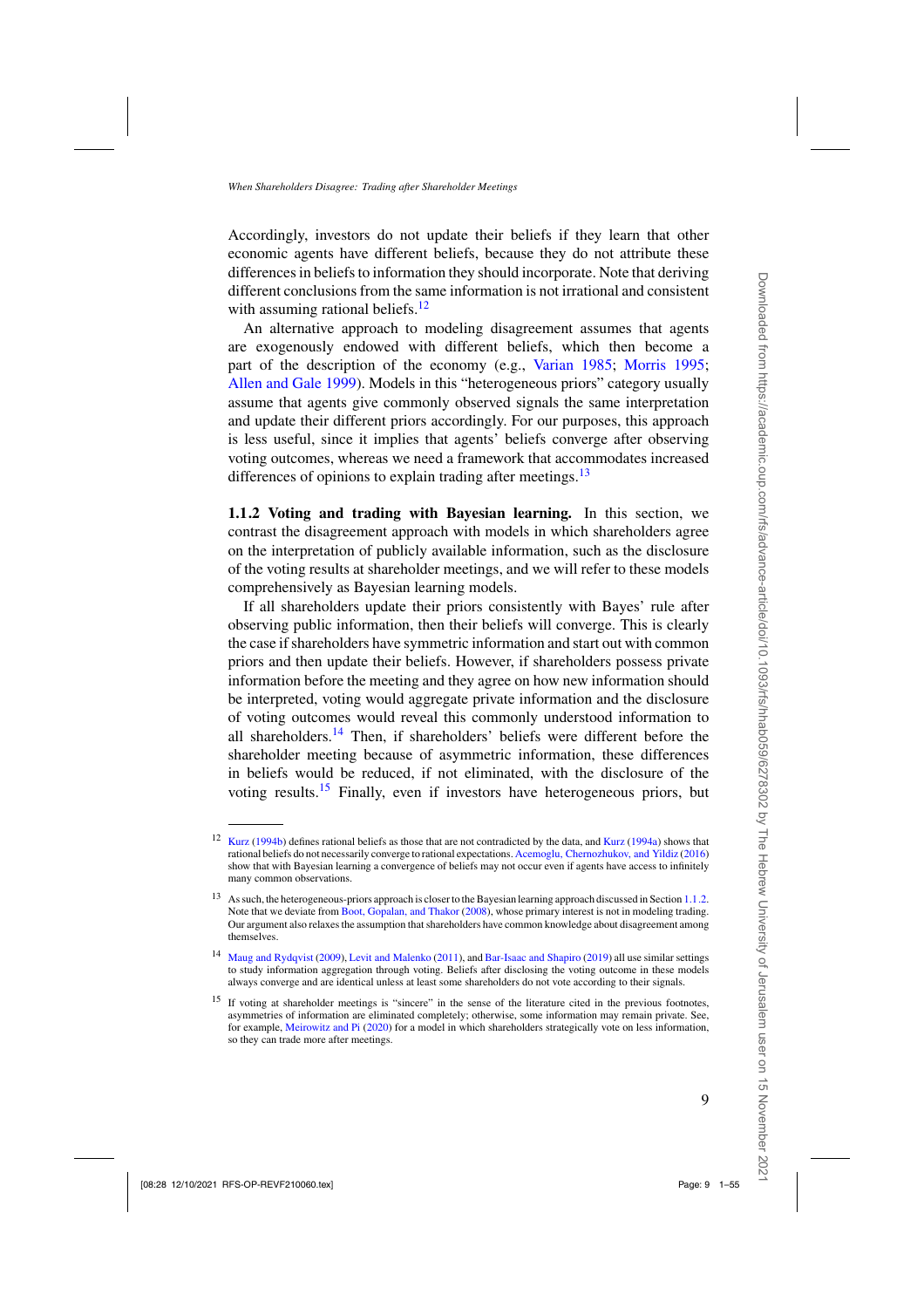interpret new information in the same way, Bayesian updating implies that their beliefs converge after learning more information, because the weight of their heterogeneous priors will decline, so incorporating the new information from meeting results would lead to a convergence of beliefs. Hence, a robust feature of all three scenarios, (1) common priors with common information, (2) asymmetric information, and (3) heterogeneous priors, is that beliefs after the meeting will be either identical, or at least converge, as long as investors agree on how to interpret new information. In information-based models of trading, shareholders trade only if they have information other shareholders do not (yet) have. Hence, if beliefs converge and information is aggregated, the incentives to trade decline. Shareholders whose votes were contradicted by most other shareholders only learn that others had information they did not have. Consequently, while shareholders may still trade for liquidity reasons after the meeting, they would not trade on their interpretation of the voting outcome. In particular, the beliefs that made a shareholder vote for or against a particular proposal at the meeting would not be informative about trading behavior after the meeting.

**Hypothesis 2 (Trading and voting with common models)**. *If shareholders agree on the interpretation of commonly observed information, such as voting results, then their direction of trade after the meeting is independent of their voting stance at the meeting.*

Hence, if shareholders use the same models of the world to interpret voting results, they will tend to hold on to their portfolio and revise their beliefs after shareholder meetings.<sup>16</sup> By contrast, disagreement models predict that shareholders hold on to their beliefs and revise their portfolio holdings.

The discussion above and Hypothesis 2 rely on the assumption, standard in most Bayesian learning models, that shareholders not only interpret the commonly observed signal in the same way but also give the new information the same weight relative to their prior. However, consider a situation in which shareholders observe signals of different precisions before they vote such that some shareholders are better informed than others. After observing the voting results, the shareholders with more precise information will change their beliefs less compared to those with less precise information. In this case, shareholders with more precise information at the voting stage who find themselves in the minority may conclude that the other shareholders were less informed. We do not formulate hypotheses on the direction of trades based on such a model because the predictions of such a model would depend on important details. For example, in such models, the less-informed shareholders should abstain from voting (see, e.g., [Feddersen and Pesendorfer 1996;](#page-51-0) [Bar-Isaac and Shapiro 2019\)](#page-50-0). Moreover,

<sup>&</sup>lt;sup>16</sup> The next section provides a more detailed discussion about models that predict trading even after beliefs converge because of Bayesian updating, for example, if investors have different levels of risk aversion.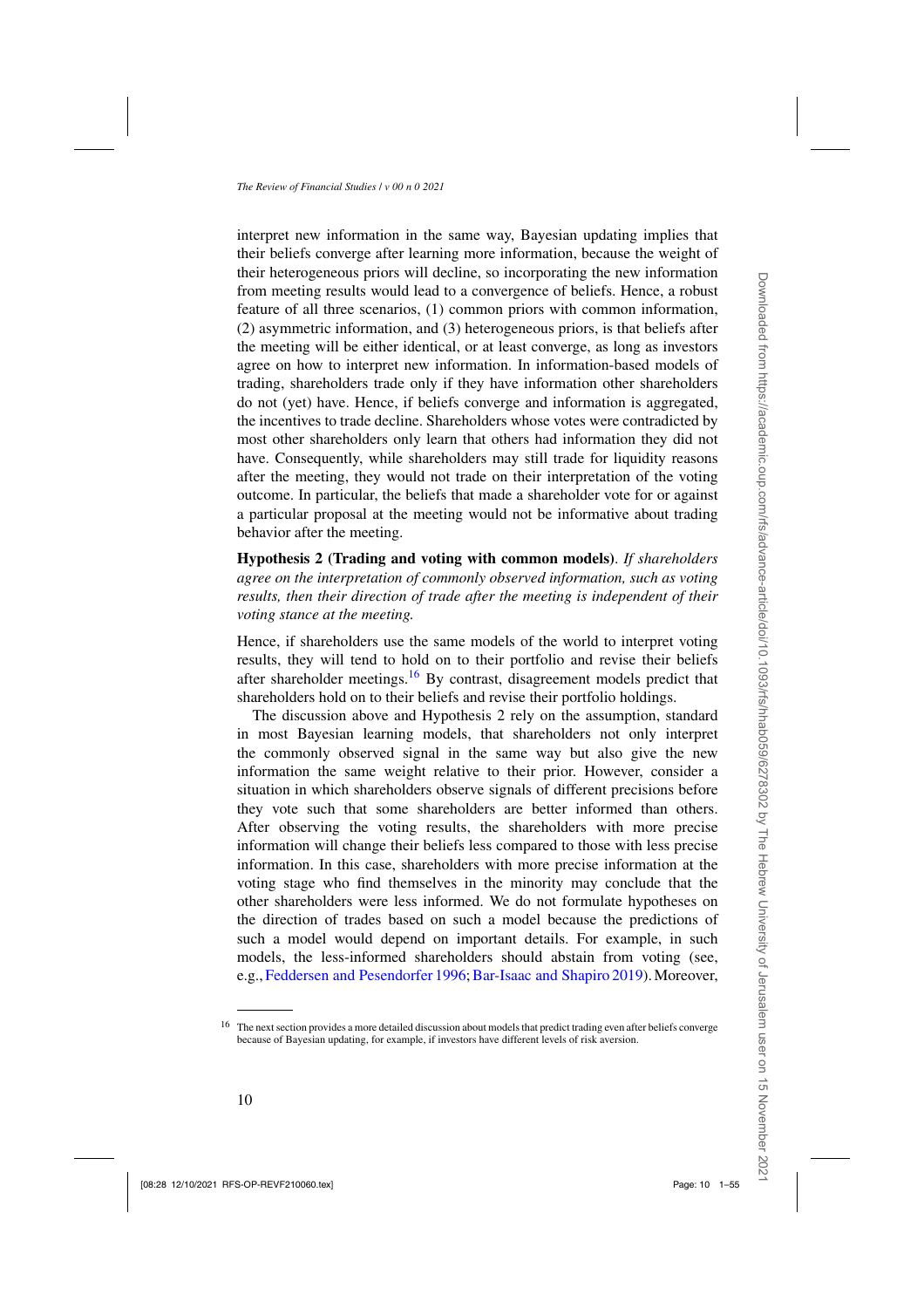<span id="page-10-0"></span>management should choose not to implement a proposal passed by lessinformed shareholders [\(Levit and Malenko 2011](#page-53-0)). However, models with differently precise signals can be tested based on observations of volume and volatility at the meeting level, which we explore in the next section.

#### **1.2 Voting, trading, and volatility at the meeting level**

This section shows how Bayesian learning models, in which shareholders differ regarding the precision of their information can be distinguished from disagreement models by analyzing meeting-level information. The meetinglevel analysis builds on the model of [Kandel and Pearson](#page-52-0) [\(1995](#page-52-0)) (henceforth KP), which is attractive because it combines aspects of Bayesian learning and disagreement and can be used to nest models with different assumptions on how shareholders form beliefs. We provide a brief outline of the model here, with as many details as necessary to develop empirical implications and defer the more technical details to the Appendix.

Let  $V_{it}$  denote trading volume in some period *t* for some stock *i* and let  $\Delta P_{it}$ denote price changes at time *t* for the same stock. All investors observe a public signal of the asset payoff (e.g., an earnings announcement), but they disagree on its interpretation. In particular, some investors are endowed with optimistic priors and some with pessimistic priors of the signal (i.e., earnings forecasts). Then the same signal value provides a negative (positive) surprise for investors with optimistic (pessimistic) priors about the signal. In addition, the two types of investors differ with respect to the precision of their priors. Suppress the index *i* and let all symbols refer to some representative stock. Then the KP model predicts that

$$
V_t = |\beta_0 + \beta_1 \Delta P_t|.
$$
 (1)

According to KP,  $|\beta_0|$  increases with disagreement and equals zero if investors share the same *interpretation* of the signal, whereas  $|\beta_1|$  increases with the difference in the precision of their signals and equals zero if shareholders have the same *precision* of the signal (see Equation [\(A1\)](#page-45-0) in the Appendix). Interestingly, whether investors have common priors or heterogeneous priors about firms' future cash flows, as opposed to priors about the signal, does not matter for the parameters  $\beta_0$  and  $\beta_1$ , that is, for the relationship between price changes and trading volume.<sup>17</sup>

**1.2.1 Volume and volatility in different models.** The KP model nests three other models that have implications for the relation between volume and volatility.

<sup>&</sup>lt;sup>17</sup> Note that we use the term "heterogeneous priors" only to refer to those differences-of-opinion models that model disagreement as differences of priors about the outcome variable (e.g., earnings, firm value). By contrast, we use the terminology "models" or "interpretations" of commonly observed information to refer to different theories, such as [Kandel and Pearson](#page-52-0) [\(1995](#page-52-0)), in which investors have different priors about the *signals* that help them predict this outcome variable.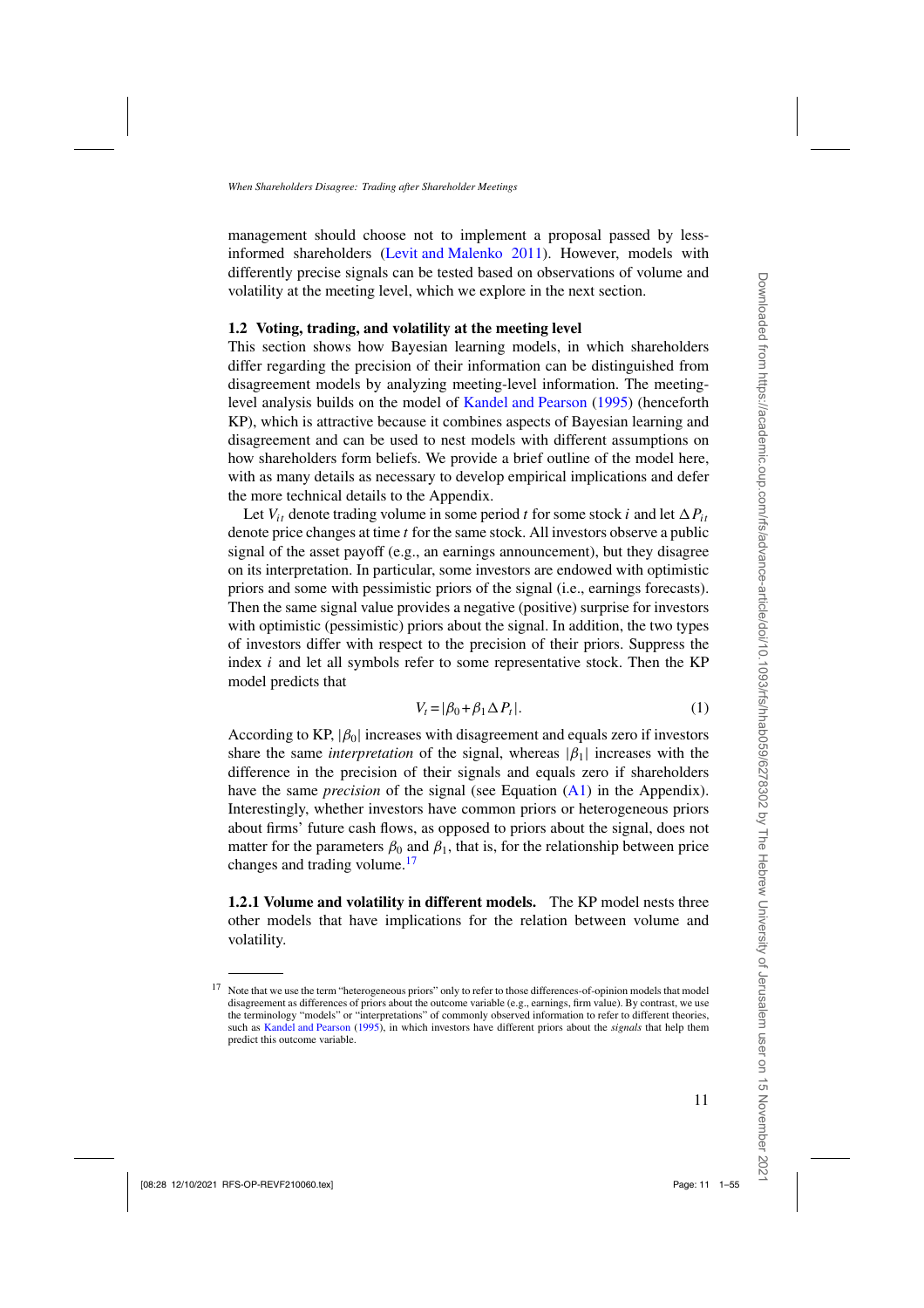<span id="page-11-0"></span>**Symmetric information.** Both types of investors share the same interpretation of the signal and give the same weight to the signal when they update their beliefs. Then  $\beta_0 = 0$ ,  $\beta_1 = 0$ , and trading volume is zero. This reflects the classic no-trade result for rational expectation models, because rational traders cannot agree on a trade that is mutually beneficial if both sides have rational expectations and make correct inferences from fully revealing stock prices [\(Milgrom and Stokey 1982](#page-53-0); [Tirole 1982\)](#page-53-0).<sup>18</sup> Such a model forms a natural theoretical benchmark, even though it has no explanatory power in our context.

**Bayesian learning only.** Both types of investors agree on the interpretation of the signal and  $\beta_0 = 0$ , but they have different qualities of prior information, so that some investors have more precise priors and give less weight to the common signal than others. Then  $\beta_1 \neq 0$  and  $V_t = |\beta_1 \Delta P_t|$  so volume is proportional to price changes. $19$  The motivation to trade arises because shareholders give different weights to the new information, even if they interpret it in the same way. Such a model implies that higher trading volume is associated with correspondingly larger price changes. Note that the same prediction can be obtained from a model in which investors are asymmetrically informed (e.g., [Kyle 1985\)](#page-53-0), in which trading volume and price changes are also proportional.

**Disagreement only.** If both types of investors are symmetrically informed and attribute the same precision to the public signal and their priors, but disagree on the interpretation of public signals, then  $\beta_1 = 0$  and  $\beta_0 \neq 0$ : trading volume is positive, but unrelated to price changes ( $V = |\beta_0|$ ). With disagreement, investors with lower valuations sell to those with higher valuations, which generates trades but may not be associated with price changes. In the KP model, stock prices are a weighted average of investors' valuations, and these averages may remain unchanged even if the individual valuations of all investors change.<sup>20</sup>

**General model with disagreement and Bayesian learning.** The KP model itself allows for differential prior information ( $\beta_1 \neq 0$ ) and disagreement ( $\beta_0 \neq 0$ ) and nests all the three other models above as special cases.

**1.2.2 Testing the Kandel-Pearson model.** [Bollerslev, Li, and Xue](#page-50-0) [\(2018\)](#page-50-0) derive testable implications from the KP model. Let *m* denote expected volume and let  $\sigma$  denote volatility. Then define the elasticity of volume with respect to

<sup>&</sup>lt;sup>18</sup> These models are slightly different in that investors have asymmetric information before trading and can infer information only from the price. It takes a considerable modeling effort to generate trading volume in rational models with common priors, for example, by introducing frictions in the trading process and different preferences (see [Karpoff 1986;](#page-52-0) [Kyle and Wang 1997](#page-53-0)).

<sup>&</sup>lt;sup>19</sup> This proportionality obtains also in the model of [Kim, and Verrecchia](#page-52-0) [\(1991a,](#page-52-0) [1991b](#page-53-0)). Their model builds on the same assumptions. In their model, market participants differ in their risk aversion and prior information but interpret new information identically.

<sup>&</sup>lt;sup>20</sup> [Söderlind](#page-53-0) [\(2009](#page-53-0)) extends this result to a consumption-based asset-pricing model. Hence, we obtain a robust implication of disagreement models.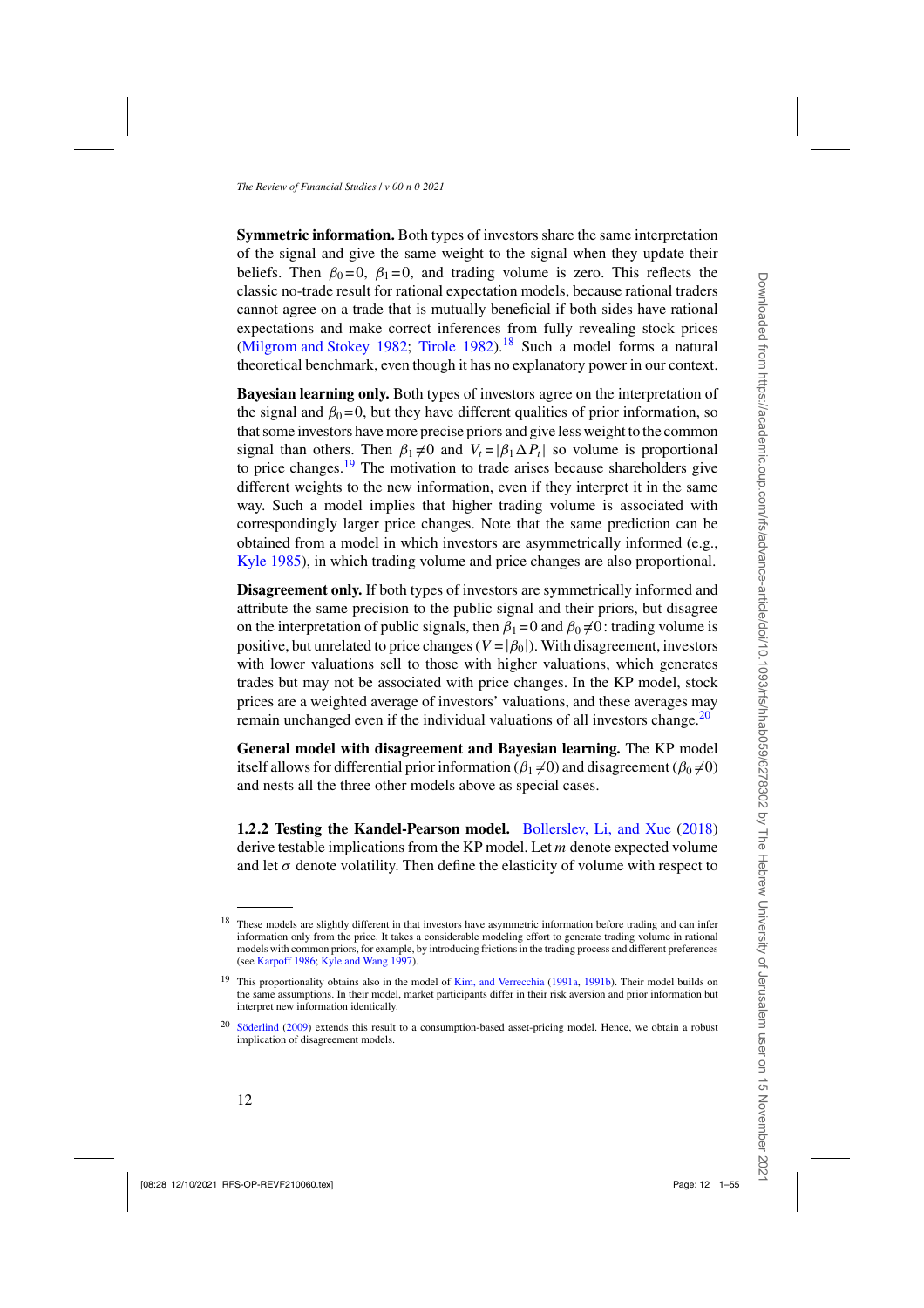volatility and denote it by  $\epsilon \equiv \frac{\partial ln(m(\sigma))}{\partial ln(\sigma)}$ . (See Equation [\(A2\)](#page-45-0) in Appendix A and the explanations there for more details.) Based on the discussion above, we can distinguish the general KP model with disagreement and Bayesian learning and the three special cases discussed in the previous section with respect to their assumptions and predictions about this elasticity:

|                                          | Assumptions         | Predictions              |        |           |           |                    |
|------------------------------------------|---------------------|--------------------------|--------|-----------|-----------|--------------------|
| Model                                    | Precision<br>signal | Interpretation<br>signal |        | $\beta_0$ | $\beta_1$ |                    |
| Symmetric information                    |                     |                          | $_{0}$ | $\theta$  |           | Not defined        |
| Disagreement only                        |                     |                          | > 0    | $\neq 0$  | $\theta$  |                    |
| Bayesian learning only                   |                     | =                        | > 0    | $\theta$  | $\neq 0$  |                    |
| Disagreement with Bayesian learning (KP) |                     |                          | > 0    | $\neq 0$  | $\neq 0$  | $0 < \epsilon < 1$ |

Hence, we can think of pure disagreement as an extreme case, in which investors trade as they update their valuation of the firm in the light of new signals, but without learning from each other. Then there is no relationship between trading volume and price changes  $(\epsilon = 0)$ . By contrast, a model with only Bayesian learning is at the other end of the spectrum, since it implies a strict proportionality between trading volume and price changes ( $\epsilon = 1$ ). The general, and likely the most realistic case, combines disagreement with Bayesian learning, so that shareholders disagree to some extent on the interpretation of new information, but to some extent, they also learn from each other. This is the general KP model in which  $0 < \epsilon < 1$ , and  $\epsilon$  decreases with disagreement and increases with the degree to which investors learn from each other, so that  $\epsilon$  can be regarded as a measure that expresses the relative importance of disagreement and Bayesian learning. Models with symmetric information are included as a theoretical benchmark, but for them the volume-volatility elasticity  $\epsilon$  is undefined since trading volume is zero.

**1.2.3 Heterogeneous preferences.** We have derived Hypothesis 1 from a framework in which disagreement is created by differences of opinions. However, similar predictions may also emerge from differences in preferences. Shareholders may have heterogeneous preferences for a variety of reasons, such as differences in attitudes to social, political, and environmental issues ("investor ideology"), risk, tendency to support management, tendency to follow ISS recommendations, human-capital investments in the firm, investment time horizon, cross-ownership with other firms, or tax status. $21$ [Levit, Malenko, and Maug](#page-53-0) [\(2020\)](#page-53-0) develop a model of shareholder voting and

<sup>&</sup>lt;sup>21</sup> Many studies document the importance of several dimensions of shareholder preferences for how shareholders value firms and evaluate firms' strategies. A nonexhaustive list includes the following aspects: tax status, [Bagwell](#page-50-0) [\(1991\)](#page-50-0) and [Desai and Jin](#page-51-0) [\(2011\)](#page-51-0); investors' time horizon, [Bushee](#page-50-0) [\(1998](#page-50-0)) and [Gaspar, Massa, and Matos](#page-52-0) [\(2005\)](#page-52-0); human capital investments, [Fos and Jiang](#page-51-0) [\(2016](#page-51-0)); associations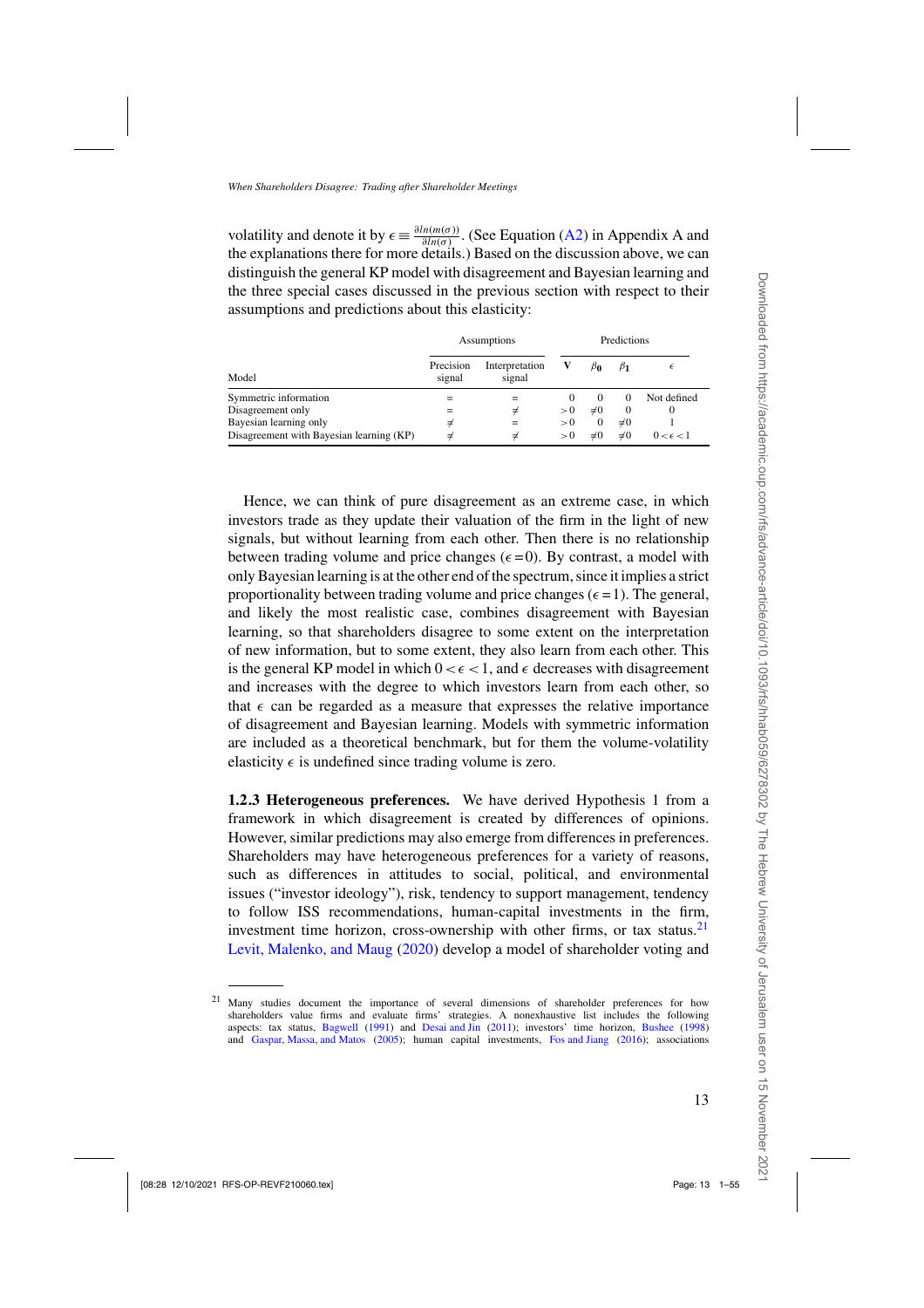trading, in which shareholders are distributed along a continuum that ranges from "conservative" shareholders, who prefer the status quo, to "activist" shareholders, who prefer adoption of the proposal. In one of their extensions, they show that shareholders trade before and after the vote, and that those shareholders who are more likely to support the proposal are also more likely to sell (buy) if the majority votes against it (in favor). Such a preference-based model is probably isomorphic to a model based on differences of opinion regarding the predictions on the directions of trade (Hypothesis 1) derived in Section [1.2.1.](#page-10-0) However, we are not aware of a preference-based model of voting and trading that also has predictions on trading volume corresponding to those of the KP model. Therefore, we rely on differences-of-opinion models to guide our discussion in the remaining part of this paper, keeping in mind the potential isomorphism between preferences and beliefs discussed above.

#### **2. Data and Institutional Context**

This section describes how we collect the data and construct the sample (Section 2.1) and the institutional context (Section [2.2\)](#page-16-0).

#### **2.1 Data and sample selection**

In this section, we describe the data sets used in the paper. The data set we use is defined by the intersection of mutual fund data for which we have trading records and data on voting. Table [B1](#page-47-0) in Appendix B defines the variables.

**Mutual fund daily trading data.** ANcerno Ltd. provides institutional trading data with fund identification for the period between January 1, 1999, and September 30, 2011. ANcerno (also known as Abel Noser) is a consulting firm working with institutional investors to monitor execution costs. The ANcerno database captures clients' complete transaction histories, including the date of execution, execution price, number of shares traded, and whether the transaction is a buy or sell. The database does not disclose the names of the funds but anonymizes them by assigning its own unique fund identifier to each trade. Hence, we employ the matching procedures of [Busse et al.](#page-50-0) [\(2021\)](#page-50-0) to match the mutual funds in ANcerno to the quarterly holdings data of mutual funds in Thomson Reuters Mutual Fund Holdings (formerly CDA/Spectrum S12) over the period from January 1999 to September 2011. After September 30, 2011, ANcerno does not provide the fund identifier anymore, so we cannot match later trades to funds and their votes. [Hu et al.](#page-52-0) [\(2018](#page-52-0)) describe the ANcerno data and the studies that have used these data. [Puckett and Yan](#page-53-0) [\(2011\)](#page-53-0) estimate that, while the institutions included in ANcerno are larger than the average 13F

with labor interests, [Agrawal](#page-50-0) [\(2012\)](#page-50-0) and [Kim and Ouimet](#page-52-0) [\(2014\)](#page-52-0); investor ideology and social preferences, [Bolton et al.](#page-50-0) [\(2020](#page-50-0)) and [Bubb and Catan](#page-50-0) [\(2020\)](#page-50-0); private benefits from managing firms' pension funds, [Cvijanovic, Dasgupta, and Zachariadis](#page-51-0) [\(2016](#page-51-0)) and [Davis and Kim](#page-51-0) [\(2007](#page-51-0)); and cross-ownership, [Cvijanovic, Dasgupta, and Zachariadis](#page-51-0) [\(2016](#page-51-0)) and [He, Huang, and Zhao](#page-52-0) [\(2019](#page-52-0)).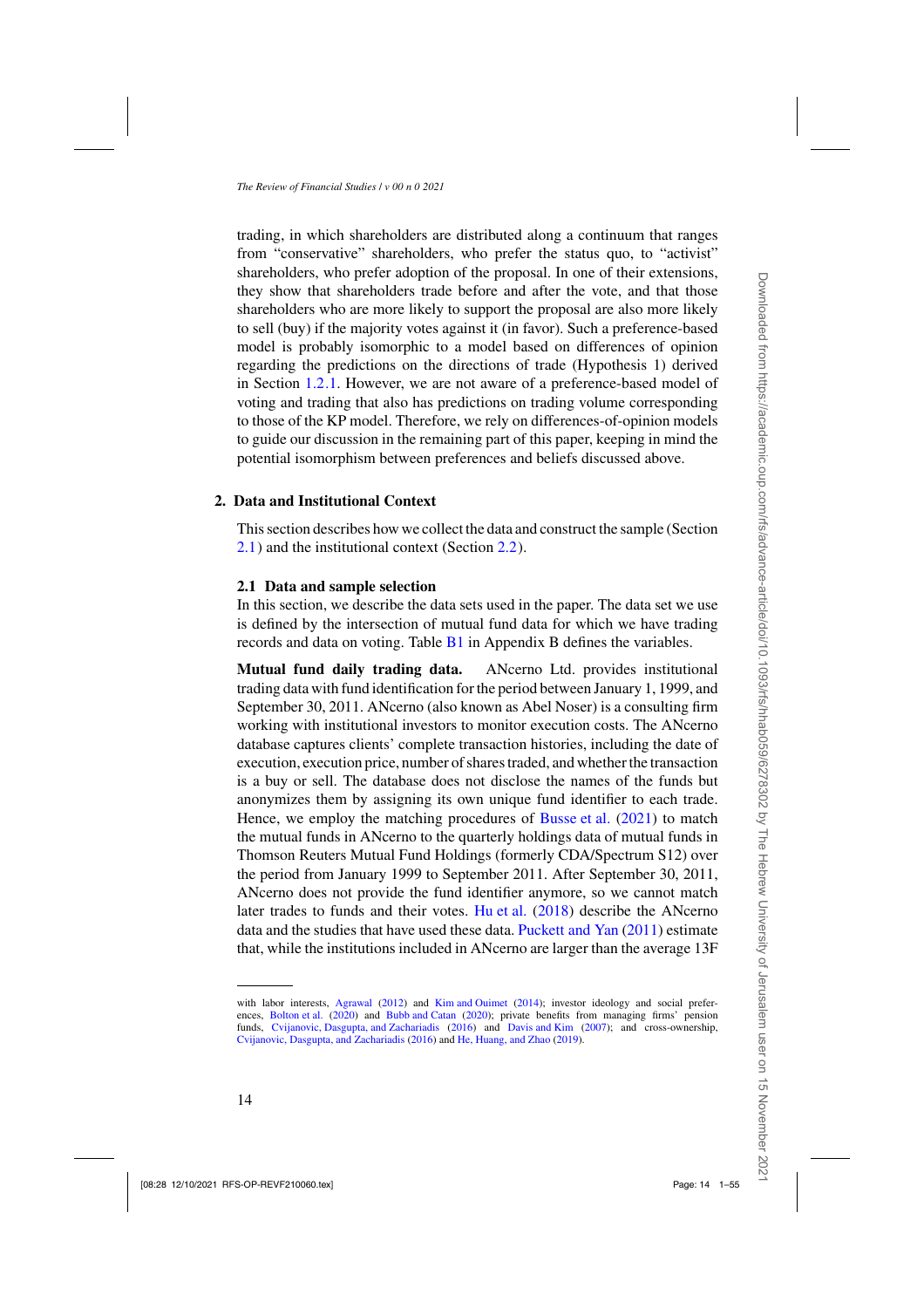institution, they are similar to 13F institutions with respect to stock holdings, stock trades, and return characteristics. We further match the S12 funds to the CRSP mutual fund data and CRSP-Compustat merged database. Our final sample includes only funds for which we can observe at least one trade from 15 months before to 9 months after a meeting date.

**Voting data.** Voting outcomes are obtained from the ISS Voting Analytics database. This data set documents the aggregate voting outcomes for each proposal that came up for a vote at a shareholder meeting. These outcomes are reported in 8-K, 10-Q, and 10-K filings. In addition, the ISS Voting Analytics database includes funds' votes, ISS's recommendations, management recommendations, proxy filing dates, outcome filing dates, and data on the votes cast by mutual funds reported on SEC form N-PX. For meetings held before February 28, 2010, companies were required to report voting outcomes in 10- K or 10-Q filings. This practice resulted in long reporting lags, 51 days on average, that make these data unusable for our purposes, which require daily price responses. Therefore, we do not use data for the period before February 28, 2010. For meetings held on or after February 28, 2010, companies were required to report the voting outcome on form 8-K within 4 days of the meeting. We limit the analysis to firms that file form 8-K within 4 days of the meeting date, as required by law.

**Mutual fund holding data.** We match the funds to the CRSP mutual fund data through the MFLINK data provided by WRDS (see [Wermers 2000\)](#page-54-0). Data on mutual fund holdings are obtained from the CRSP mutual fund holding files. We match these data to ISS Voting Analytics using the approach of [Schwartz-Ziv and Wermers](#page-53-0) [\(2020](#page-53-0)).

**Daily trading measures.** The Trade and Quote (TAQ) database provides the trades for all individual securities listed on the NYSE, NASDAQ, and AMEX stock exchanges. We use TAQ to estimate daily volatility and number of trades and use CRSP to obtain data on daily volume and returns.

**Company data.** Data on stock and accounting performance at the company level are obtained from CRSP and Compustat, respectively.

**Event dates.** We obtain shareholder meeting dates from ISS Voting Analytics. We manually collect the dates on which voting outcomes are filed, the proxy filing dates, and the 8-K, 10-Q, and 10-K filing dates by using Seek Edgar to search through SEC filings. We search within 8-K, 10-K and 10- Q filings for the phrases "vote for," "votes for," or "voted for," or for tables that include the words "against" and "abstain"; "against" and "withheld"; or "against" and "broker."<sup>22</sup> For each of these filings, we record the exact time

 $22$  If a firm filed a preliminary proxy statement before a definitive proxy statement, we use the date of the preliminary proxy statement as the proxy filing date because preliminary proxy filings typically include almost all the information of the definitive proxy statement.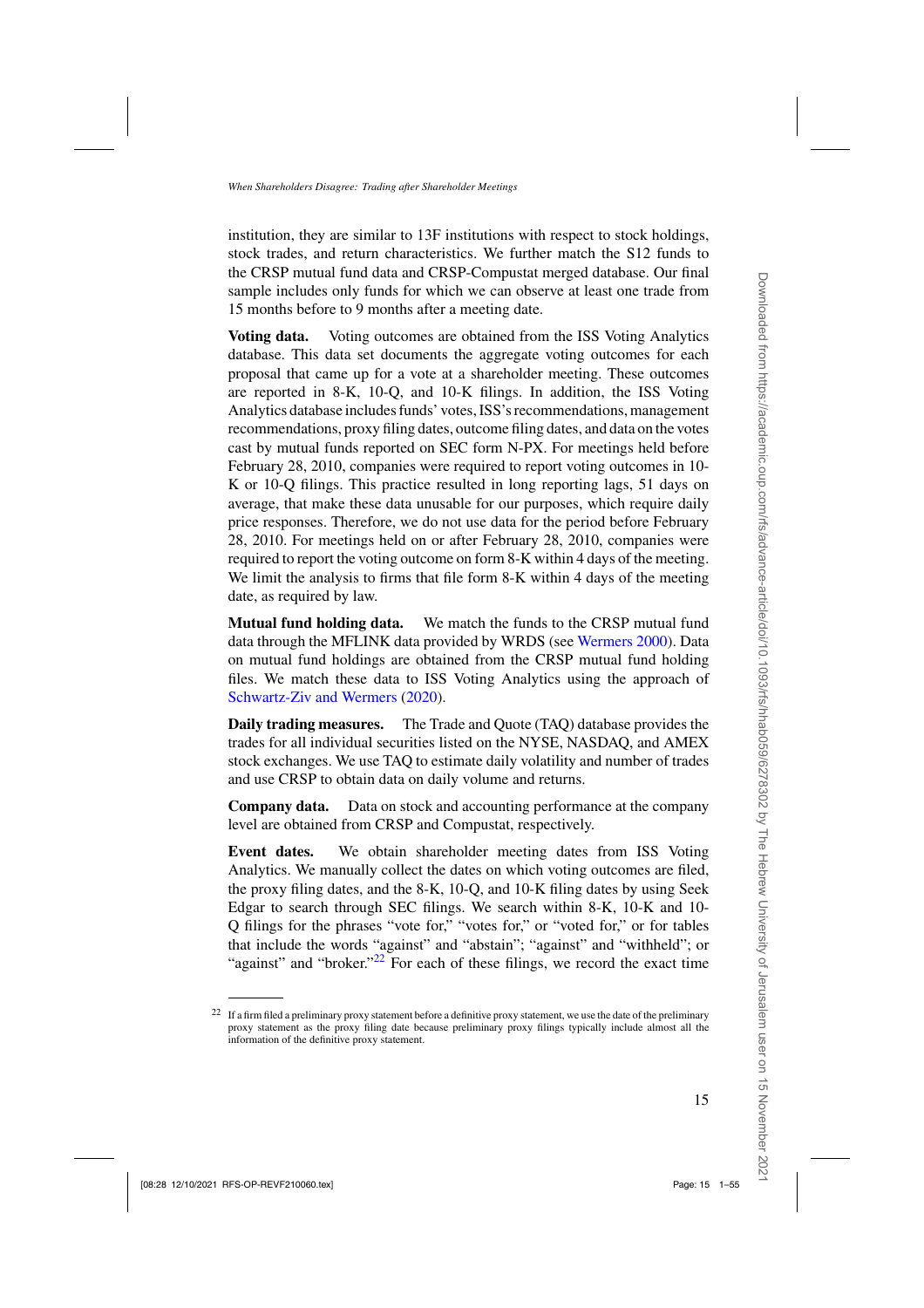<span id="page-15-0"></span>

| <b>Table 1</b>            |  |
|---------------------------|--|
| <b>Summary statistics</b> |  |

| A. Sample size                                                        |        |
|-----------------------------------------------------------------------|--------|
| Item                                                                  | Total  |
| Company-level data (February 28, 2010 to June 30, 2013):              |        |
| Number of unique companies                                            | 3.463  |
| Number of unique shareholder meetings                                 | 10,701 |
| Fund-level data (February 28, 2010 to September 30, 2011):            |        |
| Number of unique actively managed funds                               | 243    |
| Number of unique index funds                                          | 44     |
| Number of unique institutions advising funds                          | 51     |
| Number of unique fund-meeting combinations for actively managed funds | 12.794 |
| Average number of proposals per meeting                               |        |

| <b>B.</b> Descriptive statistics |  |
|----------------------------------|--|
|----------------------------------|--|

| Variable                                  | Mean     | 25 <sub>th</sub> | 50th     | 75th     | <b>SD</b> |
|-------------------------------------------|----------|------------------|----------|----------|-----------|
| Abnormal return $(\%)$                    | $-0.014$ | $-0.796$         | $-0.044$ | 0.724    | 1.731     |
| Abnormal volatility                       | 0.110    | $-0.212$         | $-0.020$ | 0.256    | 0.574     |
| Abnormal volume                           | 0.037    | $-0.370$         | $-0.151$ | 0.182    | 1.041     |
| Assets under management (in millions)     | 2.769.1  | 207.7            | 738.9    | 2.567.2  | 5,495.0   |
| Book-to-market ratio                      | 0.660    | 0.329            | 0.550    | 0.868    | 0.569     |
| Buy                                       | 0.023    | $\Omega$         |          |          | 0.152     |
| Contradict                                | 0.278    | $\Omega$         | $^{(1)}$ |          | 0.448     |
| Contradict, fund against management       | 0.235    | $\Omega$         | $^{(1)}$ | 0        | 0.424     |
| Contradict, fund with management          | 0.052    | 0                |          | 0        | 0.221     |
| Expense ratio (in fraction)               | 0.009    | 0.004            | 0.011    | 0.013    | 0.005     |
| Fraction of company held (in bps)         | 26.85    | 1.23             | 5.56     | 27.10    | 59.04     |
| Market capitalization (in millions)       | 22,416   | 1.411            | 4.477    | 18.971   | 46,532    |
| Net fraction of company bought (in bps)   | $-0.002$ | 0                | $^{(1)}$ |          | 0.078     |
| Net fraction of portfolio bought (in bps) | $-0.095$ | $\Omega$         | 0        | 0        | 3.090     |
| Portfolio weight (in bps)                 | 66.742   | 13.000           | 42.000   | 95,000   | 75.527    |
| Sell.                                     | 0.029    | $\Omega$         | $\Omega$ | $\Omega$ | 0.170     |
| Turnover ratio                            | 0.753    | 0.420            | 0.650    | 0.950    | 0.521     |

Panel A reports summary statistics for the sample size. Panel B reports descriptive statistics of our main variables (variables are defined in Table [B1\)](#page-47-0).

the form was filed. If the filing time is between 4:00 p.m. and 5:30 p.m., we classify the next trading day on which investors were able to start trading on the information as the filing date.<sup>23</sup> Daniel Metzger generously provided the record dates to us.

**ISS recommendation date.** These dates are obtained directly from ISS and are not included in ISS Voting Analytics.

We construct two data sets from merging the data sources described above. One data set is at the company-meeting level and the other one at the fundmeeting level. Both data sets begin on February 28, 2010 (see above). Panel A of Table 1 provides quantitative information on both data sets. More details on the construction of both data sets can be found in Table A1 in the Internet Appendix. The company-level data set includes 10,701 unique meetings held by 3,463 unique companies during the period between February 28, 2010,

<sup>&</sup>lt;sup>23</sup> Filings filed after 5:30 p.m. are automatically assigned to the following trading day by the SEC, and, thus, we do not need to adjust these filing dates.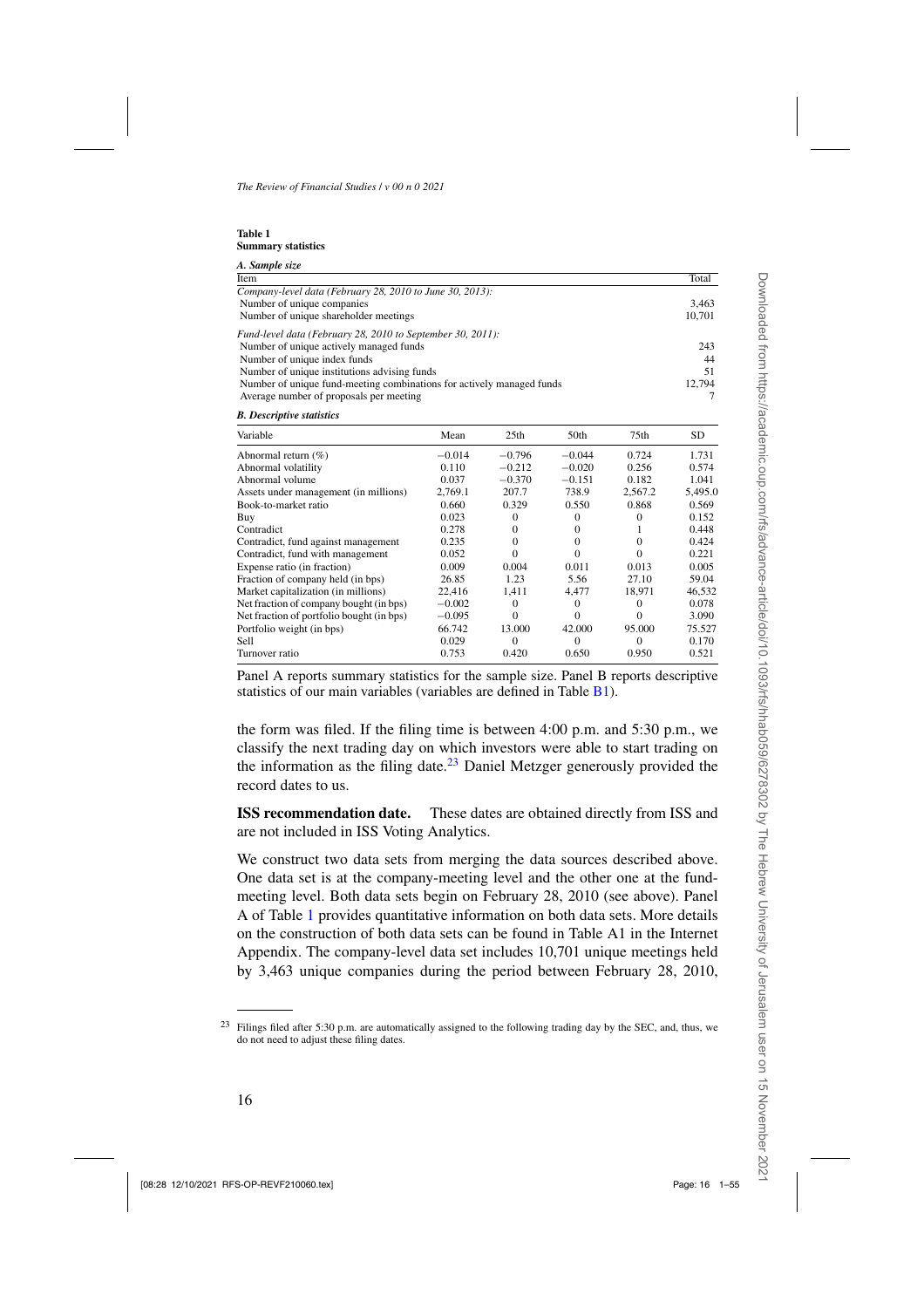<span id="page-16-0"></span>

#### **Figure 1 Timeline**

The timeline lists the average number of trading days between events. All numbers correspond to the period of February 28, 2010 to June 30, 2013.

and June 30, 2013. On average, shareholders vote on seven proposals at each meeting. The fund-level data set covers 243 unique actively managed U.S. mutual funds during the period between February 28, 2010 and September 30, 2011. We restrict the analysis to actively managed funds because only these funds can make trading decisions, but sometimes we use index funds as a control group. The funds in our sample are advised by 51 unique financial institutions, including almost all large financial institutions. Panel B of Table [1](#page-15-0) reports descriptive statistics of the main variables.

#### **2.2 Institutional context and timeline around shareholder meetings**

Companies typically hold one shareholder meeting per year, during which they vote for the slate of directors proposed by management, approve the auditors proposed by management, and, since 2011, vote on say-on-pay. Shareholders also vote on additional nonroutine proposals, sponsored by management or shareholders, if such proposals are submitted. Figure 1 reports the typical timeline around shareholder meetings between February 28, 2010 and June 30, 2013. It documents that the average number of trading days from the record date (the date used to determine which shareholders are eligible to vote) to the proxy filing date is nine, and from the proxy filing date to the annual shareholder meeting date is 30. We note that proxy filings include substantial information (e.g., the proposed slate of directors and the executive compensation awarded). Figure 1 also reports an average of 13 trading days between the date ISS issues its voting recommendation and the meeting date. As reported in Figure 1, the average number of trading days between the shareholder meeting date and the date the voting outcome is formally filed ("outcome date") is equal to two.

Between the meeting date and the filing of the voting outcome, companies are permitted to issue a press release announcing the voting results.<sup>24</sup>It is common for companies to issue such a press release [\(Garner, Geissinger, and Woodley 2017](#page-52-0)). However, the information included in the press release may vary. For example, in the 2017 proxy season, both General

<sup>&</sup>lt;sup>24</sup> The SEC notes in its Final Rule on Proxy Disclosure Enhancement that "our amendments to Form 8-K are not intended to preclude a company from announcing preliminary voting results during the meeting of shareholders at which the vote was taken and before filing the Form 8-K, without regard to whether the company webcast the meeting" (see Final Rule at https://www.sec.gov/rules/final/2009/33-9089.pdf, p. 62, footnote 173). We thank Kobi Kastiel for clarifying this for us.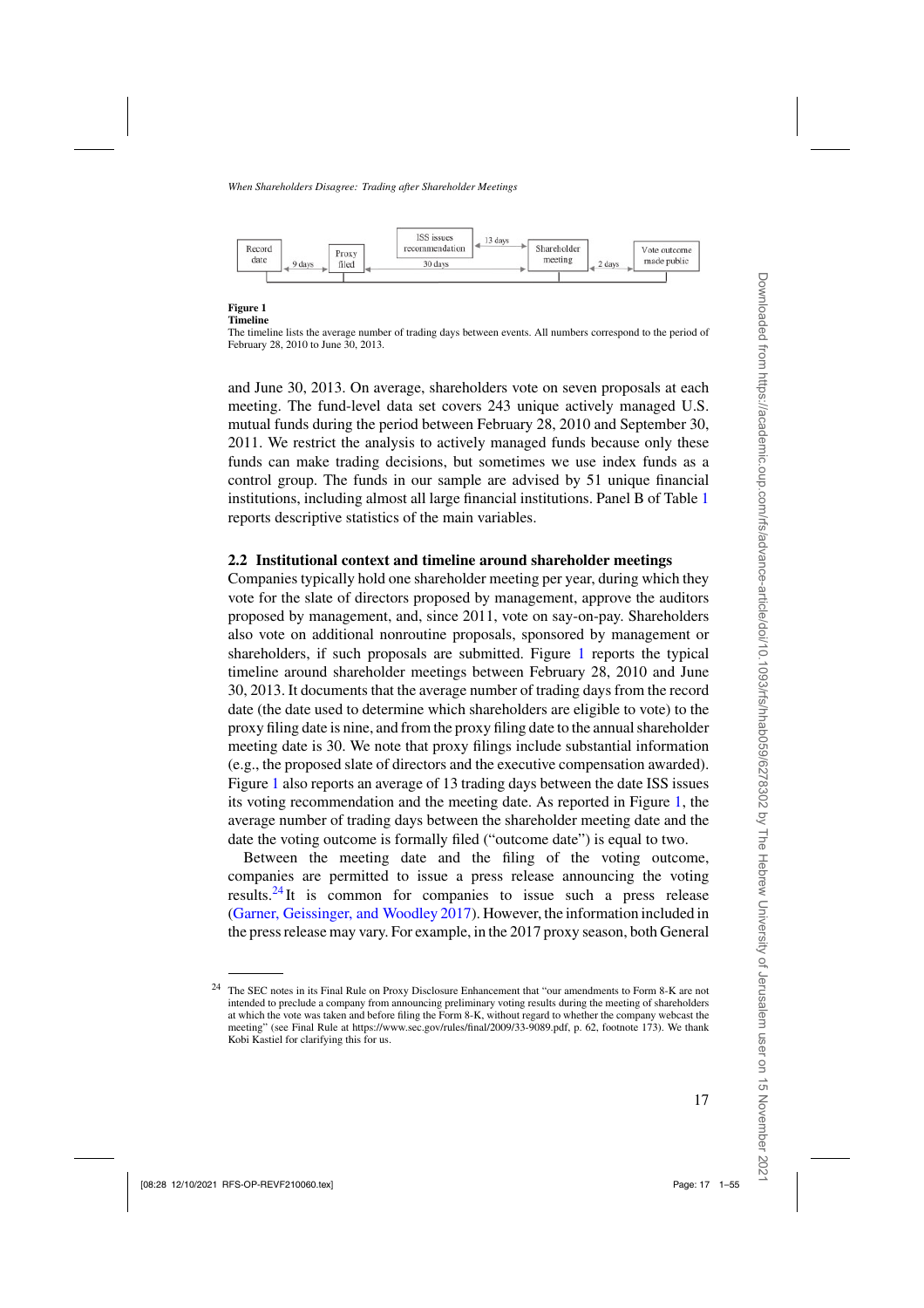<span id="page-17-0"></span>Motors (GM) and Walmart issued press releases on their shareholder meeting dates. Walmart specified the support rate for each voting outcome whereas GM only noted that the proposals passed, but did not reveal the support rates, which were relatively low compared to those of other companies and were only disclosed in the 8-K filing.

Investment advisors, which include mutual funds, typically cast their votes electronically through their proxy advisor. Once the vote is cast, Broadridge (the company that manages electronic voting), the proxy advisor, and the firm can observe the votes cast [\(Bach and Metzger 2019](#page-50-0)), but they are all required to keep the observed votes confidential. Nevertheless, it is possible that information pertaining to the votes already cast leaks before the meeting date. Shareholders may also infer the expected voting outcome if management reaches out to them before the meeting in an attempt to persuade them to vote in a certain direction<sup>25</sup>

#### **3. Trading and Voting at the Fund Level**

We begin the analysis with a discussion of the shareholder-alignment hypothesis (Hypothesis 1, see Section [1.1\)](#page-6-0). To test the hypothesis, we relate funds' trading decisions after shareholder meetings to their voting behavior at the meeting itself. We run the following regression at the fund-meeting-trading day level:

*Trading outcome*<sub>iit</sub>= $\beta_0$ *After*<sub>*it*</sub>+ $\beta_1$ *Contradict<sub>ij</sub>×After*<sub>*it*</sub>+ $\gamma$ *X<sub>ijt</sub>*+ $\mu$ <sub>*ij*</sub>. (2)

We capture the trading behavior of fund *i* in a firm with meeting index *j* on day  $t$  by using multiple definitions of *Trading outcome*<sub>iit</sub>. The different definitions of *Trading outcome<sub>it</sub>* are defined further below.

Since each meeting agenda includes multiple elections and proposals, we capture disagreement by investigating whether a particular fund was contradicted by the majority of the other shareholders on at least one proposal. Hence, our main independent variable to test the shareholder-alignment hypothesis is the dummy variable *Contradictij* , which equals one if the voting behavior of fund *i* is opposed by the majority of other shareholders at meeting *j* for at least one proposal voted on at that meeting, that is, if the fund voted in support of at least one proposal and that same proposal failed, or if the fund voted against at least one proposal and that same proposal passed; otherwise, *Contradictij* equals zero. For each meeting, we include all days from the proxy filing date until 30 days after the meeting, and the dummy variable *Afterjt* equals one for days in the [0, 30] window after the meeting including the meeting date itself.<sup>26</sup> We interact *After*<sub>*it*</sub> with *Contradict<sub>ij</sub>* to capture how

<sup>&</sup>lt;sup>25</sup> Recent research suggests that management may successfully influence voting outcomes (e.g., [Bach and Metzger 2017](#page-50-0); [Babenko, Choi, and Sen 2019](#page-50-0)).

<sup>&</sup>lt;sup>26</sup> Analyses with more symmetric event windows in which we limit observations to a maximum of 30 trading days before the event yield almost identical results.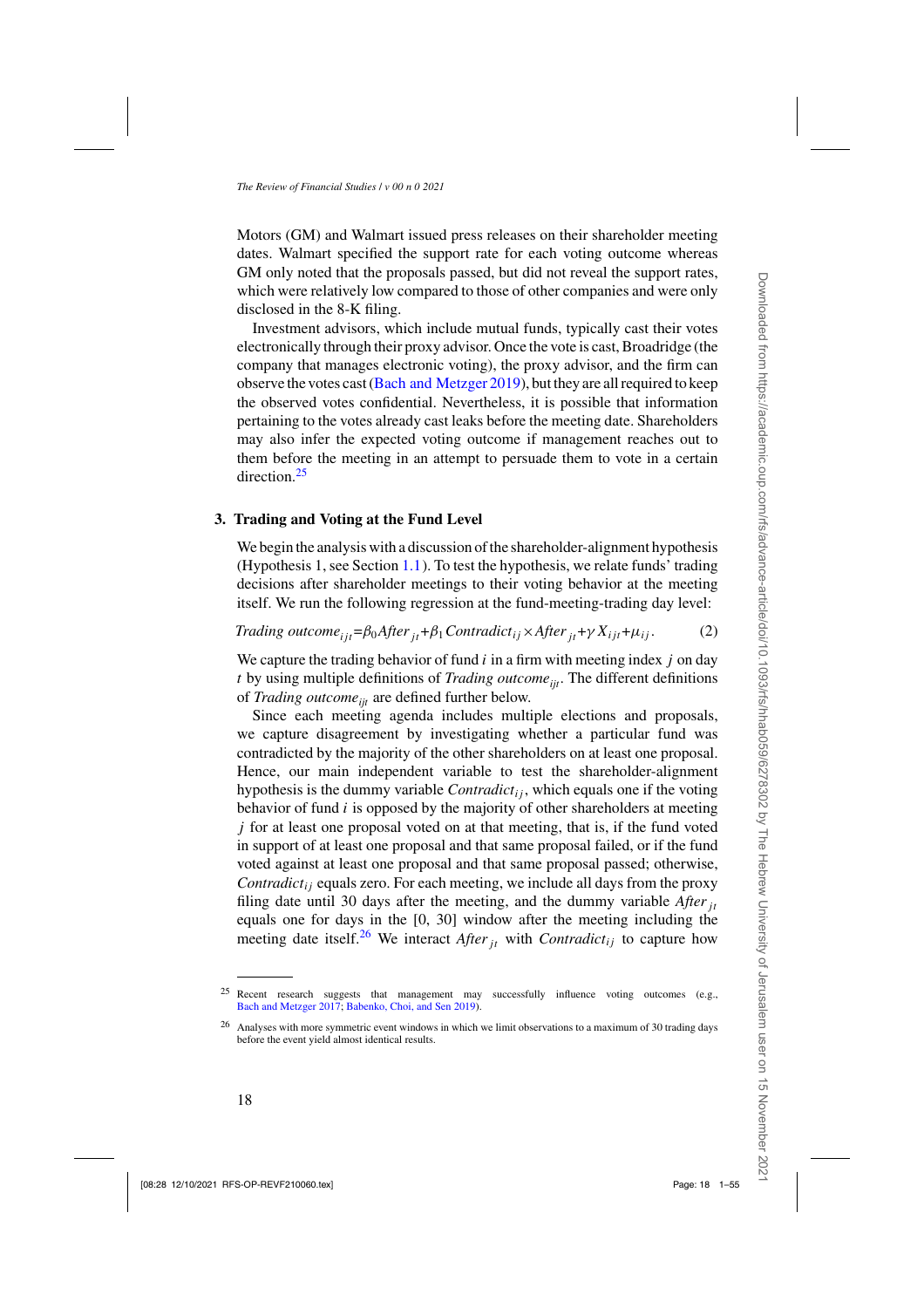<span id="page-18-0"></span>funds' trading behavior after meetings is affected by being contradicted at the meeting. In addition, we include fund  $\times$  meeting fixed effects  $\mu_{ij}$ , and a set of controls  $X_{i,j}$ , which include the fund's assets under management, the fraction of a company's shares outstanding held by the fund, the company's weight in the fund's overall portfolio, the fund's expense ratio and turnover ratio, and the company's book-to-market ratio.

In addition to testing the shareholder-alignment Hypothesis 1, we are interested in whether funds' trading behavior reflects whether or not they support management, and whether opposition to management confounds opposition by other shareholders. Hence, we further define two dummy variables:

1*. Contradict, fund with managementij* is a dummy variable that equals one if, for at least one proposal, the fund consistently voted with management's recommendation and the voting outcome of that same proposal was against management's recommendation; the dummy variable equals zero otherwise.

2. *Contradict, fund against managementij* is a dummy variable that equals one if, for at least one proposal, the fund voted against management's recommendation and the voting outcome of that same proposal was consistent with management's recommendation; the dummy variable equals zero otherwise.

Variables 1 and 2 provide a breakdown of the variable *Contradictij* for all proposals on which management issued a recommendation by conditioning on whether the fund votes with or against management. Note that these variables are not mutually exclusive, because a fund can vote with management's recommendation on one proposal and against management's recommendation on a different proposal at the same meeting, and the fund may vote against the majority of the other shareholders on both proposals. Accordingly, we run the following extension of regression (1):

*Trading outcome*<sub>*it*</sub> = $\beta_0$ *After*<sub>*it*</sub> + $\beta_1$ *Contradict fund with management*<sub>*ij</sub>* × *After*<sub>*it*</sub></sub>

 $+\beta_2$ *Contradict, fund against management*<sub>*ij</sub>* × *After*<sub>*it*</sub>+ $\gamma$ *X<sub>ijt</sub>*+ $\mu$ <sub>*ij*</sub>. (3)</sub>

According to our main hypothesis, we expect that it is the disagreement with other shareholders that matters and not whether the fund opposes or does not oppose management, hence we predict that  $β_1 = β_2$ .

We define four variables to capture *Trading outcome*<sub>ijt</sub> in Equations [\(2\)](#page-17-0) and (3):

- 1. *Sell*, a dummy indicator equal to one if the fund sells the stock on the observation day, and zero otherwise.
- 2. *Buy*, a dummy indicator equal to one if the fund buys the stock on the observation day, and zero otherwise.
- 3. *Net fraction of portfolio bought* (in basis points, henceforth "bps"), which is equal to the net dollar value of shares bought by the fund on a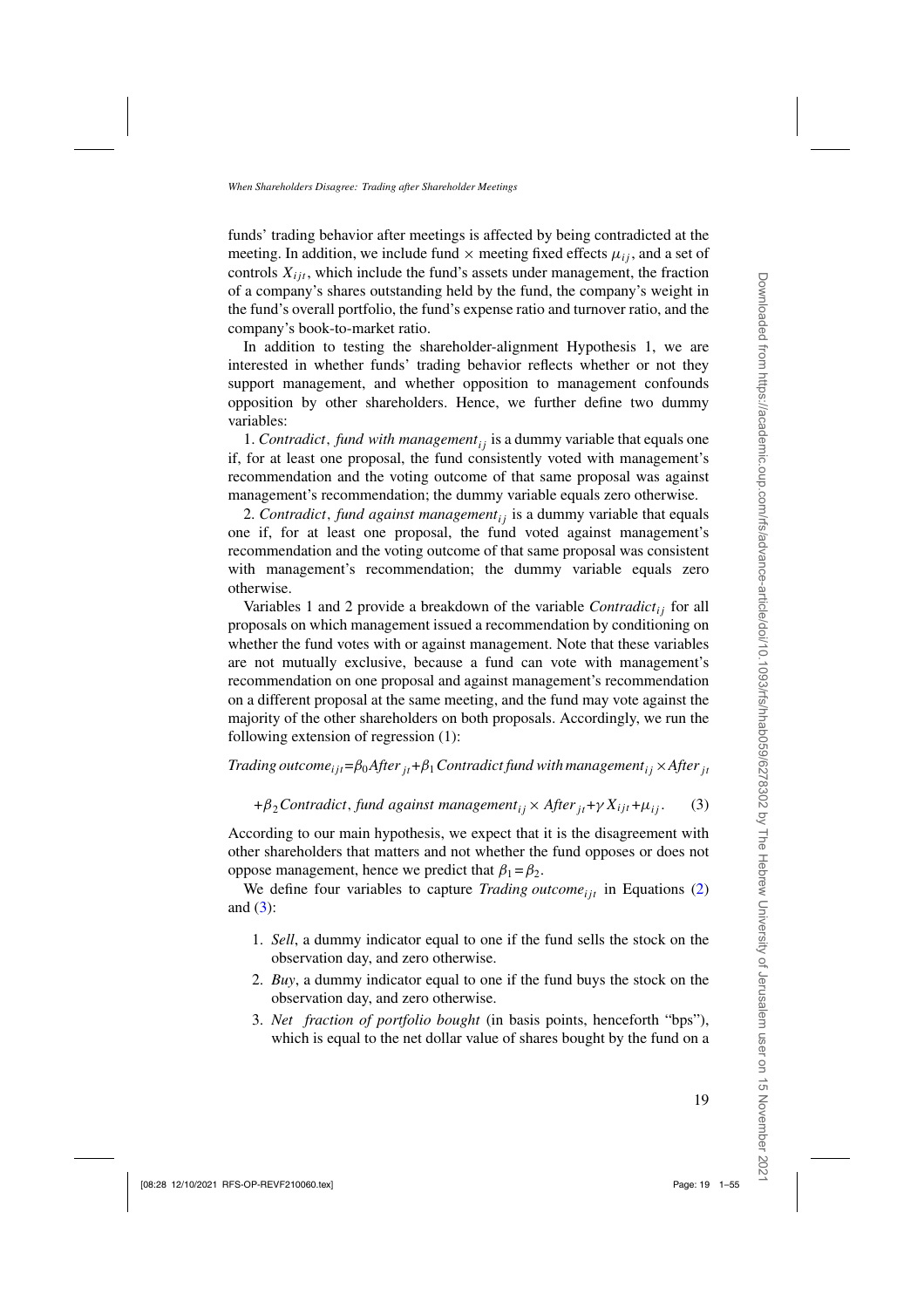given day in a given firm, multiplied by 10,000 and divided by the total dollar value of the fund's overall portfolio at the end of the most recent quarter.

4. *Net fraction of company bought* (in bps), which is defined as the net number of shares bought by the fund in a given firm on a given day, multiplied by 10,000 and divided by the number of the firm's shares outstanding.

*Sell* and *Buy* are dummy variables for trading directions (for a similar approach, see [Wermers 1999](#page-54-0); [Puckett and Yan 2011\)](#page-53-0), whereas the other two measures capture the magnitude of funds' trading decisions after shareholder meetings (for a discussion of different ownership measures, see [Fich, Harford, and Tran 2015](#page-51-0)).

#### **3.1 Baseline analysis**

Table [2](#page-20-0) provides the results for estimating Equations [\(2\)](#page-17-0) and [\(3\)](#page-18-0) for all four definitions of trading outcomes. For brevity, we report the results for the main variables, but not those for the control variables, which can be found in Table A2 in the Internet Appendix. The coefficients of interests are those on the interactions of the *Contradict* variables with *After*. The shareholderalignment hypothesis predicts that funds sell more shares and buy fewer shares after meetings in which their votes contradicted those of the majority of other shareholders; that is, we predict the coefficient  $\beta_1$  (and  $\beta_2$ ) in regressions [\(2\)](#page-17-0) and [\(3\)](#page-18-0) to be positive with *Sell* as the dependent variable, and negative with *Buy* as the dependent variable. We find strong evidence for these predictions. In column 1, the coefficient for *Contradict<sub>ij</sub>*×*After*  $_{it}$  indicates that, after a meeting in which funds' votes are contradicted by other shareholders, funds are 0.53% more likely to sell their shares. Similarly, the same interaction and *Buy* as the dependent variable in column 3 shows that funds reduce the probability of buying after being contradicted by 0.48%. Both effects are statistically highly significant. The absolute magnitudes are small, since all variables are measured on a daily basis and funds do not trade most stocks on most days. However, we can evaluate economic significance relative to two benchmarks. First, we observe that the magnitude of the effect on being contradicted (0.0053 for *Sell*, -0.0048 for *Buy*) is about twice that of trades by other funds that are not contradicted at the meeting, which is measured by the coefficient for *After* (-0.0021 for *Sell*, -0.0023 for *Buy*). Second, we compare the effect to the unconditional probability of funds to sell (buy) a stock, calculated as the average frequency of selling (buying) a stock on any given trading day, which is 2.9% (2.3%) and reported at the bottom of Table [2.](#page-20-0) Hence, funds increase their probability of selling after being contradicted by about  $18\%$  (=0.0053/0.029) relative to the baseline probability of selling and reduce their probability of buying by 21% (=0.0048/0.023) relative to the baseline probability of buying.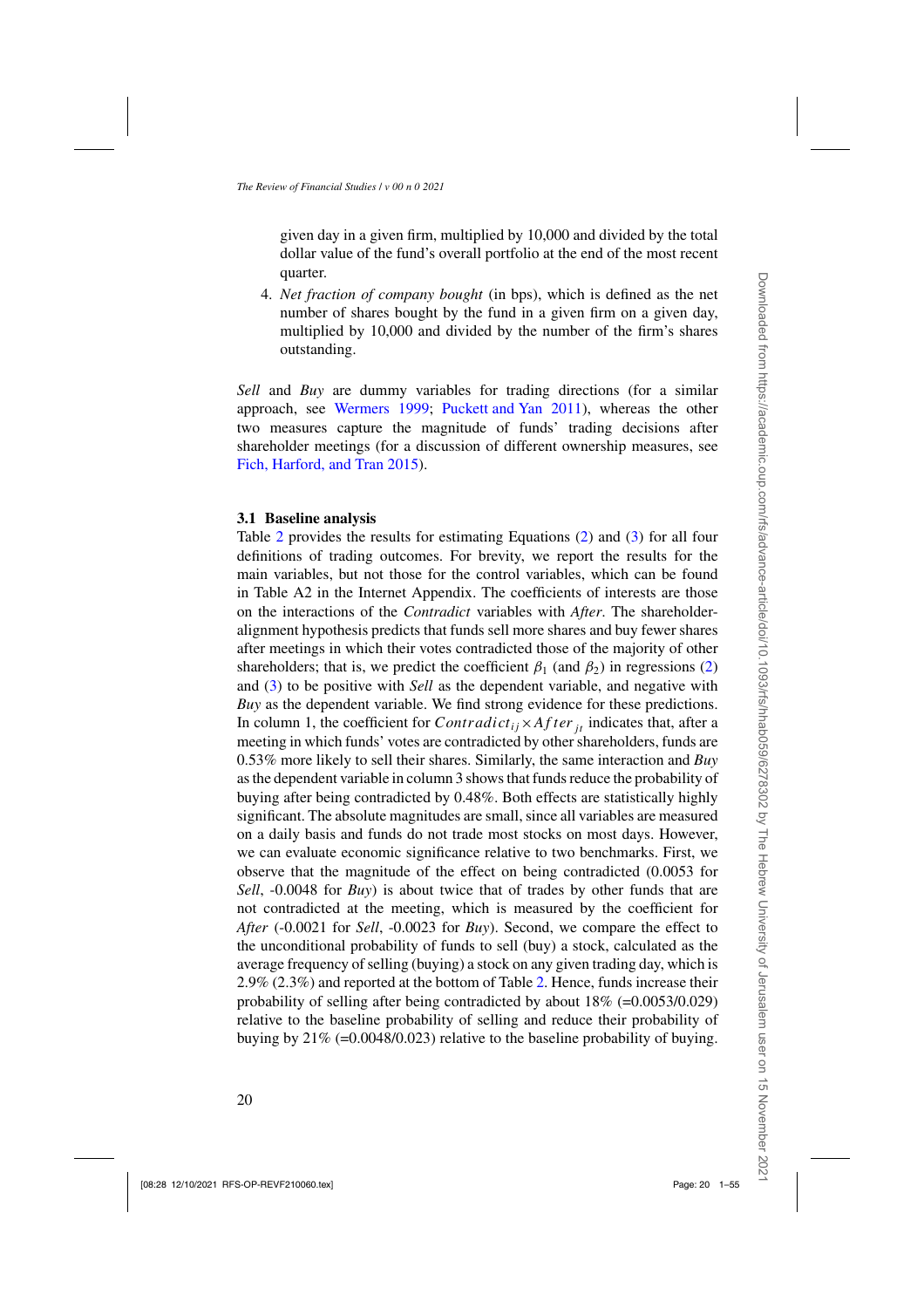<span id="page-20-0"></span>

|                                                    |                                         | Sell                    | Buy                                      |                         | Net fraction of portfolio<br>bought      |                | Net fraction of company<br>bought        |                          |
|----------------------------------------------------|-----------------------------------------|-------------------------|------------------------------------------|-------------------------|------------------------------------------|----------------|------------------------------------------|--------------------------|
|                                                    | $\widehat{=}$                           | $\widehat{\mathcal{O}}$ | $\widehat{\mathcal{E}}$                  | $\widehat{\mathcal{F}}$ | $\odot$                                  | $\circledcirc$ | $\widehat{c}$                            | $\circledast$            |
| After                                              | $-0.0021***$                            | $-0.0020$ **            | $-0.0023***$                             | $-0.0024***$            | $-0.0887***$                             | $-0.0870***$   | $-0.0018***$                             | $-0.0018***$             |
| Contradict x After                                 | $\frac{(-3.753)}{0.0053***}$<br>(5.249) | $(-3.760)$              | $-0.0048***$<br>$(-4.632)$<br>$(-5.154)$ | $(-4.811)$              | $-0.0678***$<br>$(-8.918)$<br>$(-3.697)$ | $(-8.796)$     | $-0.0021***$<br>$(-7.088)$<br>$(-4.481)$ | $(-7.212)$               |
| Contradict, fund with                              |                                         | $0.0033*$               |                                          | $-0.0033*$              |                                          | $-0.0786**$    |                                          | $-0.0017*$               |
|                                                    |                                         | (1.664)                 |                                          | $(-1.791)$              |                                          | $(-2.171)$     |                                          |                          |
| management × After<br>Contradict, fund against     |                                         | $0.0056***$             |                                          | $-0.0046***$            |                                          | $-0.0696***$   |                                          | $(-1.854)$<br>-0.0020*** |
|                                                    |                                         | (5.183)                 |                                          | $(-4.715)$              |                                          | $(-3.579)$     |                                          | $(-4.067)$               |
| management $\times$ After Fund $\times$ Meeting FE |                                         | Yes                     | Yes                                      | Yes                     | Yes                                      | Yes            | Yes                                      | Yes                      |
| R-squared                                          | $\ddot{.}13$                            | $\ddot{.}$              | .102                                     | 102                     | .138                                     | .138           | .108                                     | .108                     |
|                                                    | 560,534                                 | 560,534                 | 560,534                                  | 560,534                 | 560,534                                  | 560,534        | 560,534                                  | 560,534                  |
| interaction terms<br>F-test contrasting            |                                         | 1.02                    |                                          | 0.450                   |                                          | 0.05           |                                          | 0.09                     |
| Prob>F                                             |                                         | 0.312                   |                                          | 0.503                   |                                          | 0.823          |                                          | 0.765                    |
| Jnconditional mean                                 |                                         | 0.029                   | 0.023                                    |                         | $-0.095$                                 |                | $-0.002$                                 |                          |

 $Trading$  outcome<sub>ili</sub>= $\beta_0$  After  $_{it}+\beta_1$  Contradict<sub>i</sub> × After  $_{it}+\gamma X_{it}+\mu_{it}$ . *T rading outcomeijt* =*β*0 *Af terjt* +*β*1 *Contradictij* × *Af terjt* +*γ Xijt* +*μij .* The dependent variables for trading outcomes are Sell<sub>ij</sub>, *Net Ausj<sub>j</sub>, Net fraction of portfolio bought<sub>ijl</sub> and Net fraction of company bought<sub>ijl</sub>. All variable definitions are provided in<br>Table B1. The even-numbered* The dependent variables for trading outcomes are Selli<sub>ji</sub>, Buy<sub>iji</sub>, Net fraction of portfolio bought<sub>iji</sub> and Net fraction of company bought<sub>iji</sub>. All variable definitions are provided in Table [B1.](#page-47-0) The even-numbered columns report results on the following regression at the fund-meeting-trading day level:

Trading outcome;  $_{ii}$ =Bo After  $_{ii}$ +B<sub>1</sub> Contradict, fund with management;  $_1 \times$ After  $_{ii}$ +B<sub>2</sub> Contradict, fund against management;  $_2 \times$ After  $_{ii}$ + $_2$ X<sub>i1</sub>+ $u_{ii}$ ; Trading outcome<sub>i it</sub>=βo After <sub>it</sub>+β<sub>1</sub> Contradict, fund with management<sub>ii</sub> × After <sub>it</sub>+β<sub>2</sub> Contradict, fund against management<sub>i</sub>; × After <sub>it</sub>+r X<sub>it</sub>+μ<sub>ij</sub>

Contradict, fund with management x After, and Contradict, fund against management x After are statistically different from each other. I-statistics are reported in parentheses. \*  $p < 1$ ; \*\*  $p$ We include fund x meeting fixed effects and controls for the fund's assets under management, the fraction of the company held by the fund, the company's weight in the fund's overall portfolio, the fund's expense ratio and turnover ratio, and the firm's book-to-market ratio. The even-numbered regressions report an F-test examining whether the coefficients for We include fund  $\times$  meeting fixed effects and controls for the fund's assets under management, the fraction of the company held by the fund, the company's weight in the fund's overall portfolio, the fund's expense ratio and turnover ratio, and the firm's book-to-market ratio. The even-numbered regressions report an F-test examining whether the coefficients for Contradict, fund with management x After, and Contradict, fund against management x After are statistically different from each other. t-statistics are reported in parentheses. \*  $p < 1$ ; \*\*  $p'$ < .05; \*\*\*  $p$  < .01. < .05; ∗∗∗*p* < .01.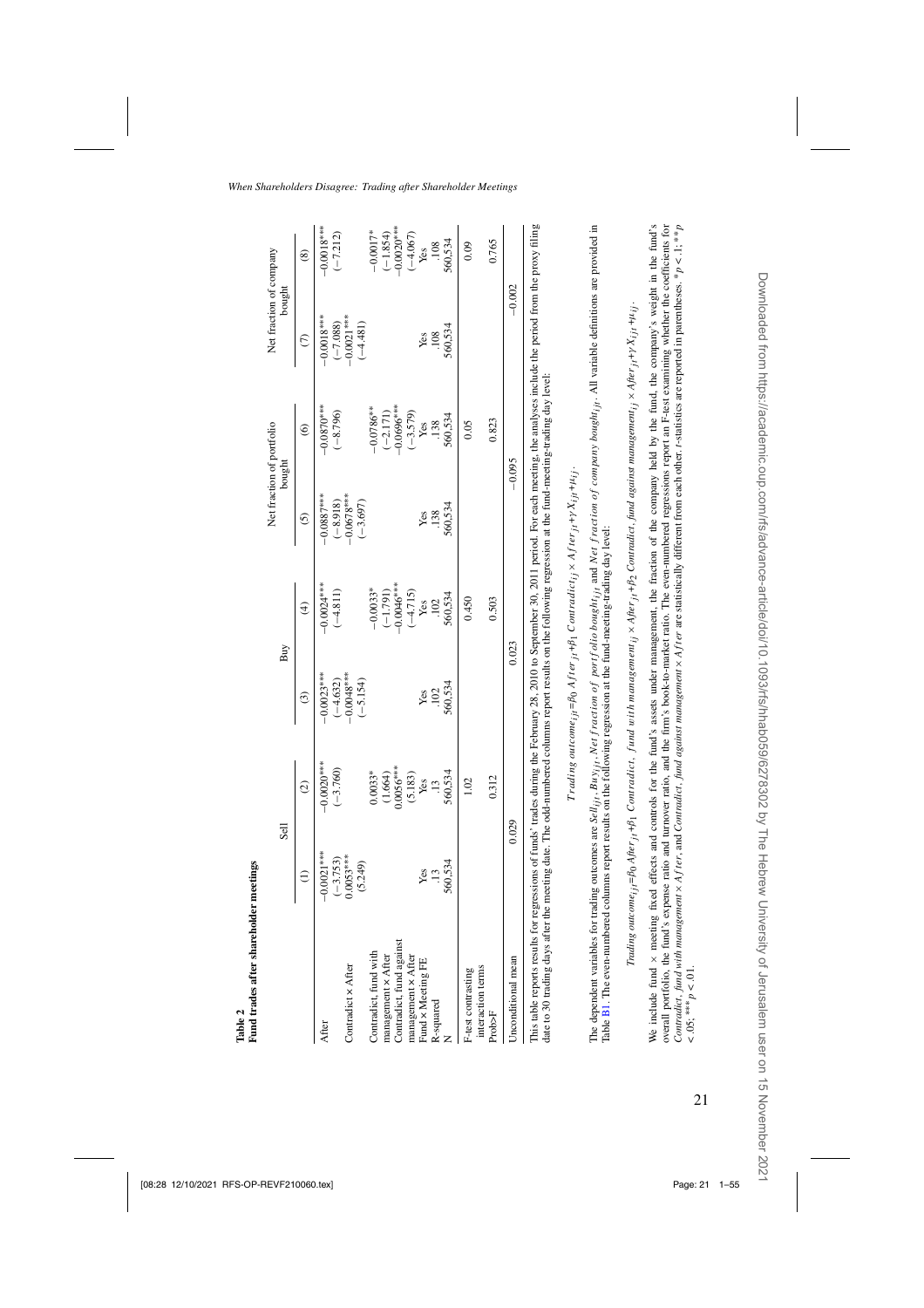<span id="page-21-0"></span>We consider the effects to be economically meaningful when compared to these two benchmarks.

Columns 5 and 7 provide the results for the continuous variables and show that funds sell 0.0678 bps (0.0021 bps) relative to their portfolio (their holdings of the company) if their votes are contradicted by the majority of other shareholders. Funds contradicted at a meeting are more likely to sell their stock, and both effects are significant at the 1% level. We benchmark them in the same way as the binary variables above. The economic magnitudes are the same as the after-meeting trades of funds that are not contradicted: for example, the coefficient for *After* is −0.0887 bps, that on *Contradict* × *After* is −0.0678 bps in column 5. Similarly, a decrease in *Net fraction of portfolio bought* of 0.0678 bps represents an increase of  $71\%$  (=0.0678/0.095), and the decrease in *Net fraction of company bought* of 0.0021 bps represents an increase of 105% (=0.0021/0.002) compared to the corresponding unconditional mean. Hence, the impact of disagreement on trading has about the same magnitude as the two benchmarks and is therefore economically meaningful.

In the even-numbered columns of Table [2,](#page-20-0) we condition on whether the fund supports or opposes management. Funds that are contradicted by the majority of other shareholders are 0.33% (0.56%) more likely to sell, and they are 0.33% (0.46%) less likely to buy if they support (oppose) management. The estimates for the continuous variables in columns 5 and 7 are even closer to each other, and all effects are significant at least at the 10% level. We examine whether the effects for supporting and for opposing management are statically different from each other and report the corresponding F-test at the bottom of Table [2.](#page-20-0) The *p*-values for these F-tests are .31 or higher. Thus, being contradicted by the voting outcome affects funds' tendency to sell or buy stocks after the meeting to about the same degree, independently of whether they supported or opposed management.

Taken together, our findings provide strong support for Hypothesis 1 and the argument that trading after meetings aligns the shareholder base. They support the shareholder alignment hypothesis and the conclusion that disagreement matters, and do not suggest that shareholders' beliefs converge after observing meeting outcomes.

#### **3.2 Proposal characteristics**

The discussion in the previous section pools all observations in our sample. However, it may be the case that disagreement depends on characteristics of the proposal and that our results in Table [2](#page-20-0) are concentrated in certain subsets of proposals. In this section, we differentiate proposals by type, proposal sponsor, and the margin of victory. This analysis is necessarily explorative, since we have to be agnostic about which results we should expect for different types of proposals. Shareholders may vote in favor or against a certain proposal, either because of private information or because they disagree.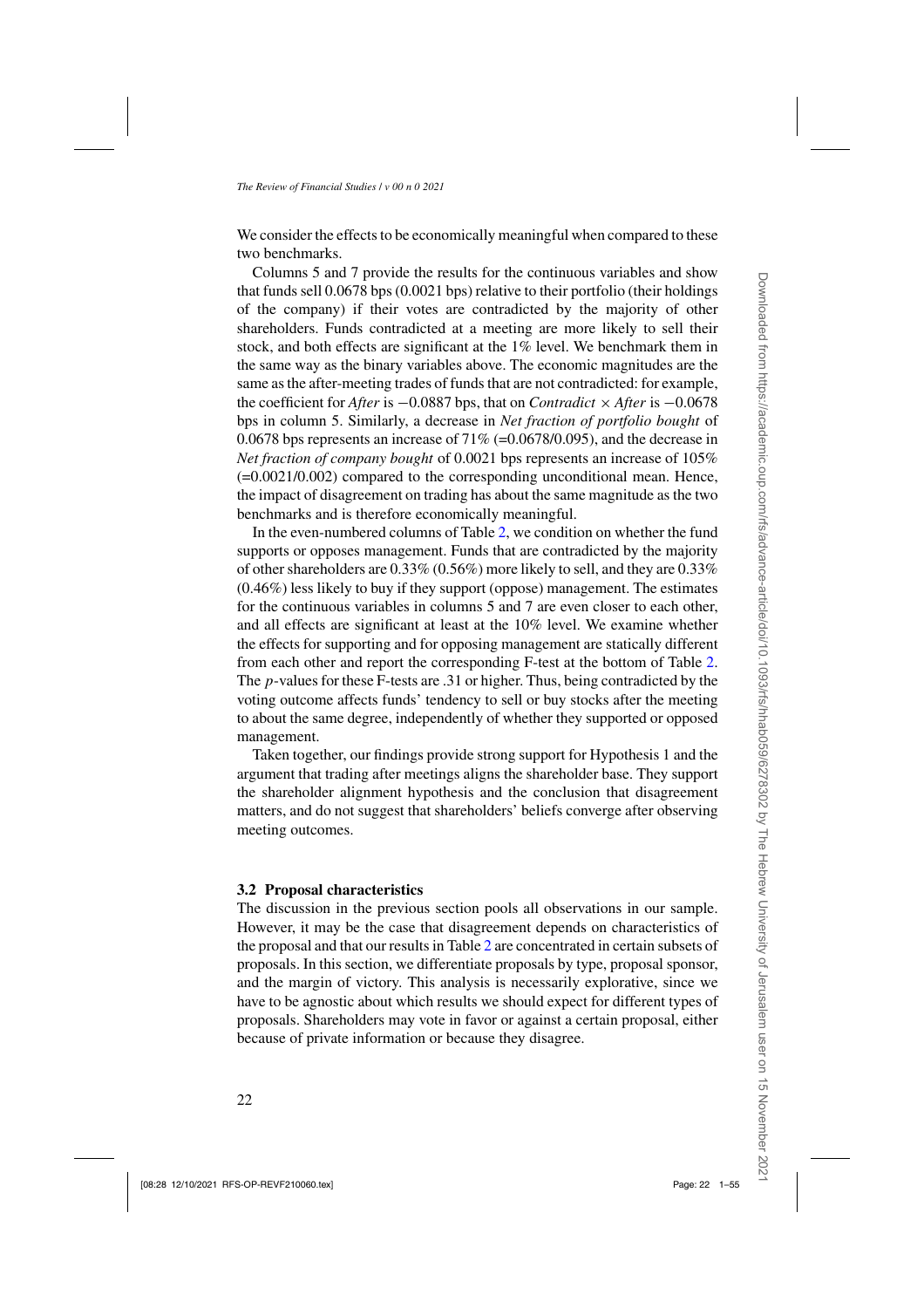We begin by investigating whether disagreement is stronger when shareholders vote on nonroutine proposals, as opposed to when they vote on routine proposals. First, we identify four proposal types, the first three of which are routine: (A) director elections, (B) say-on-pay votes, (C) appointments of auditors, and (D) all other non-routine proposals not included in categories (A) to  $(C)$ . We now define the dummy variable *Contradict<sub>ij</sub>* (*proposal type*) such that it equals one if and only if fund *i* was contradicted at meeting *j* on at least one proposal of the specific proposal type. For example, for say-on-pay votes, *Contradict<sub>ij</sub>* (*proposal type*= $B$ ) equals one if fund *i* was contradicted by the majority of other shareholders on a say-on-pay proposal in meeting  $j$ , and zero otherwise; if there was no say-on-pay proposal voted on at the meeting, *Contradict<sub>ij</sub>* (*proposal type* = *B*) is undefined and the corresponding observations are omitted. Second, we distinguish proposals by sponsor and define *Contradictij* (*sponsor*) accordingly, such that *Contradictij* (*management*) equals one if and only if fund *i* was contradicted at meeting *j* on at least one management proposal, and similarly for shareholder proposals. We report the results for the coefficient  $\beta_1$  on the interactive term *Contradict<sub>ij</sub>*× *After*<sub>*it*</sub> in regression [\(2\)](#page-17-0) for all four definitions of *Trading outcome* in panel A of Table [3](#page-23-0) in which each line refers to a different proposal type  $((A) - (D))$  or sponsor  $((E), (F))$ ; the first line repeats the baseline results from Table [2](#page-20-0) to facilitate comparisons. In each category other than (E), we restrict the sample to meetings that have at least one proposal of the respective category, e.g., at least one director election in type (A), and at least one shareholder proposal in (F). For (E), we restrict the sample to meetings with only management but no shareholder proposals.

Overall, all four analyses by proposal type (categories (A)-(D)) reveal the same qualitative patterns as the baseline analysis in Table [2;](#page-20-0) that is, the coefficients with *Sell* as the dependent variable are always positive (column 1), whereas those for the other three definitions of trading outcomes are always negative (columns 2 to 4). Some coefficients are now statistically insignificant, which is unsurprising because there is now much less variation in the independent variable  $Contract_{ij}$ . No clear pattern distinguishes nonroutine proposals from routine proposals. Thus, overall, these results indicate that our results hold for all types of proposals.

The breakdown by proposal sponsor (categories (E) to (F)) reveals a remarkable pattern: whereas the results for management-sponsored proposals are qualitatively similar to our baseline results, those for shareholder-sponsored proposal show the exact opposite pattern. For all four measures of trading outcomes, the estimates for the coefficient for *Contradict<sub>ij</sub>*(*shareholder*) $\times$ *After j<sub>t</sub>* have the opposite signs compared to those observed for management proposals. Since 97.7% of all proposals in our sample are sponsored by management, these proposals dominate the results for the whole sample. Based on our hypothesis development, we interpret this finding as implying that management proposals are frequently associated with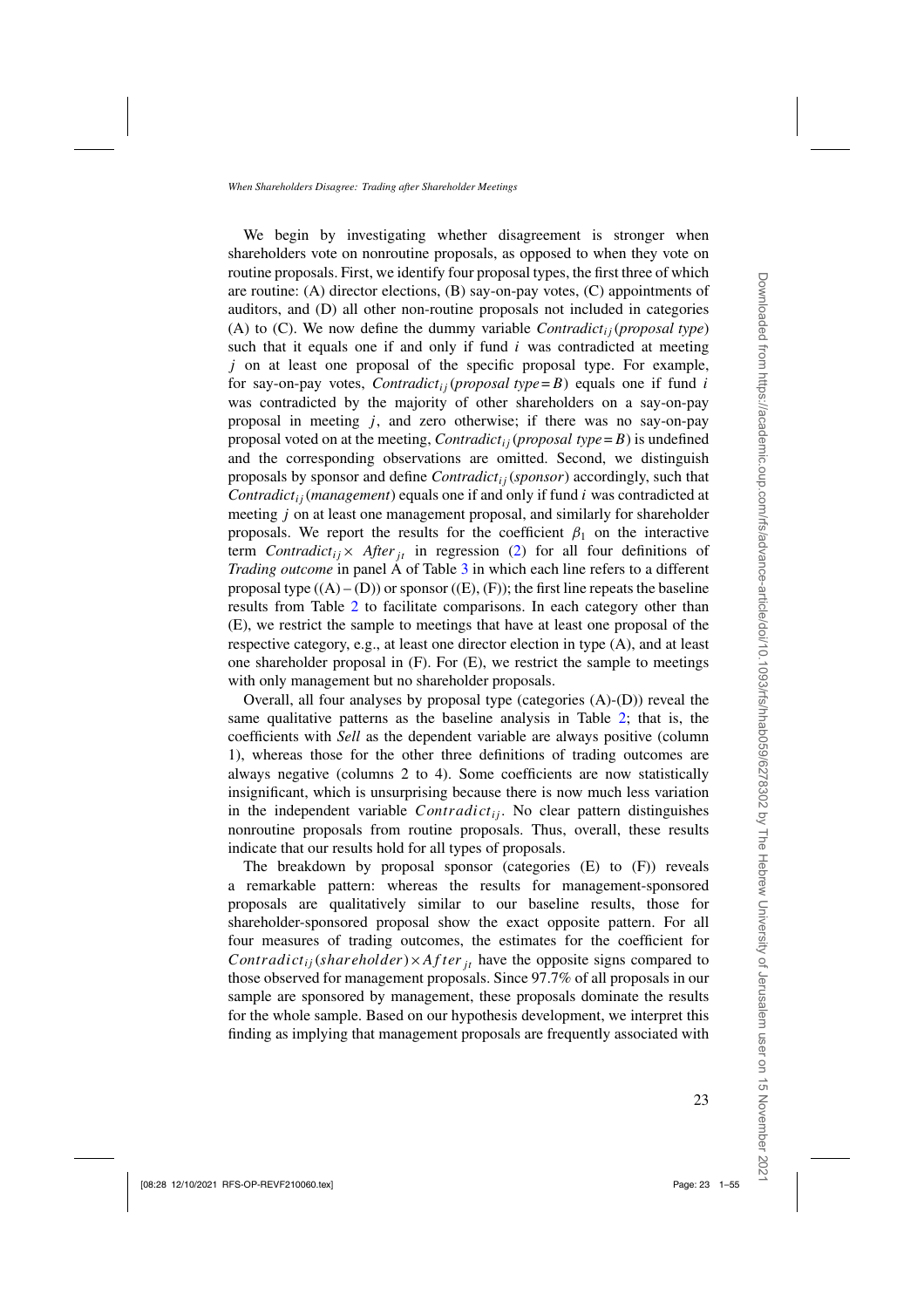#### <span id="page-23-0"></span>**Table 3 Voting and trading by proposal type**

|   |                          |             |              | Net fraction of                                                      | Net fraction of |         |
|---|--------------------------|-------------|--------------|----------------------------------------------------------------------|-----------------|---------|
|   |                          |             |              | portfolio                                                            | company         | Obs.    |
|   |                          | Sell        | Buy          | bought                                                               | bought          |         |
|   |                          | (1)         | (2)          | (3)                                                                  | (4)             | (5)     |
|   | Proposal type            |             |              | Controdict <sub>i</sub> (proposal type) $\times$ After <sub>it</sub> |                 |         |
|   | All proposals (baseline) | $0.0053***$ | $-0.0048***$ | $-0.0678***$                                                         | $-0.0021***$    | 560,534 |
|   |                          | (5.249)     | $(-5.154)$   | $(-3.697)$                                                           | $(-4.481)$      |         |
| A | Director elections       | 0.0009      | $-0.0053***$ | $-0.0644**$                                                          | $-0.001$        | 560,534 |
|   |                          | (0.616)     | $(-4.156)$   | $(-2.547)$                                                           | $(-1.511)$      |         |
| B | Say on pay               | 0.0014      | $-0.0057**$  | $-0.0307$                                                            | $-0.0023*$      | 376,847 |
|   |                          | (0.573)     | $(-2.322)$   | $(-0.679)$                                                           | $(-1.940)$      |         |
| C | Auditor approval         | $0.0148***$ | $-0.0039$    | $-0.003$                                                             | $-0.0094***$    | 546,500 |
|   |                          | (3.222)     | $(-0.926)$   | $(-0.036)$                                                           | $(-4.414)$      |         |
| D | Nonroutine               | $0.0055***$ | $-0.0027***$ | $-0.0590***$                                                         | $-0.0020***$    | 481,286 |
|   |                          | (5.580)     | $(-2.827)$   | $(-3.163)$                                                           | $(-4.142)$      |         |
|   | Sponsor                  |             |              | Controdict <sub>i</sub> (proposal type) $\times$ After <sub>it</sub> |                 |         |
| E | Management               | $0.0098***$ | $-0.0036***$ | $-0.0432**$                                                          | $-0.0025***$    | 398,856 |
|   |                          | (9.09)      | $(-3.640)$   | $(-2.410)$                                                           | $(-4.579)$      |         |
| F | Shareholder              | $-0.0013$   | $0.0056***$  | $0.0890**$                                                           | $0.0015**$      | 159,707 |
|   |                          | $(-0.722)$  | (3.516)      | (2.365)                                                              | (2.314)         |         |

This table reports results for regressions of funds' trades during the February 28, 2010 to September 30, 2011 period. For each meeting, the analyses include the period from the proxy filing date to 30 trading days after the meeting date. Panel A report results on the following regression at the fund-meeting-trading day level:

*Trading outcome*<sub>ijt</sub> =  $\beta_0$  *After*  $_{it} + \beta_1$  *Contradict<sub>ij</sub>* (*proposal type or sponsor*) × *After*  $_{it} + \gamma X_{ijt} + \mu_{ij}$ .

The dependent variables for trading outcomes are *Sellijt,Buyijt,Net fraction of portfolio boughtijt,* and *Net fraction of company bought<sub>ijt</sub>*. All variable definitions are provided in Table [B1.](#page-47-0) The first row repeats the corresponding results from Table [2.](#page-20-0) For rows A–F, *Contradictij* (*proposal type*) and *Contradictij* (*sponsor*) are constructed based on a particular proposal type, respectively, sponsor, specified at the beginning of the row. All variable definitions are provided in Table [B1.](#page-47-0) We include fund  $\times$  meeting fixed effects and controls for the fund's assets under management, the fraction of the company held by the fund, the company's weight in the fund's overall portfolio, the fund's expense ratio and turnover ratio, and the firm's book-to-market ratio. *t*-statistics are reported in parentheses.  $* p < 0.1; * p < 0.05; *** p < 0.01$ .

disagreement and the associated trading patterns, whereas there is no indication for such disagreement on shareholder proposals.

### **4. Extensions and Robustness Checks**

In this section, we extend the baseline empirical models used in Section [3](#page-17-0) to test for potentially confounding alternative explanations (Section 4.1) and provide a range of robustness tests for our specifications (Section [4.2\)](#page-27-0).

### **4.1 Heterogeneous preferences**

This section explores how trading decisions after shareholder meetings are influenced by shareholders' preferences. The connection between preferences can be conceptualized in two ways. We discussed the first way at the end of Section [1.1.1.](#page-6-0) That way views disagreement based on preferences as largely isomorphic to disagreement based on beliefs and requires that shareholders disagree based on preferences and learn about each other's preferences from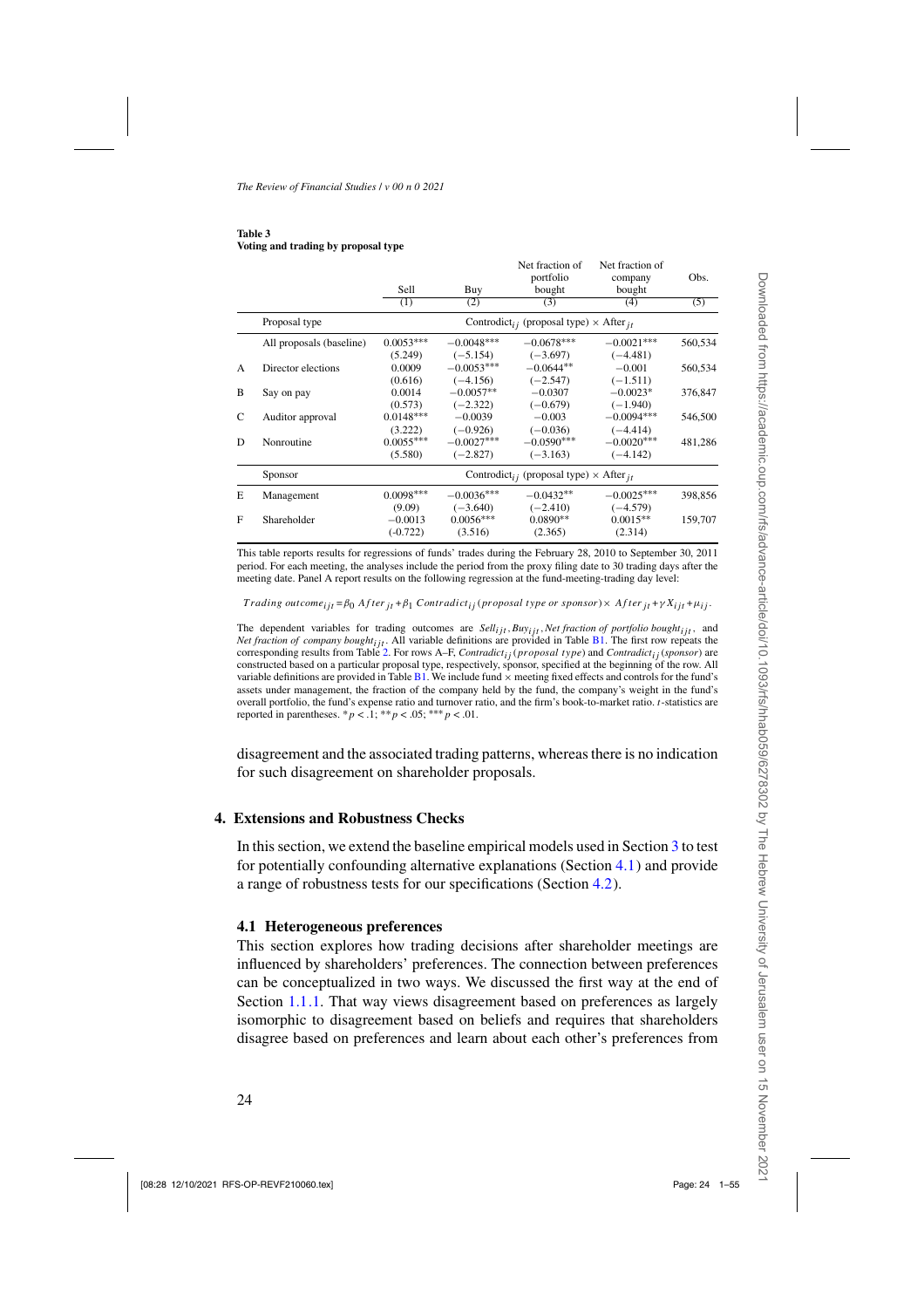<span id="page-24-0"></span>the vote. To the extent that such an isomorphism exists, it was covered by the analysis in the previous section. However, trading after meetings may also originate from preferences that funds have toward specific types of proposals, for example, social preferences or environmental preferences may be important for their evaluation of ESG proposals, or their time horizon may be important for how they evaluate investments, such as mergers.

In this section, we ask whether shareholder characteristics that are arguably more related to preferences than to beliefs affect their trading behavior after shareholders have been contradicted at shareholder meetings, and whether such preference-driven trades confound the effect we document in the previous section. To this end, we extend the baseline regression [\(2\)](#page-17-0) as follows:

Trading outcome<sub>ijt</sub> = 
$$
\beta_0 \times After_{jt} + \beta_1 \text{ Contract}_{ij} \times After_{jt}
$$

\n $+ \beta_2 \text{Characteristic}_{ij} \times After_{jt} + \gamma X_{ijt} + \mu_{ij}.$ 

Hence, we argue that if shareholders' trading behavior after a shareholder vote is influenced by their preferences rather than by their beliefs, then the term *Characteristic*<sub>ij</sub>×*After*<sub>*it*</sub> should to some extent capture this motivation for the post-meeting trades, and the explanatory power of the term *Contradict<sub>ij</sub>*× *Af ter*  $\mathbf{r}_{it}$  should then shrink; that is, the coefficient  $\beta_1$  should decline in absolute value if we control for funds' characteristics via the variable *Characteristic<sub>ij</sub>*× *After*<sub>*it*</sub>. Based on prior literature we identify eight fund characteristics that can potentially affect funds' trading patterns. We provide an overview of these characteristics and the corresponding literature in the table below.

| No.            | Measure                         | Literature                                                                                                   |
|----------------|---------------------------------|--------------------------------------------------------------------------------------------------------------|
| 1              | Assets under management         | Iliev and Lowry (2015) ("fund size")                                                                         |
| 2              | Fraction of company held        | Iliev and Lowry (2015) ("percent of firm equity owned by the fund");<br>Schwartz-Ziv and Wermers (2020)      |
| 3              | Portfolio weight                | Iliev and Lowry (2015) ("percent of fund net assets invested in a firm");<br>Schwartz-Ziv and Wermers (2020) |
| $\overline{4}$ | Vote with management<br>history | Matyos and Ostrovsky (2008); Bray et al. (2021); Bolton et al. (2020)                                        |
| 5              | Vote with ISS history           | Iliev and Lowry (2015); Ertimur, Ferri, and Oesch (2013);<br>Malenko and Shen (2016)                         |
| 6              | Environmental fund              | Morgan et al. (2011) (on social funds); Bolton et al. (2020)                                                 |
| 7              | Overlapping directors           | Calluzzo and Kedia (2019); Morgan et al. (2011)                                                              |
| 8              | Churn ratio                     | Morgan et al. (2011); Iliev and Lowry (2015)                                                                 |

Characteristics 1 to 3 all measure different aspects of the funds' size, respectively, for how important the investment in the firm is for the fund. *Assets under management* is the fund's total assets minus total liabilities as of month end in millions. *Fraction of company held* is the number of shares held divided by the number of shares outstanding in bps.*Portfolio weight* is the fraction of the total net assets in the fund's portfolio on a security in bps. Characteristics 4 and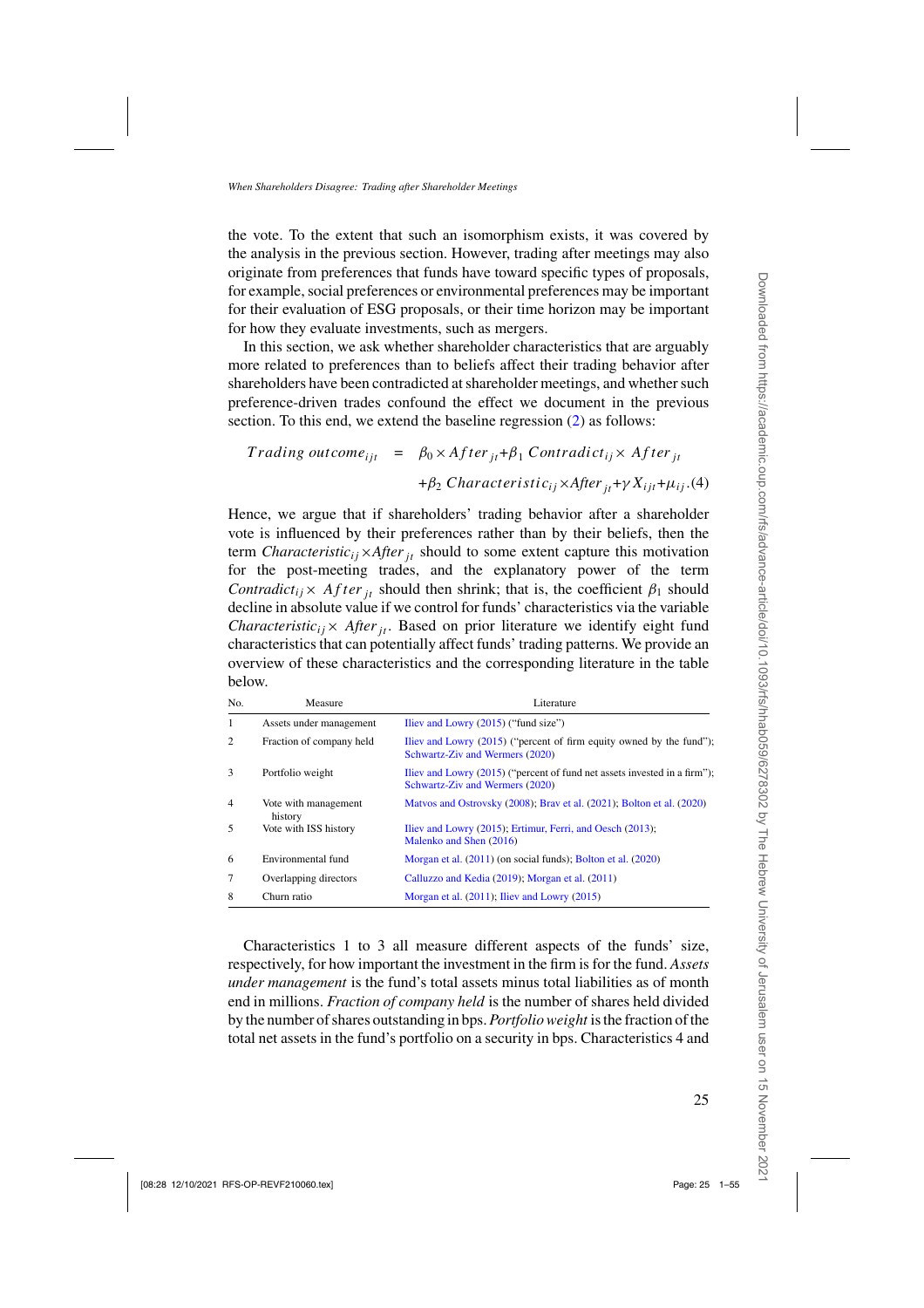5 measure funds' behavior to either vote with management or vote according to ISS's recommendations. Specifically, *Vote with management history* (*Vote with ISS history*) is the fraction of votes in which the fund consistently voted with management's (ISS's) recommendation between 2007 and 2009. Characteristic 6 identifies environmental funds, which include funds for which either the fund or the fund family signed the Principles for Responsible Investment (PRI); this is one of the few ESG criteria that are available for our sample period.<sup>27</sup> Characteristic 7 identifies whether the fund family and the firm share a director. It is based on the notion that funds have different attitudes to their portfolio companies if they share directors. Characteristic 8 differentiates transient from committed funds based on funds' churn ratio, which captures how frequently a fund rotates its positions on all the stocks of its portfolio. For *Environmental fund* and *Overlapping directors*, *Characteristic<sub>ij</sub>* equals one if the fund is classified as an environmental fund or shares overlapping directors with the firm it voted on, and zero otherwise. In all other cases, we divide the sample at the median according to each characteristic. *Characteristicij* equals one for all funds that are above the median for the respective characteristic, and zero otherwise.

Table [4](#page-26-0) reports the results for the coefficient  $\beta_1$  on the interaction *Contradict<sub>ij</sub>*× *After*<sub>*it*</sub> in regression [\(4\)](#page-24-0). The first line of the table repeats the estimates from the baseline regression [\(2\)](#page-17-0) in Table [2,](#page-20-0) which does not include controls for fund characteristics. For each dependent variable, that is, the different definitions of *Trading outcome<sub>iit</sub>*, the table reports the *p*-value of a chi-squared test for the equality of the coefficient  $\beta_1$  on *Contradict<sub>ij</sub>*×*After j<sub>t</sub>* in the baseline regression [\(2\)](#page-17-0) and in regression [\(4\)](#page-24-0). The coefficient estimates for  $\beta_1$  cluster in a narrow interval, ranging from 0.0045 (characteristic 3: *Portfolio weight*) to 0.0059 (characteristic 1: *Assets under management*) around the baseline value of 0.0053. The chi-squared test never rejects the hypothesis that  $\beta_1$  is different in the model that controls for fund characteristics from the model that does not control for fund characteristics, with the lowest *p*-value being .233. For example, if we control for *Assets under management* in Equation [\(4\)](#page-24-0), then the coefficient estimate for  $\beta_1$  with *Sell* as the dependent variable is 0.0059, which is statistically indistinguishable from the estimate of 0.0053 without controls obtained in Table [2](#page-20-0) ( $p$ -value = .633). Hence, we can safely conclude that the estimates on *Contradict<sub>ij</sub>*× *After*  $_{it}$ are robust to controlling for fund characteristics.

However, fund characteristics may still matter for trading after shareholder meetings. In our framework, they are captured by the coefficient  $\beta_2$  from the interaction *Characteristic*<sub>*ij*</sub>  $\times$  *After*  $\frac{1}{it}$  in regression [\(4\)](#page-24-0). Note that the regressions include fund  $\times$  meeting fixed effects, which absorb fund characteristics, but not the interaction of these characteristics with *After*<sub>*it*</sub>. We report the

 $27$  The fund is classified as environmental if it signed the PRI before June 1, 2011. A full list of PRI signatories can be accessed at https://www.unpri.org/signatories/signatory-directory.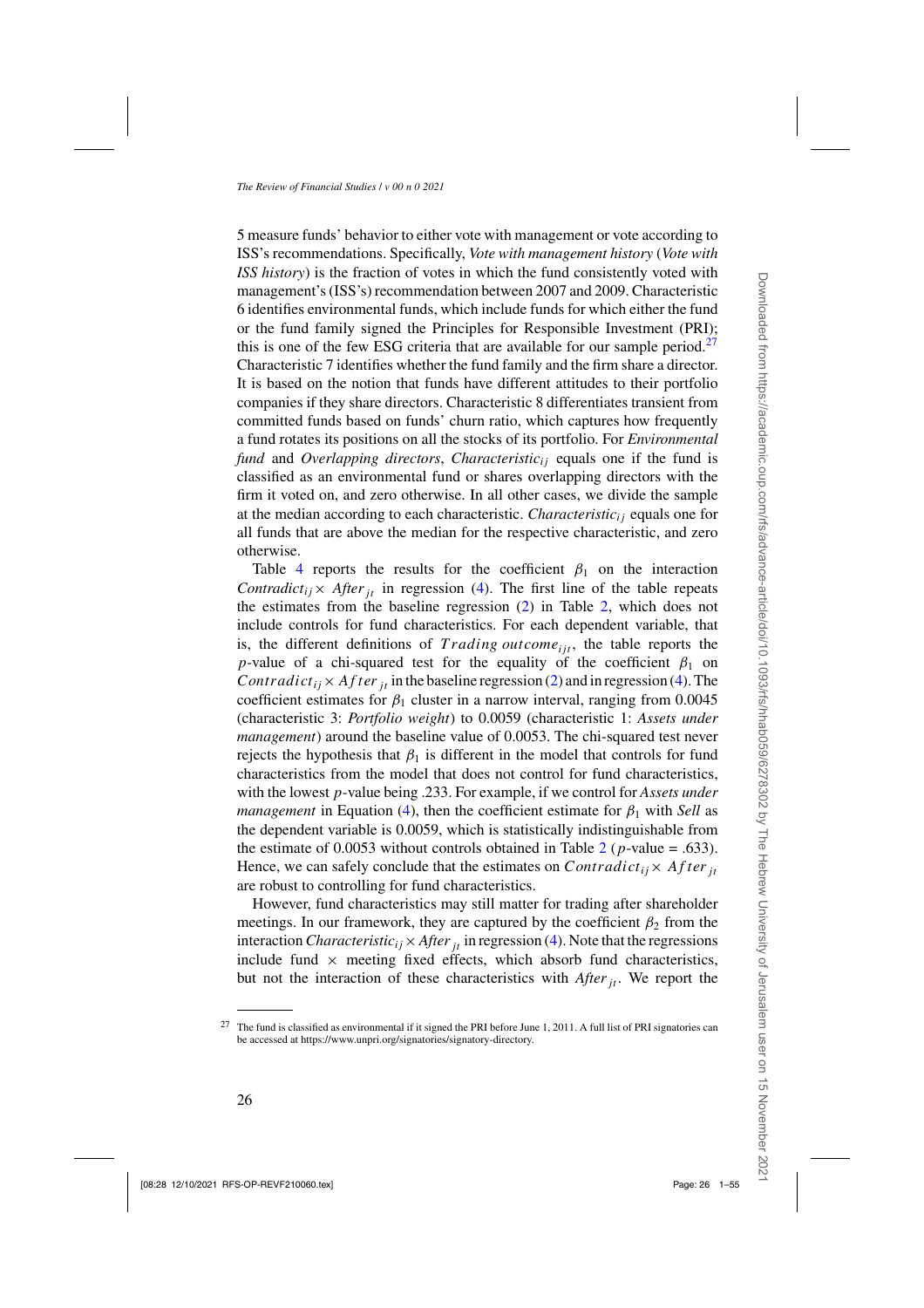|                             |                              |                              | a auto ante sua enorati metango controlling for |                              |                                        |                              |                                      |                          |
|-----------------------------|------------------------------|------------------------------|-------------------------------------------------|------------------------------|----------------------------------------|------------------------------|--------------------------------------|--------------------------|
|                             | Sell                         |                              | Buy                                             |                              | Net fraction<br>of portfolio<br>bought |                              | Net fraction<br>of company<br>bought |                          |
|                             | Contradict<br>$\times$ After | $Prob$ ><br>chi <sub>2</sub> | Contradict<br>$\times$ After                    | $Prob$ ><br>chi <sub>2</sub> | Contradict<br>$\times$ After           | $Prob$ ><br>chi <sub>2</sub> | Contradict<br>$\times$ After         | Prob<br>chi <sub>2</sub> |
| <b>Baseline</b>             | $0.0053***$                  | n/a                          | $-0.0048***$                                    | n/a                          | $-0.0678***$                           | n/a                          | $-0.0021***$                         | n/a                      |
| Assets under<br>management  | $0.0059***$                  | 0.633                        | $-0.0044***$                                    | 0.799                        | $-0.0588***$                           | 0.8444                       | $-0.0023***$                         | 0.8312                   |
| Fraction of<br>company held | $0.0057***$                  | 0.4173                       | $-0.0047***$                                    | 0.9299                       | $-0.0642***$                           | 0.7506                       | $-0.0023***$                         | 0.5116                   |
| Portfolio weight            | $0.0045***$                  | 0.233                        | $-0.0044***$                                    | 0.5604                       | $-0.0566***$                           | 0.4061                       | $-0.0019***$                         | 0.5593                   |
| Vote with<br>management     | $0.0048***$                  | 0.734                        | $-0.0060***$                                    | 0.3064                       | $-0.0657***$                           | 0.9483                       | $-0.0021***$                         | 0.9835                   |
| history                     |                              |                              |                                                 |                              |                                        |                              |                                      |                          |
| Vote with<br>ISS history    | $0.0058***$                  | 0.6054                       | $-0.0052***$                                    | 0.4904                       | $-0.0626***$                           | 0.7839                       | $-0.0020***$                         | 0.8346                   |
| Environmental<br>fund       | $0.0050***$                  | 0.7463                       | $-0.0038***$                                    | 0.3694                       | $-0.0585***$                           | 0.6524                       | $-0.0020***$                         | 0.8162                   |
| Overlapping<br>directors    | $0.0053***$                  | 0.7198                       | $-0.0048***$                                    | 0.8446                       | $-0.0685***$                           | 0.7578                       | $-0.0021***$                         | 0.8193                   |
| Churn ratio                 | $0.0048***$                  | 0.6683                       | $-0.0052***$                                    | 0.6648                       | $-0.0660***$                           | 0.9314                       | $-0.0021***$                         | 0.9646                   |

<span id="page-26-0"></span>**Table 4 Fund trades after shareholder meetings controlling for fund characteristics**

This table reports results for regressions of funds' trades during the February 28, 2010 to September 30, 2011 period. For each meeting, the analyses include the period from the proxy filing date to 30 trading days after the meeting date. The odd-numbered columns report coefficients *β*1 in the following regression at the fund-meetingtrading day level:

0.0048<sup>∗∗∗</sup> 0.6683 −0.0052<sup>∗∗∗</sup> 0.6648 −0.0660<sup>∗∗∗</sup> 0.9314 −0.0021<sup>∗∗∗</sup> 0.9646

*Trading outcome*<sub>*i*jt</sub> = $\alpha + \beta_0 \times$  *After*<sub>*it*</sub> + $\beta_1 \times$  *Contradict<sub>ij</sub>*  $\times$  *After*<sub>*it*</sub>

$$
+\beta_2 \times Characteristic_{ij} \times After_{jt} + \gamma X_{ijt} + \mu_{ij}.
$$

The dependent variables for trading outcomes are *Sell<sub>ijt</sub>*, *Buy<sub>ijt</sub>*, *Net fraction of portfolio bought<sub>ijt</sub>* and *Net fraction of company bought<sub>ijt</sub>*. All variable definitions are provided in Table [B1.](#page-47-0) The even-numbered columns report the *p*-value from the chi-squared test for the null hypothesis that *β*1 in each regression controlling for one characteristic equals  $\beta_1$  in the baseline case without controlling for *Characteristic<sub>i</sub>*  $\times$  *After*  $t$ <sub>*i*</sub> (first row of the table). For rows 2–9, the controls for a particular fund characteristic are specified in the beginning of the row. For *Environmental fund* and *Overlapping directors*, *Characteristic<sub>ij</sub>* equals one if the fund is classified as an environmental fund or shares overlapping director with the firm it voted on, and zero otherwise. For the other characteristics, *Characteristicij* equals one for funds with above-median characteristic, and zero otherwise. We include fund  $\times$  meeting fixed effects and controls for the fund's assets under management, the fraction of the company held by the fund, the company's weight in the fund's overall portfolio, the fund's expense ratio and turnover ratio, and the firm's book-to-market ratio.  $p < 0.1$ ; \*\**p* < .05; \*\*\* *p* < .01.

estimates for  $\beta_2$  as well as their *t*-statistics in Table [5.](#page-27-0) Most coefficient estimates are significant with economic magnitudes that are broadly comparable to those in Table [2,](#page-20-0) which shows that fund characteristics are relevant for funds' trading decisions. We are particularly interested in those characteristics that induce funds to sell more and buy less, thus reinforcing the patterns observed in Table [2,](#page-20-0) because these fund characteristics may reduce the effect of *Contradict<sub>ij</sub>*× *After*<sub>*it*</sub> and potentially provide alternative explanations for our main result. We find such patterns for funds with larger investments in the firm relative to their portfolio, those with a higher churn ratio, and environmental funds. However, while we find numerically slightly lower  $\beta_1$  coefficients in Table 4 on all four trade outcome variables for funds with a higher *Portfolio weight* and environmental funds, the differences are economically small and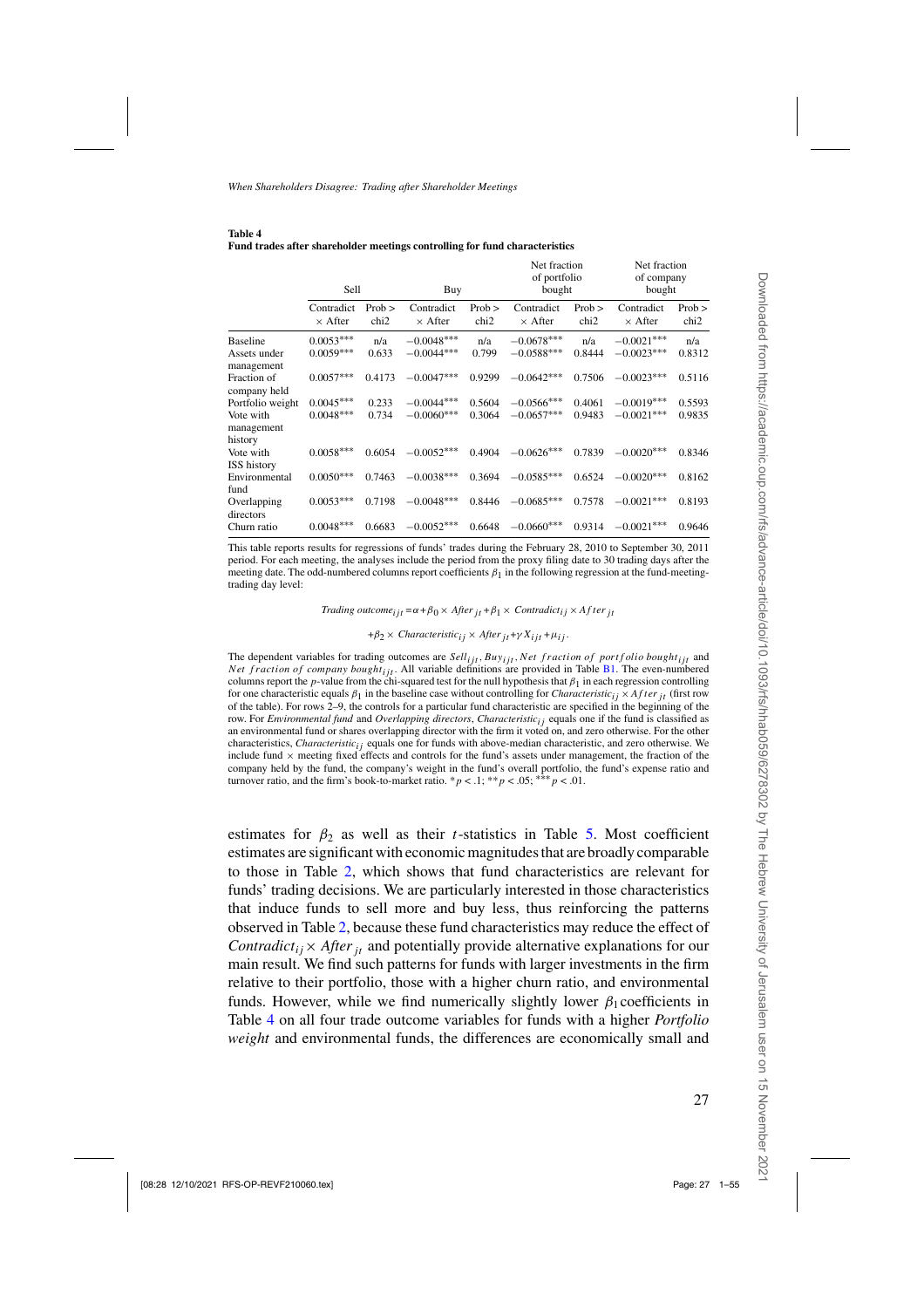| Characteristic $_{ij}$<br>$\times$ After <sub>it</sub> | Sell         | $t$ -stat | Buy                     | $t$ -stat            | Net fraction<br>of portfolio<br>bought | $t$ -stat            | Net fraction<br>of company<br>bought | $t$ -stat  |
|--------------------------------------------------------|--------------|-----------|-------------------------|----------------------|----------------------------------------|----------------------|--------------------------------------|------------|
| Assets under<br>management                             | $0.0058***$  | (6.331)   | $0.0032***$             | (3.808)              | $0.0899***$                            | (5.381)              | $-0.0021***$                         | $(-4.758)$ |
| Fraction of<br>company held                            | $0.0061***$  | (6.611)   | 0.0006                  | (0.684)              | $0.0623***$                            |                      | $(3.738)$ $-0.0036***$               | $(-8.351)$ |
| Portfolio<br>weight                                    | $0.0105***$  |           | $(11.502)$ $-0.0043***$ |                      | $(-5.146)$ $-0.1522***$                |                      | $(-9.158)$ $-0.0035***$              | (8.131)    |
| Vote with<br>management<br>history                     | $-0.0060***$ |           | $(-6.274)$ $-0.0048***$ | $(-5.466)$ $-0.0066$ |                                        | $(-0.383)$           | 0.000                                | (0.028)    |
| Vote with<br><b>ISS</b> history                        | $-0.0044***$ |           | $(-4.673)$ $-0.0026***$ |                      | $(-2.966)$ $-0.0797***$                |                      | $(-4.713)$ $-0.0029***$              | $(-6.482)$ |
| Environmental<br>funds                                 | $0.0029**$   |           | $(2.138)$ $-0.0094***$  |                      | $(-7.691)$ $-0.0937***$                |                      | $(-3.865)$ $-0.0014**$               | $(-2.235)$ |
| Overlapping<br>directors                               | $0.0195*$    |           | $(1.668) -0.0046$       |                      | $(-0.433)$ $-0.3723*$                  | $(-1.755)$ $-0.0038$ |                                      | $(-0.689)$ |

<span id="page-27-0"></span>

| Table 5 |  |                                                                          |
|---------|--|--------------------------------------------------------------------------|
|         |  | Fund trades after shareholder meetings explained by fund characteristics |

This table reports results for regressions of funds' trades during the February 28, 2010 to September 30, 2011 period. For each meeting, the analyses include the period from the proxy filing date to 30 trading days after the meeting date. The odd-numbered columns report coefficients *β*2 in the following regression at the fund-meetingtrading day level:

Churn ratio 0*.*0156∗∗∗ (15*.*925) −0*.*0081∗∗∗ (−9*.*033) −0*.*0542∗∗∗ (−3*.*016) −0*.*0029∗∗∗ (−6*.*226)

*Trading outcome<sub>ijt</sub>* = $\alpha + \beta_0 \times$  *After*<sub>*it*</sub> + $\beta_1 \times$  *Contradict<sub>ij</sub>*  $\times$  *After*<sub>*it*</sub>

 $+\beta_2 \times Characteristic_{ij} \times After_{it} + \gamma X_{i} + \mu_{ij}.$ 

The dependent variables for trading outcomes are *Sell<sub>ijt</sub>*, Buy<sub>ijt</sub>, Net fraction of portfolio bought<sub>ijt</sub>, and *Net fraction of company bought<sub>ijt</sub>*. All variable definitions are provided in Table [B1.](#page-47-0) The even-numbered columns report the *t*-statistics in parentheses. Each row controls for a particular fund characteristic specified in the beginning of the row. For *Environmental fund* and *Overlapping directors*, *Characteristicij* equals one if the fund is classified as an environmental fund or shares overlapping director with the firm it voted on, and zero otherwise. For the other characteristics, *Characteristicij* equals one for funds with above-median characteristic, and zero otherwise. We include fund  $\times$  meeting fixed effects and controls for the fund's assets under management, the fraction of the company held by the fund, the company's weight in the fund's overall portfolio, the fund's expense ratio and turnover ratio, and the firm's book-to-market ratio. *t*-statistics are reported in parentheses. \**p* < .1; \*\**p* < .05; ∗∗∗*p* < .01.

statistically insignificant. For example, the interactions for *Sell* in Table [4](#page-26-0) are 0.0045 for funds with higher *Portfolio weight*, and 0.0050 for environmental funds, compared to 0.0053 in the baseline regression. Overall, we conclude that the trading behavior analyzed in Table [2,](#page-20-0) which shows that funds sell more and buy less in firms in which their votes have been contradicted by the meeting outcome, cannot be explained by observable fund characteristics, and is better explained by the disagreement argument.

#### **4.2 Additional tests and robustness checks**

**4.2.1 Close votes.** The analysis in Table [2](#page-20-0) disregards the margin of victory, which has attracted much interest in event studies using regression discontinuity design (e.g., [Cuñat, Giné, and Guadalupe 2012](#page-51-0)). In Table [6,](#page-28-0) we repeat the main results of Table [2](#page-20-0) and introduce a new interaction variable *Close*, which takes a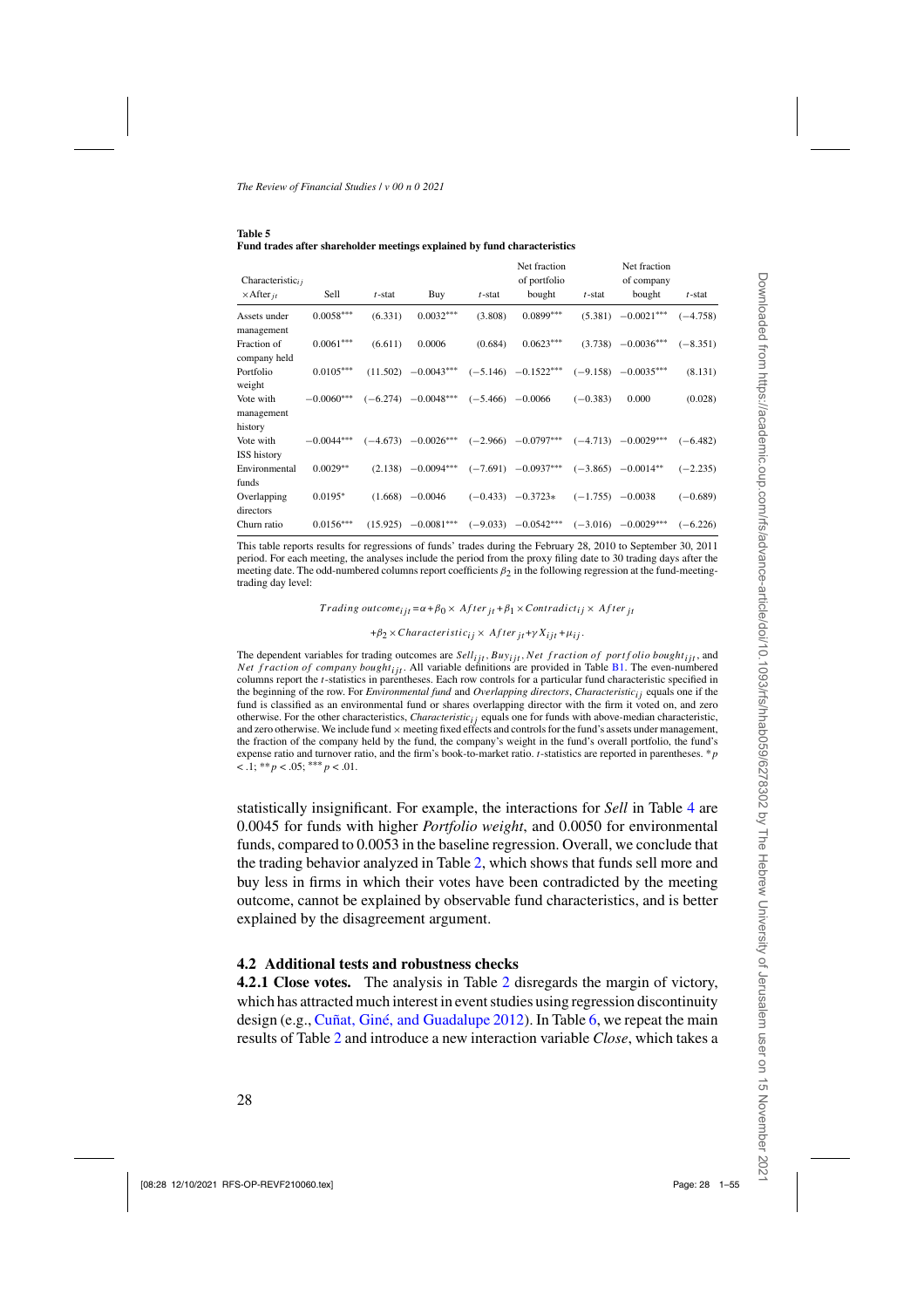<span id="page-28-0"></span>

| Table 6 |  |                                                                 |
|---------|--|-----------------------------------------------------------------|
|         |  | Fund trades after shareholder meetings: the case of close votes |

|                                                | Sell<br>(1) | Buy<br>(2)   | Net fraction<br>of portfolio<br>bought<br>(3) | Net fraction<br>of company<br>bought<br>(4) |
|------------------------------------------------|-------------|--------------|-----------------------------------------------|---------------------------------------------|
| Contradict $\times$ After $\times$ Close       | $0.0092***$ | $-0.001$     | $-0.0906**$                                   | $-0.0027**$                                 |
|                                                | (3.76)      | $(-0.458)$   | $(-2.048)$                                    | $(-2.334)$                                  |
| Contradict $\times$ After $\times$ (1 – Close) | $0.0031***$ | $-0.0039***$ | $-0.0527***$                                  | $-0.0010*$                                  |
|                                                | (2.828)     | $(-3.894)$   | $(-2.655)$                                    | $(-1.941)$                                  |
| $Fund \times Meeting FE$                       | Yes         | <b>Yes</b>   | <b>Yes</b>                                    | Yes                                         |
| $R$ -squared                                   | .13         | .102         | .138                                          | .108                                        |
| N                                              | 560,532     | 560,532      | 560,532                                       | 560,532                                     |
| F-test for contrasting                         | 4.91        | 1.31         | 0.58                                          | 1.69                                        |
| interaction terms                              |             |              |                                               |                                             |
| Prob>F                                         | 0.0267      | 0.252        | 0.446                                         | 0.193                                       |

This table reports results for regressions of funds' trades during the February 28, 2010 to September 30, 2011 period. For each meeting, the analyses include the period from the proxy filing date to 30 trading days after the meeting date. The columns report coefficients  $\beta_1$  and  $\beta_2$  in the following regression at the fund-meeting-trading day level:

*Trading outcome*<sub>iit</sub> = $\alpha + \beta_0 \times$  *After*<sub>it</sub> + $\beta_1 \times$ *Contradict*<sub>ij</sub> × *After*<sub>it</sub> × *Close*<sub>ij</sub>

 $+\beta_2 \times Contracti_{ij} \times After_{it} \times (1-Close)_{ij} + \gamma X_{ij} + \mu_{ij}.$ 

The dependent variables for trading outcomes are *Sellijt,Buyijt,Net f ract ion of portf olio boughtijt,* and *Net fraction of company bought<sub>ijt</sub>*. All variable definitions are provided in Table [B1.](#page-47-0) We include fund  $\times$ meeting fixed effects and controls for the fund's assets under management, the fraction of the company held by the fund, the company's weight in the fund's overall portfolio, the fund's expense ratio and turnover ratio, and the firm's book-to-market ratio. All regressions report an F-test examining whether the coefficients for *Contradict*× *Af ter*×*Close* and *Contradict*× *Af ter*×(1−*Close*) are statistically different from each other. *t*-statistics are reported in parentheses. \* $p < 0.1$ ; \*\* $p < 0.05$ ; \*\*\*  $p < 0.01$ .

value of one if the voting result on which the fund was contradicted was close, and zero otherwise. We define an election result as close if the proportion voted in favor is between 45% and 55%. If trading after meetings would be best explained by Bayesian learning (information aggregation) models, then we would expect that our results would concentrate in close votes and we should see insignificant results for nonclose votes. $^{28}$  Based on differences-of-opinion models, we would not necessarily expect large differences between close votes and nonclose votes, because even nonclose outcomes may carry significant surprises. For example, when a director is normally approved with 90% or more of the vote, and then receives only 70%, shareholders may learn that they have significant disagreement with a sizable fraction of the shareholder base. The results in Table 6 reveal no clear pattern. In only one case is the result for close votes significantly larger than for nonclose votes (column 1, the F-test is reported at the bottom of the table), but even then, the result for nonclose votes remains significant. In the other three cases (columns 2–4), the difference to nonclose votes is not significant, and with *Buy* as the dependent variable, the estimate is numerically higher for nonclose votes. Overall, there is no clear indication that our results are driven by close votes.

<sup>&</sup>lt;sup>28</sup> We owe the insight that predictions from close votes differ between Bayesian learning and disagreement models to an anonymous referee.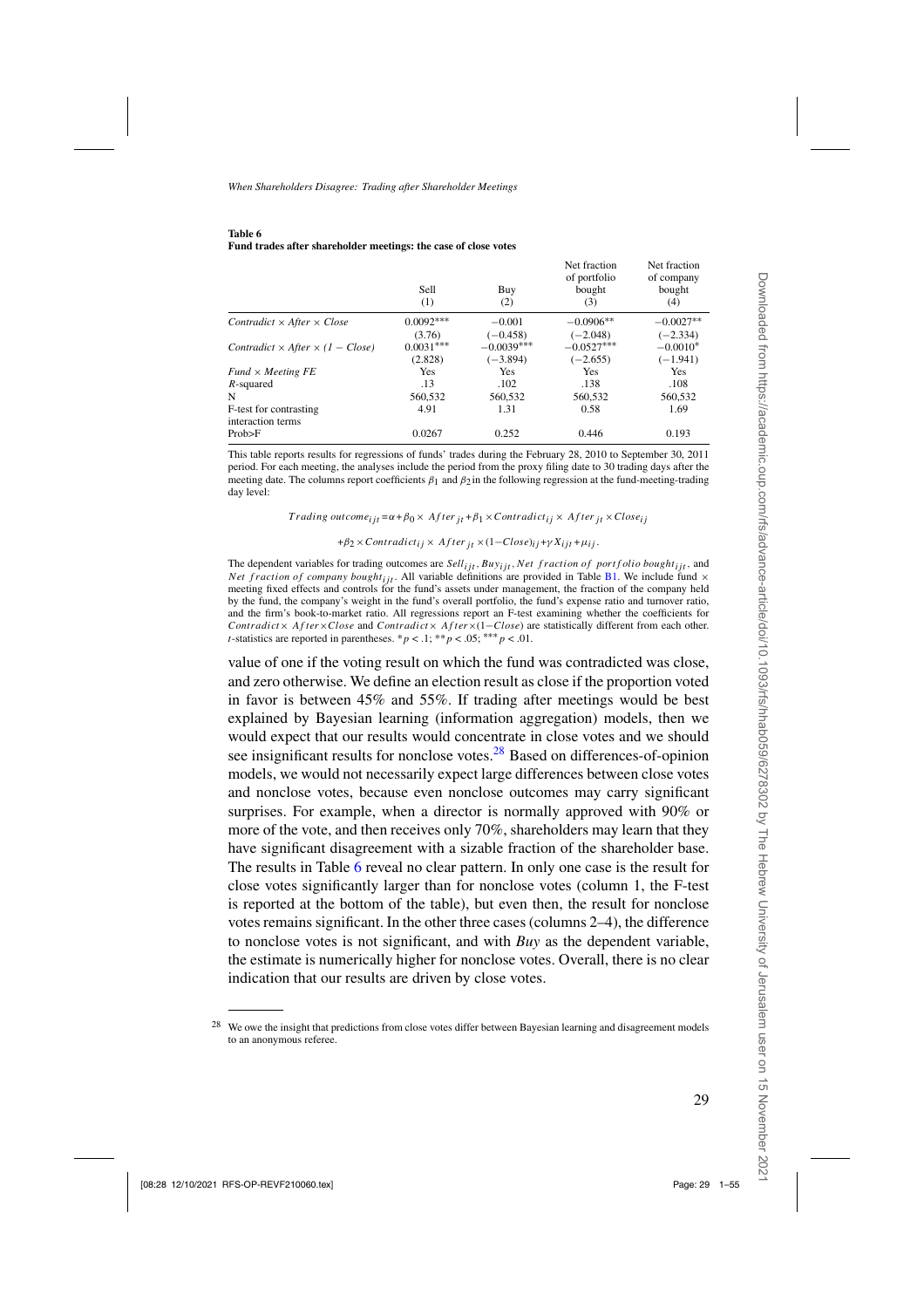|                                                | Sell<br>(1)  | Buy<br>(2)   | Net fraction<br>of portfolio<br>bought<br>(3) | Net fraction<br>of company<br>bought<br>(4) |
|------------------------------------------------|--------------|--------------|-----------------------------------------------|---------------------------------------------|
| After                                          | $0.0326***$  | $-0.0282***$ | $-0.0166**$                                   | $-0.0044***$                                |
|                                                | (42.490)     | $(-30.583)$  | $(-2.100)$                                    | $(-14.633)$                                 |
| Active fund $\times$ After                     | $-0.0349***$ | $0.0260***$  | $-0.0724***$                                  | $0.0025***$                                 |
|                                                | $(-33.161)$  | (20.564)     | $(-6.671)$                                    | (6.024)                                     |
| Contradict $\times$ After                      | 0.0012       | $0.0048***$  | 0.0031                                        | 0.0005                                      |
|                                                | (.781)       | (2.649)      | (.195)                                        | (.927)                                      |
| Active fund $\times$ Contradict $\times$ After | $0.0042**$   | $-0.0097***$ | $-0.0707***$                                  | $-0.0027***$                                |
|                                                | (2.051)      | $(-3.999)$   | $(-3.382)$                                    | $(-3.486)$                                  |
| $Fund \times Meeting FE$                       | Yes          | Yes          | Yes                                           | <b>Yes</b>                                  |
| $R$ -squared                                   | .121         | .234         | .135                                          | .084                                        |
| N                                              | 1.039.788    | 1.039.788    | 1.039.788                                     | 1.039.788                                   |

#### **Table 7 Fund trades with index funds as the control group**

This table reports results for regressions of funds' trades during the February 28, 2010 to September 30, 2011 period. For each meeting, the analyses include the period from the proxy filing date to 30 trading days after the meeting date. The columns report results on the following regression at the fund-meeting-trading day level:

 $T$ *rading outcome<sub>ijt</sub>* = $\beta_0$  *After*  $_{it}$  + $\beta_1$  *Active fund* $_{ii}$  × *After*  $_{it}$ 

+*β*<sub>2</sub> *Contradict<sub>ij</sub>* × *After*<sub>*it*</sub> + *β*<sub>3</sub>*Active fund<sub>ij</sub>* × *Contradict<sub>ij</sub>* × *After*<sub>*it*</sub> +γ  $X_{ijt}$ +μ<sub>ij</sub>.

The dependent variables for trading outcomes are *Sell<sub>ijt</sub>*, Buy<sub>ijt</sub>, Net fraction of portfolio bought<sub>ijt</sub>, and *Net fraction of company bought<sub>ijt</sub>*. All variable definitions are provided in Table [B1.](#page-47-0) We include fund  $\times$ meeting fixed effects and controls for the fund's assets under management, the fraction of the company held by the fund, the company's weight in the fund's overall portfolio, the fund's expense ratio and turnover ratio, and the firm's book-to-market ratio. *t*-statistics are reported in parentheses. \* $p < 0.1$ ; \*\* $p < 0.05$ ; \*\*\* $p < 0.01$ .

**4.2.2 Index funds.** The analysis in Table [2](#page-20-0) excludes index funds because they do not have discretion over their trades. However, this feature allows us to use index funds as a control group and control for all time-varying factors that affect index funds and actively managed funds similarly. Hence, we now include index funds in the sample and perform a triple-difference analysis in which we interact all variables from Table [2](#page-20-0) with the dummy variable *Active fund*, which equals one for actively managed funds and zero for index funds. Table 7 shows the results using index funds as a control group. We hypothesize that actively managed funds sell more and buy less after being contradicted at shareholder meetings, since only these are the funds that can make strategic trading decisions. Thus, our primary variables of interest are the triple-interaction terms *Active fund*  $\times$  *Contradict*  $\times$  *After*, which measure the differences between actively managed funds and index funds. The point estimates in Table 7 are qualitatively, and in almost all cases also quantitatively similar to the corresponding estimates reported in Table [2](#page-20-0) on *Contradict* × *After*. We infer that the main conclusions from Table [2](#page-20-0) are robust: in contrast to index funds, actively managed funds sell if they find their votes are contradicted by those of other shareholders.

**4.2.3 ISS recommendations.** We report several other robustness checks of Table [2](#page-20-0) in the Internet Appendix. Table A3 in the Internet Appendix breaks up the baseline coefficient *Contradict* based on ISS recommendations instead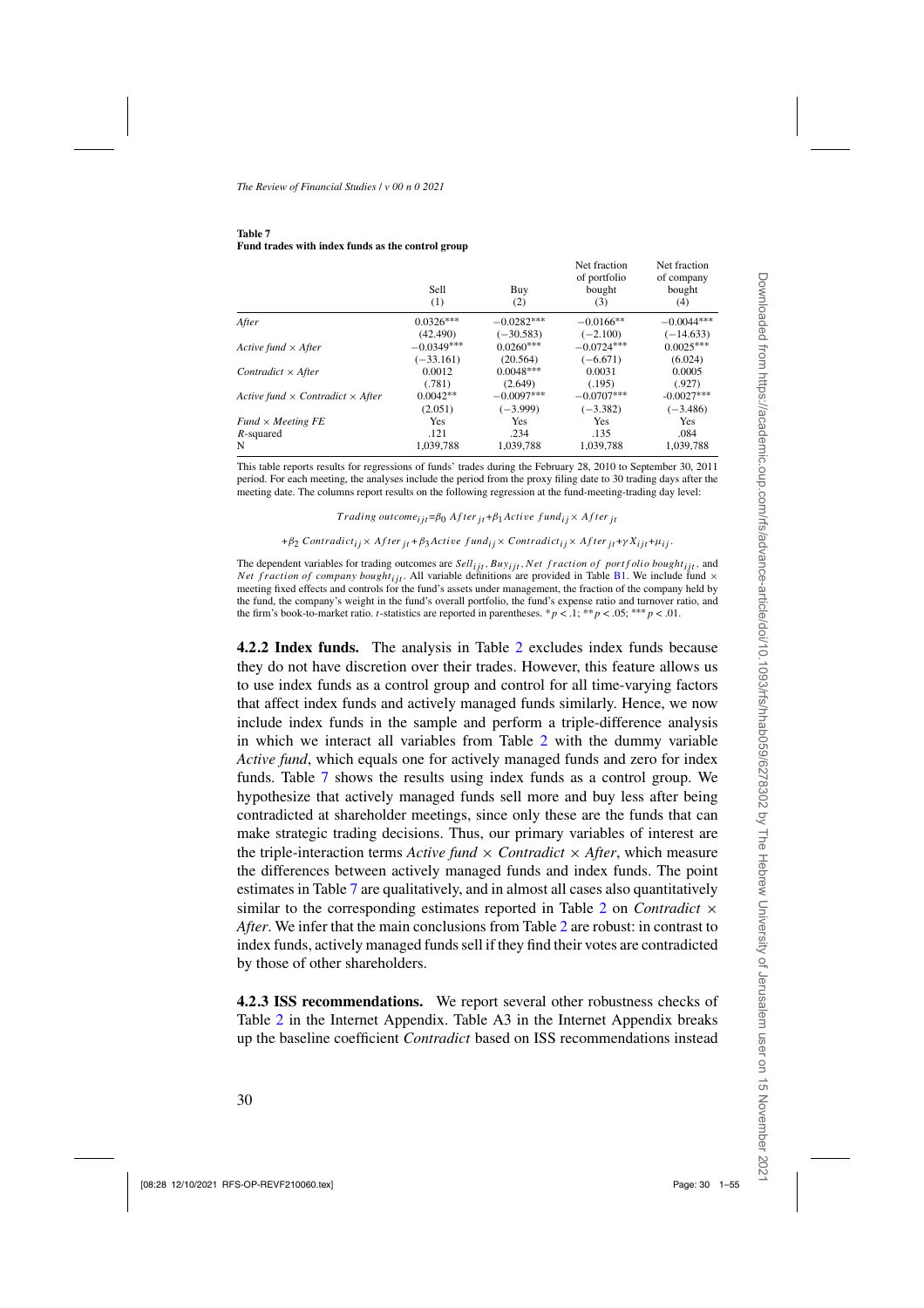of management recommendations and repeats the analysis for the baseline regression [\(2\)](#page-17-0). The results for the binary dependent variables are very similar to those in Table [2,](#page-20-0) whereas those for the continuous dependent variables show that funds sell more if they vote according to ISS recommendations and other shareholders vote against ISS than in the opposite case, in which sales are insignificantly different from zero. This result differs from that in [Iliev and Lowry](#page-52-0) [\(2015](#page-52-0)) (see their table 10) who show based on quarterly holdings data that funds sell if they disagree with ISS. By contrast, our results based on daily data show that funds sell immediately after meetings if they agree with ISS, but the majority of other shareholders does not, which emphasizes that it is the disagreement with other shareholders that is primarily important.

**4.2.4 Standard errors.** Since we include the period from the proxy filing date to 30 trading days after the meeting, we are concerned that the critique of [Bertrand, Duflo, and Mullainathan](#page-50-0) [\(2004\)](#page-50-0) may apply. These authors found that long time series of highly autocorrelated variables may lead to spurious significance in differences-in-differences regressions. Hence, we calculate the autocorrelations of our dependent variables. They are equal to 0.07 for both *Sell* and *Buy* and equal to 0.05 for both *Net fraction of portfolio bought* and *Net fraction of company bought*. All of these four autocorrelations are indistinguishable from zero. Hence, there is no indication for autocorrelation in our dependent variables that would induce spurious significance levels. Still, in Table [8,](#page-31-0) we apply the block bootstrap method recommended by [Bertrand, Duflo, and Mullainathan](#page-50-0) [\(2004](#page-50-0)) and treat each fund-meeting combination as one block. This method allows for arbitrary heteroscedasticity and correlations with each block. (For further details, please see Section  $A<sub>1</sub>$  in the Appendix.) We find that the results of the nonparametric bootstrap tests conform to those of the parametric tests; thus, our original results in Table [2](#page-20-0) are robust.

Similarly, there may be correlations across observation that potentially inflate standard errors from factors that are common to the same calendar date, the same fund, or the same meeting. The baseline specification relies on the assumption that the fund  $\times$  meeting fixed effects control for these unobservable factors. In Table [8,](#page-31-0) we show the key results for several specifications that cluster standard errors by calendar date, calendar month, double cluster by fund and meeting, and by fund  $\times$  meeting to permit cross-meeting correlations. Again, while the *t*-statistics decline, results remain significant.

**4.2.5 Control variables and fixed effects.** In Table [8,](#page-31-0) we further show the same results with control variables, but omit the meeting  $\times$  fund fixed effects. Specifically, we show specifications without any fixed effects, only fund fixed effects, only meeting fixed effects, with fund and meeting fixed effects, but without interacting them. The results for alternative specifications of fixed effects show a clear pattern: the absolute values of the estimates decline.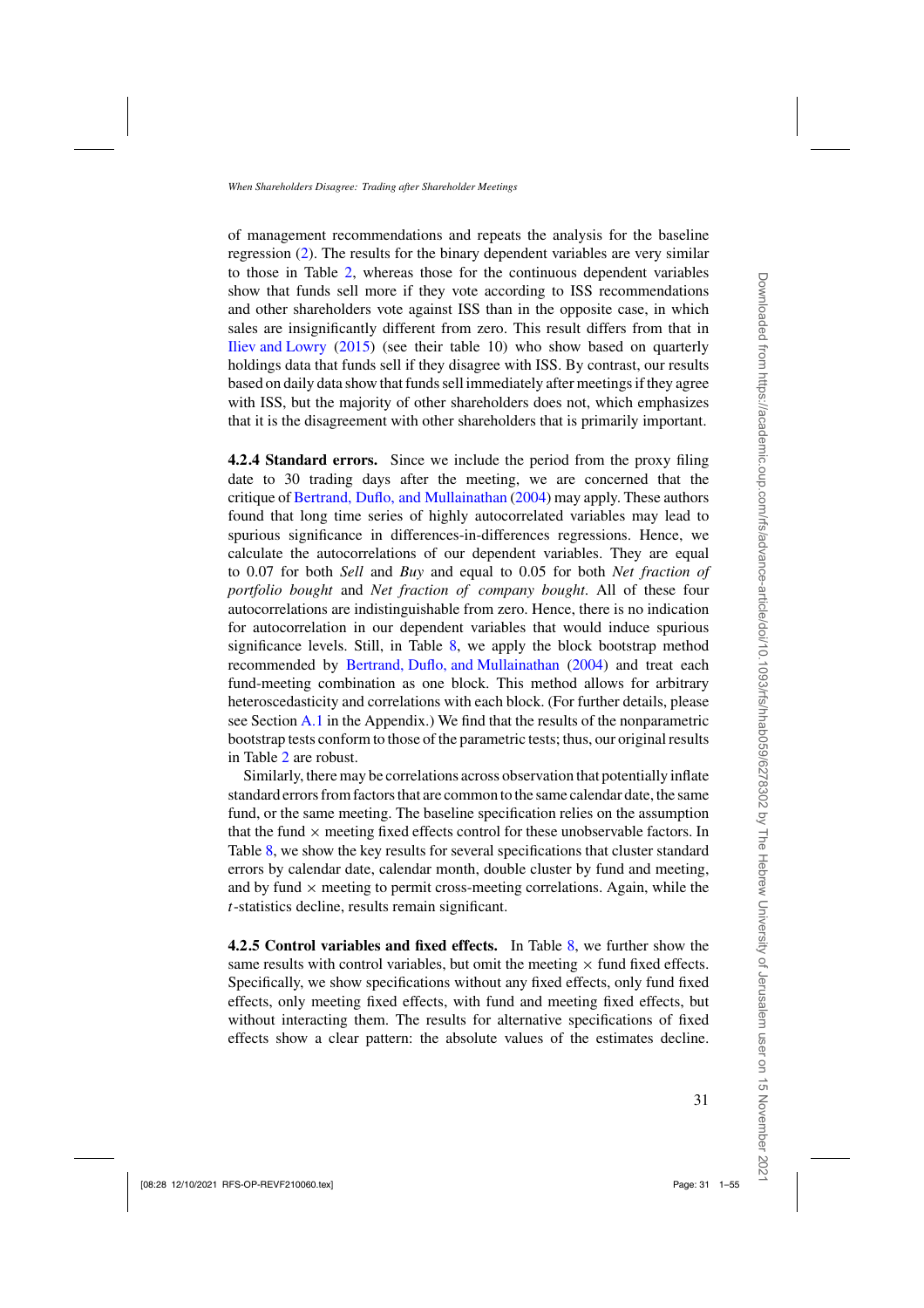<span id="page-31-0"></span>

| DOOLSLTADDEG D-VAILES, CIUSUETED SLAINE ELTUIS, AND ILXEO ELIECUS            |                                                                                                                                                                                                                                                                                   |             |                                            |              |                                          |                                        |                                            |                                      |                                            |
|------------------------------------------------------------------------------|-----------------------------------------------------------------------------------------------------------------------------------------------------------------------------------------------------------------------------------------------------------------------------------|-------------|--------------------------------------------|--------------|------------------------------------------|----------------------------------------|--------------------------------------------|--------------------------------------|--------------------------------------------|
| Fixed effects                                                                | Clustering                                                                                                                                                                                                                                                                        | Sell        | bootstrapped<br>$p$ -value<br><b>Block</b> | Buy          | bootstrapped<br><i>p</i> -value<br>Block | Net fraction<br>of portfolio<br>bought | bootstrapped<br>$p$ -value<br><b>Block</b> | Net fraction<br>of company<br>bought | bootstrapped<br>$p$ -value<br><b>Block</b> |
| Fund × Meeting                                                               | None                                                                                                                                                                                                                                                                              |             | 0.5%                                       |              | $0.0\%$                                  |                                        | 2.5%                                       |                                      | 0.5%                                       |
| Fixed effects                                                                | Clustering                                                                                                                                                                                                                                                                        | Sell        | t-statistic                                | Buy          | t-statistic                              | Net fraction<br>of portfolio<br>bought | t-statistic                                | Net fraction<br>of company<br>bought | t-statistic                                |
|                                                                              | Calendar date                                                                                                                                                                                                                                                                     | $0.0053***$ | (3.471)                                    | $0.0048***$  | $-3.550$                                 | $0.0678***$                            | $-2.960$                                   | $-0.0021***$                         | $-3.943$                                   |
| Fund × Meeting<br>Fund × Meeting<br>Fund × Meeting<br>Fund × Meeting<br>None | Calendar month                                                                                                                                                                                                                                                                    | $0.0053***$ | (2.701)                                    | $0.0048**$   | $-2.442$                                 | $-0.0678***$                           | $-3.313$                                   | $-0.0021***$                         | $-3.245$                                   |
|                                                                              | Fund and meeting                                                                                                                                                                                                                                                                  | $0.0053*$   | 1.770                                      | $0.0048***$  | $-2.626$                                 | $0.0678**$                             | $-2.327$                                   | $-0.0021**$                          | $-2.212$                                   |
|                                                                              | Fund $\times$ meeting                                                                                                                                                                                                                                                             | $0.0053***$ | (2.936)                                    | $-0.0048***$ | $-3.643$                                 | $0.0678**$                             | $-2.438$                                   | $-0.0021***$                         | $-2.862$                                   |
|                                                                              | None                                                                                                                                                                                                                                                                              | $0.0016***$ | (2.201)                                    | $-0.0016**$  | $-2.446$                                 | $-0.0089$                              | $-0.678$                                   | $-0.0008***$                         | $(-2.270)$                                 |
|                                                                              | None                                                                                                                                                                                                                                                                              | $0.0022***$ | (3.055)                                    | $-0.0020***$ | $-3.055$                                 | 0.0078                                 | (0.576)                                    | $-0.0002$                            | $-0.684$                                   |
| Meeting                                                                      | None                                                                                                                                                                                                                                                                              | $0.0039***$ | (4.585)                                    | $-0.0033***$ | $-4.300$                                 | $0.0493***$                            | $-3.112$                                   | $-0.0021***$                         | $(-5.332)$                                 |
| Fund and meeting                                                             | None                                                                                                                                                                                                                                                                              | $0.0044***$ | (5.103)                                    | $-0.0038***$ | $-4.875$                                 | $-0.0476***$                           | $-2.946$                                   | $-0.0019***$                         | $-4.614$                                   |
| Fund, meeting, calendar date                                                 | None                                                                                                                                                                                                                                                                              | $0.0043***$ | (4.943)                                    | $-0.0039***$ | $-4.990$                                 | $-0.0473***$                           | $-2.926$                                   | $-0.0019***$                         | $-4.596$                                   |
| Fund, meeting, calendar month                                                | None                                                                                                                                                                                                                                                                              | $0.0044***$ | (5.092)                                    | $-0.0039***$ | $-4.959$                                 | $0.0487***$                            | $-3.009$                                   | $0.0019***$                          | $-4.657$                                   |
| Fund × Meeting, calendar date                                                | None                                                                                                                                                                                                                                                                              | $0.0052***$ | (5.120)                                    | $0.0049***$  | $-5.357$                                 | $0.0682***$                            | $-3.720$                                   | $-0.0021***$                         | $-4.539$                                   |
| Fund × Meeting, calendar month                                               | None                                                                                                                                                                                                                                                                              | $0.0053***$ | (5.290)                                    | $-0.0048***$ | $(-5.250)$                               | $0.069$ ***                            | $-3.810$                                   | $-0.0022***$                         | $-4.585$                                   |
| This table reports results for<br>date to 30 trading days after              | regressions of funds' trades during the February 28, 2010 to September 30, 2011 period. For each meeting, the analyses include the period from the proxy filing<br>the meeting date. The columns report results on the following regression at the fund-meeting-trading day level |             |                                            |              |                                          |                                        |                                            |                                      |                                            |

| J |
|---|
|   |
|   |
|   |
|   |
|   |
| ı |
|   |
|   |
|   |
|   |
|   |

 $Trading\ outcome_{ii} = \beta_0\ After_{ii} + \beta_1\ Countadict_{ij} \times After_{ii} + \gamma X_{ijt} + \mu_{ij}.$ *T rading outcomeijt* =*β*0 *Af terjt* +*β*1 *Contradictij* × *Af terjt* +*γ Xijt* +*μij .*

the fund's expense ratio and turnover ratio, and the firm's book-to-market ratio. The first row reports the p-values of r-statistics for  $\beta_1$  via block bootstrap with replacement following in Table B1. For all regressions, we control for the fund's assets under management, the fraction of the company held by the fund, the company's weight in the fund's overall portfolio, The dependent variables for trading outcomes are *Sell<sub>ift</sub>*, *Buy<sub>ift</sub>*, *Net fruction of portfolio bought<sub>ift</sub>* and *Net fruction of company bought<sub>ift</sub>*. All variable definitions are provided Bertrand, Duflo, and Mullainathan (2004). Details are presented in Section A.1 in the Appendix. The rest of the table reports the estimated  $\beta_1$  under different fixed effect and clustered The dependent variables for trading outcomes are *Selli<sub>lit</sub>*, *Buy<sub>ijt</sub>*, *Net fraction of portfolio bought<sub>ijt</sub>* and *Net fraction of company* bought<sub>ijt</sub>. All variable definitions are provided in Table [B1.](#page-47-0) For all regressions, we control for the fund's assets under management, the fraction of the company held by the fund, the company's weight in the fund's overall portfolio, the fund's expense ratio and turnover ratio, and the firm's book-to-market ratio. The first row reports the *p*-values of *t*-statistics for *β*1 via block bootstrap with replacement following Bertrand, Duflo, and [Mullainathan](#page-50-0) [\(2004](#page-50-0)). Details are presented in Section [A.1](#page-45-0) in the Appendix. The rest of the table reports the estimated *β*1 under different fixed effect and clustered standard error specifications. t-statistics are reported in parentheses. \*  $p < 0.1$ ; \*\* $p > 0.05$ ; \*\*\*  $p < 0.01$ . standard error specifications. *t*-statistics are reported in parentheses. \**p* < .1; \*\**p* < .05; \*\*\* *p* < .01.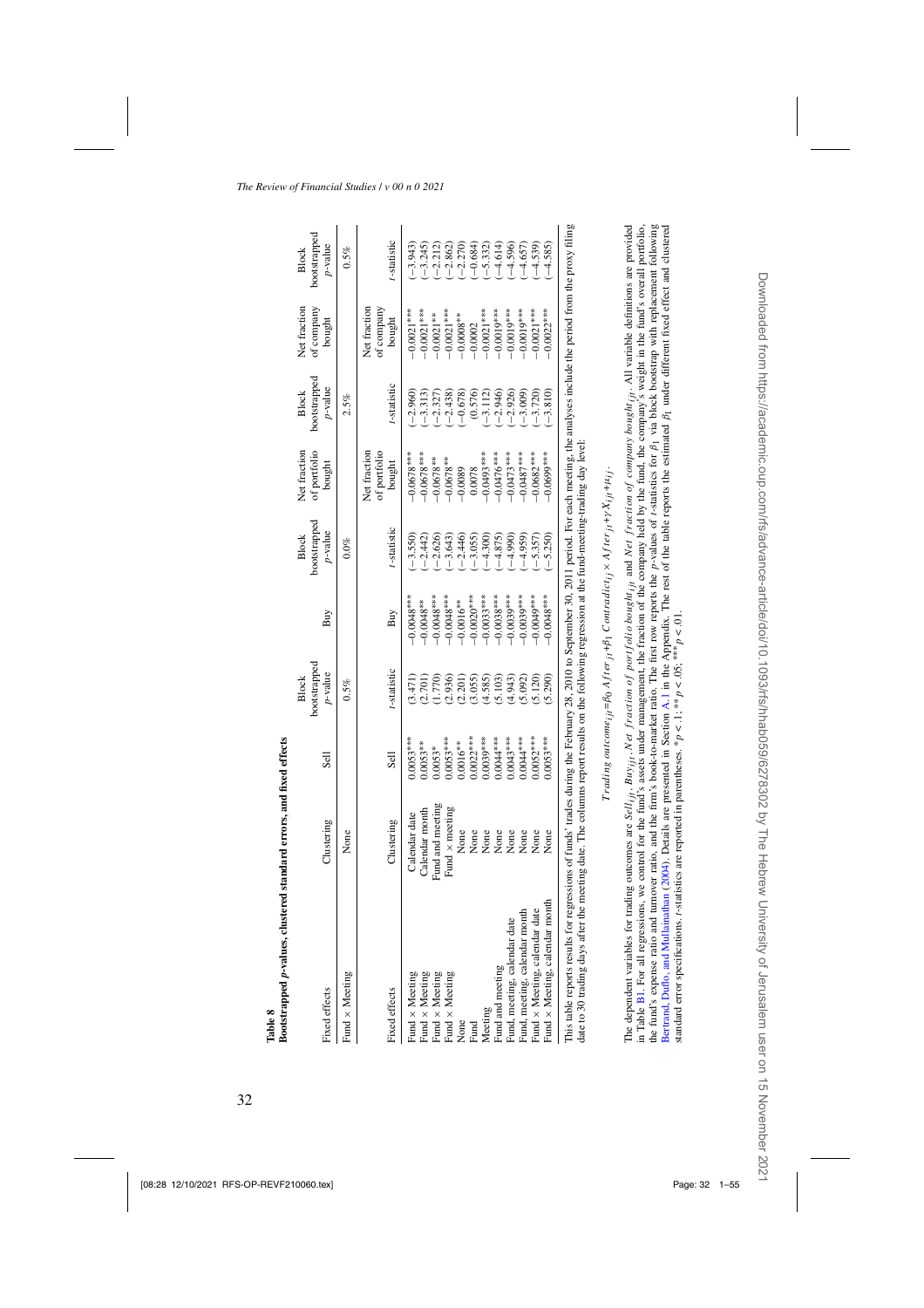<span id="page-32-0"></span>Statistical significance generally declines, but the binary dependent variables *Buy* and *Sell* retain significance in all cases. The estimates for *Net fraction of portfolio bought* and *Net fraction of company bought* become insignificant in the specifications without meeting fixed effects. Finally, in Table [8,](#page-31-0) we perform the analysis without including any control variables, whereas fixed effects are still included. The estimates are numerically similar and statistical significance levels are sometimes higher and sometimes lower without showing a clear tendency.

We perform Hausman tests on all specifications without either controls or fixed effects and can reject these specifications against our baseline specifications in Table [2,](#page-20-0) at least at the 5% level in all cases (not tabulated). We conclude that capturing unobserved heterogeneity across meetings is particularly important when analyzing changes in trading behavior around shareholder meetings, but that there is also some unobserved heterogeneity of trading behavior across funds but within meetings. This heterogeneity is captured only by interactive meeting  $\times$  fund fixed effects and omitting them leads to biased results (see [Bai 2009\)](#page-50-0).

#### **5. Abnormal Volume and Abnormal Price Changes**

In this section we test the contrasting predictions of disagreement models and Bayesian learning models with respect to volume and volatility at the meeting level developed in Section [1.2.2.](#page-11-0) This allows us to provide additional tests of disagreement models, and to distinguish them more carefully from Bayesian learning models, specifically those in which shareholders differ regarding the precisions of their signals, which we discuss in Section [1.](#page-6-0) We begin with a graphical analysis in Section 5.1 and continue with regression analyses in Sections [5.2](#page-35-0) and [5.3.](#page-40-0)

#### **5.1 Descriptive analysis of volume and volatility**

One of the key predictions of disagreement models is the existence of large trading volume without correspondingly large price changes. This implication distinguishes them from Bayesian learning models, which predict either a strict proportionality between trading volume and volatility (models with differently precise priors) or forecast no trading at all (see the table in Section [1.2.2\)](#page-11-0). We begin with a univariate analysis in panel A of Figure [2,](#page-33-0) which plots average abnormal volume, abnormal realized volatility, and abnormal returns around meeting dates. Following [Chae](#page-51-0) [\(2005](#page-51-0)) and [Huang, Tan, and Wermers](#page-52-0) [\(2020\)](#page-52-0), abnormal volume is estimated as the ratio of daily volume and average daily volume during the pre-voting period  $-1$ , where the pre-voting period is defined as the [-252, -21] window before the record date. Abnormal volatility is computed as the ratio of daily realized volatility and the exponential moving average of daily realized volatility over the pre-voting period with a half-life of five days, minus 1, where daily realized volatility is estimated as the square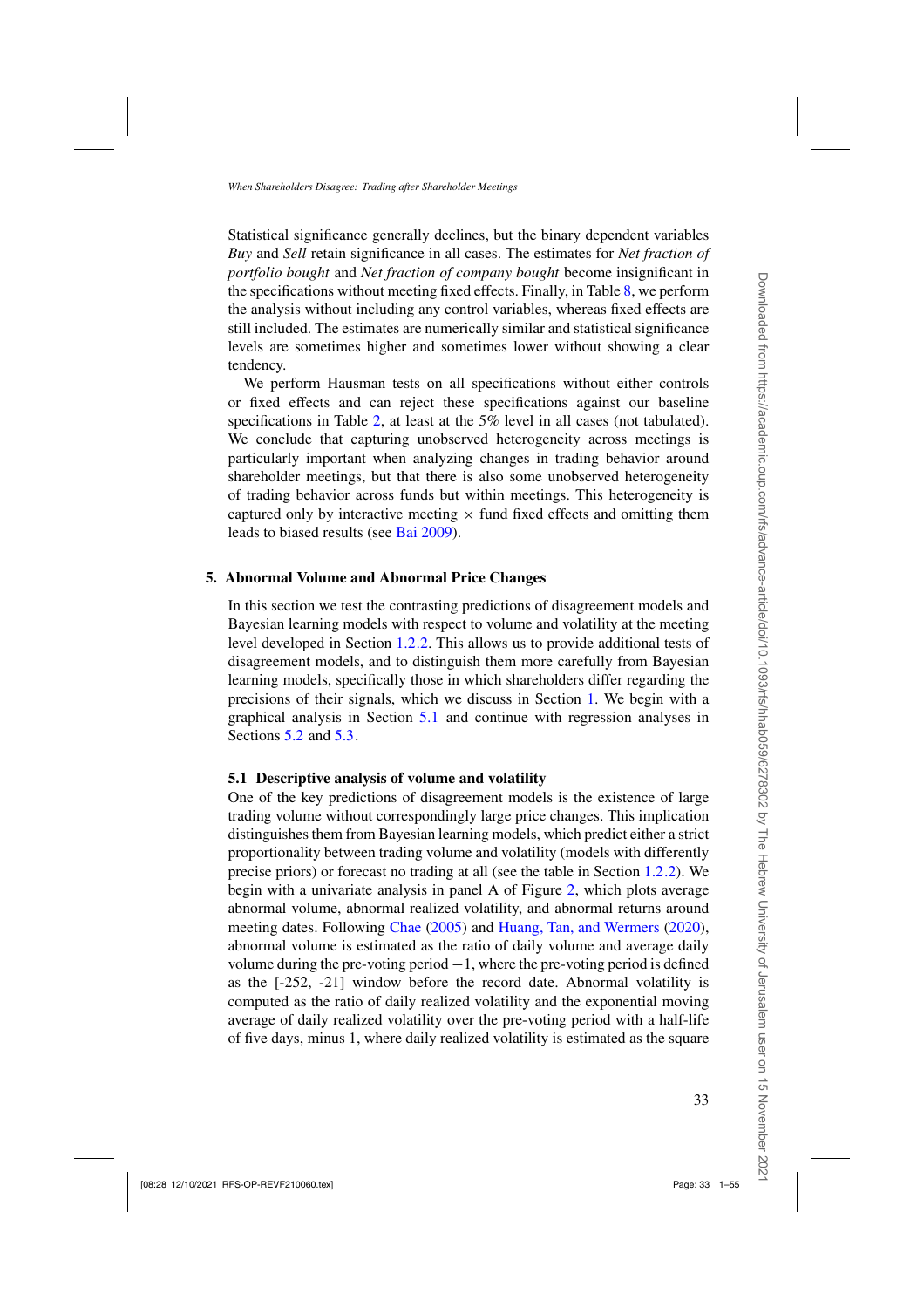<span id="page-33-0"></span>

#### **Figure 2**

#### **Volume, volatility, and returns around shareholder meetings**

Panel A reports the average abnormal volume, abnormal volatility, and abnormal returns on days around shareholder meetings for observations of meetings held during the February 28, 2010 to June 30, 2013 period. Abnormal volume is estimated as the daily volume/average daily volume during the pre-voting period –1, where the pre-voting period is defined as the [-252, -21] window before the record date. Abnormal volatility is computed as the ratio of daily realized volatility and the exponential moving average of daily realized volatility over the pre-voting period with a half-life of five days, minus 1, where the daily realized volatility is estimated by the square root of the sum of squared 5-minute returns within a trading day. Abnormal returns are calculated using the Fama-French-Carhart four-factor model. Panel B reports the average abnormal volume for four types of shareholder meetings: meetings involving a vote on a merger, meetings with at least one voting outcome that contradicts management recommendation, special meetings (defined as meetings with "meetingtype" different from "annual" according to ISS Voting Analytics), and all other meetings.

root of the sum of squared 5-minute returns within a trading day. Abnormal returns are calculated using the Fama-French-Carhart four-factor model.

Volume increases already ahead of the shareholder meeting by about 10% above the level in the pre-voting period and peaks around the meeting date. It jumps by another 10% on the meeting date to about 20% above the pre-meeting level and then declines slowly after the meeting and remains at elevated levels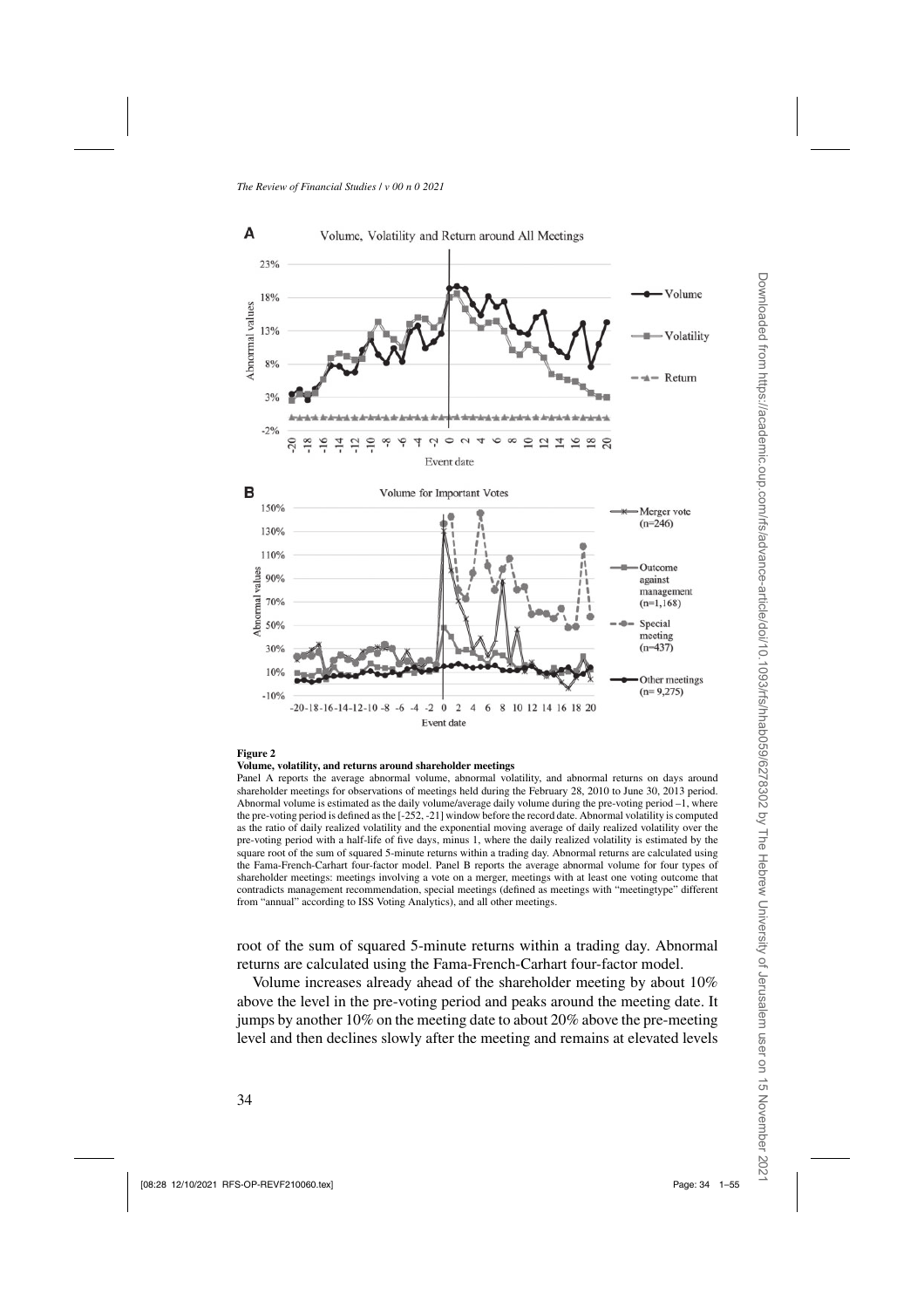of about 10% to 15% above the pre-meeting level three to four weeks after the meeting. Volatility tracks trading volume closely up to the meeting date, but then reverts to its pre-meeting level more quickly than volume, indicating a dissociation of volume from price changes after the meeting date. During the period from 20 days before to 20 days after the meeting, average stock returns fluctuate around zero, as we would expect with informationally efficient markets. Panel B of Figure [2](#page-33-0) shows that trading volume is particularly high after special meetings and merger votes, for which it peaks at about 140% (130%) on the day of the meeting; the effect is smaller (about 50%) for meetings in which the vote on at least one proposal contradicts management's recommendation; for all other meetings, trading volume is still around 15% above the pre-voting period. Taken together, these findings suggest that abnormal volume is higher after important and contentious votes, which arguably have more scope for disagreement among shareholders.

Next, we study the relationship between trading volume and volatility graphically, which allows us to examine this relationship nonparametrically without assuming any specific functional form. Under the null hypothesis that there is no disagreement and only Bayesian learning, we should see very little trading volume if price changes are small (see again the discussion and table in Section [1.2\)](#page-10-0). To assess this relationship, we define normalized returns by scaling abnormal meeting-day returns by the standard deviation of returns. We then sort meetings based on normalized returns into nine quantiles. We choose an odd number of quantiles to ensure that the middle quantile captures the interval with very small price changes around zero. Then we compare post-event volume from 1 to 10 trading days after the meeting date to preevent volume from 20 to 11 trading days before the meeting date. We skip the 10 trading days before the meeting date because information related to voting outcomes might be leaked right before the meeting date by those able to observe the electronic votes as soon as they are cast (e.g., management and proxy advisors). Figure [3](#page-35-0) plots the average trading volume before and after meeting dates for each normalized return quantile. We report the average normalized return for each quantile above the quantile labels in parentheses on the horizontal axis.<sup>29</sup> Like [Kandel and Pearson](#page-52-0) [\(1995\)](#page-52-0) in their analysis of earnings announcements, we observe a slight U-shaped relationship during the post-meeting window (see their Figure 1), which is largely flat between the second and eighth quantile. To test more formally for abnormal trading volume without price changes, as predicted by disagreement models, we perform a simple *t*-test to compare trading volume in the post-meeting window [1, 10] with the pre-meeting window  $[-20, -11]$  for all quantiles for which the average standardized return is below one in absolute value, that is, in all but the most

<sup>&</sup>lt;sup>29</sup> The construction of the figure closely corresponds to that of [Bollerslev, Li, and Xue](#page-50-0) [\(2018](#page-50-0)) Figure 6. Figure 2 and Table 2 of [Kandel and Pearson](#page-52-0) [\(1995\)](#page-52-0) are also similar, but they use medians instead of means and do not normalize returns.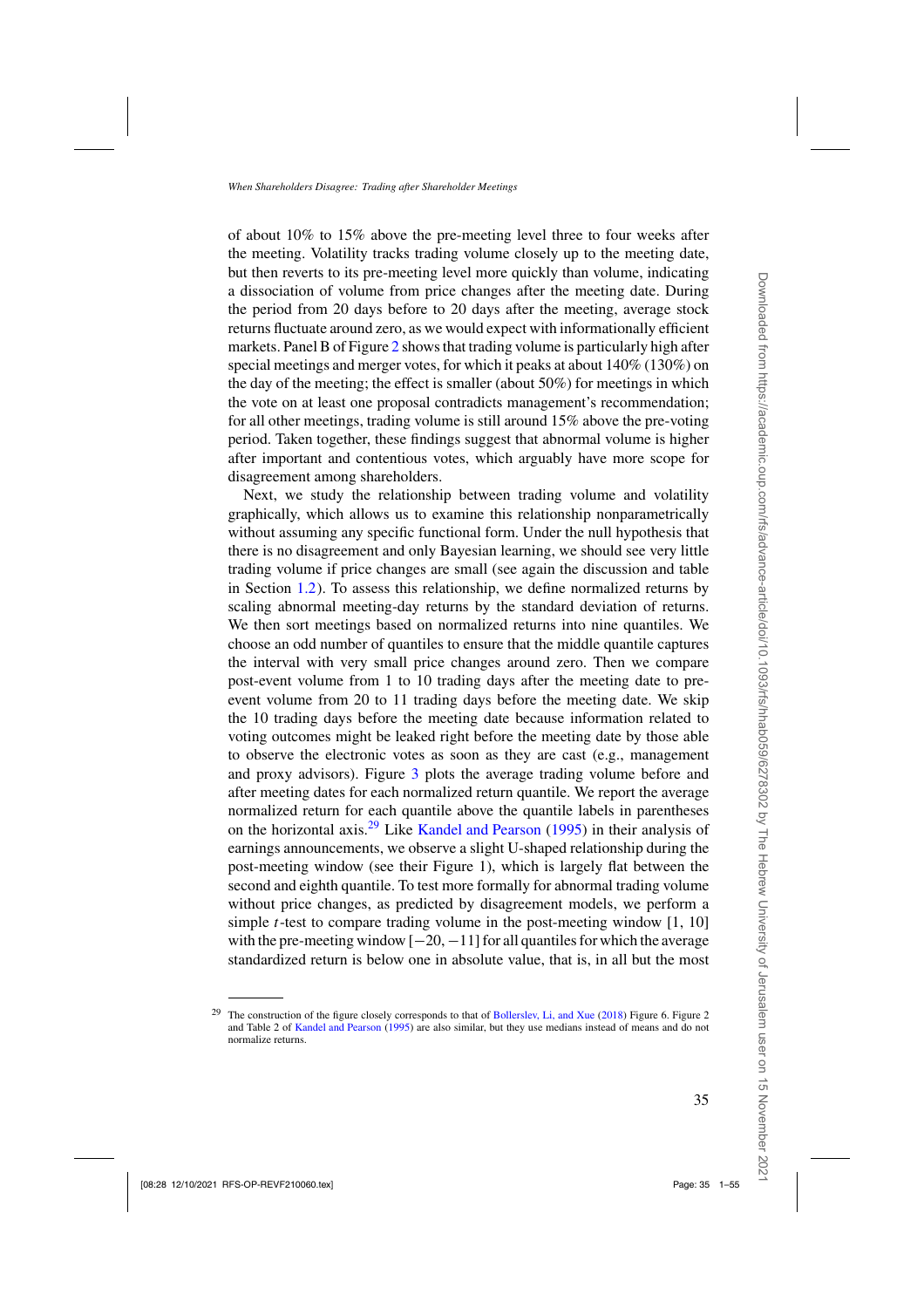<span id="page-35-0"></span>

#### Volume Sorted by Meeting-day Return

### **Figure 3**

#### **Trading volume and returns**

This figure presents the pre- and post-meeting abnormal volume sorted by the normalized returns on the meetingday. The figure is generated from meetings held during the February 28, 2010 to June 30, 2013 period. The pre-meeting window is defined as 20 to 11 days before the meeting, and the post-meeting window is defined as 1 to 10 days after the meeting. Values for abnormal volume are estimated as the daily volume/average daily volume during pre-voting period −1. The pre-voting period is defined as the [−252, −21] window before the record date. Abnormal returns are calculated using the Fama-French-Carhart four-factor model. Normalized returns are defined by scaling abnormal returns by the standard deviation of returns. The normalized return increases from left to right, where the lower line of the *x*-axis denotes the nine normalized return quantiles in parentheses, and the upper line denotes the average normalized return within each quantile.

extreme quantiles 1 and 9. For these nonextreme quantiles, post-event trading volume exceeds pre-event trading volume on average by a factor of about 1.7 and the t-value for this comparison is 8.48.

Hence, we conclude that there is significant evidence for abnormal volume without large price changes. However, the plot reveals a U-shaped pattern: for the extreme quantiles with the lowest and highest returns, we observe significantly higher trading volume after the meetings, which suggests some association between price changes and trading volume, consistent with the notion that both disagreement and Bayesian learning remain prevalent in our sample.

#### **5.2 Regression analysis of the relationship between trading volume and volatility**

For the regression analysis, we follow [Bollerslev, Li, and Xue](#page-50-0) [\(2018](#page-50-0)) and estimate the following equation at the meeting level:

$$
\Delta log(m_j) = a_0 + b_0 X_j + (a_1 + b_1 X_j) \Delta log(\sigma_j), \qquad (5)
$$

where  $m_j$  is trading volume and  $\sigma_j$  is the volatility of the firm's stock price around meeting  $j$ , and  $X_j$  is a vector of control variables, notably measures that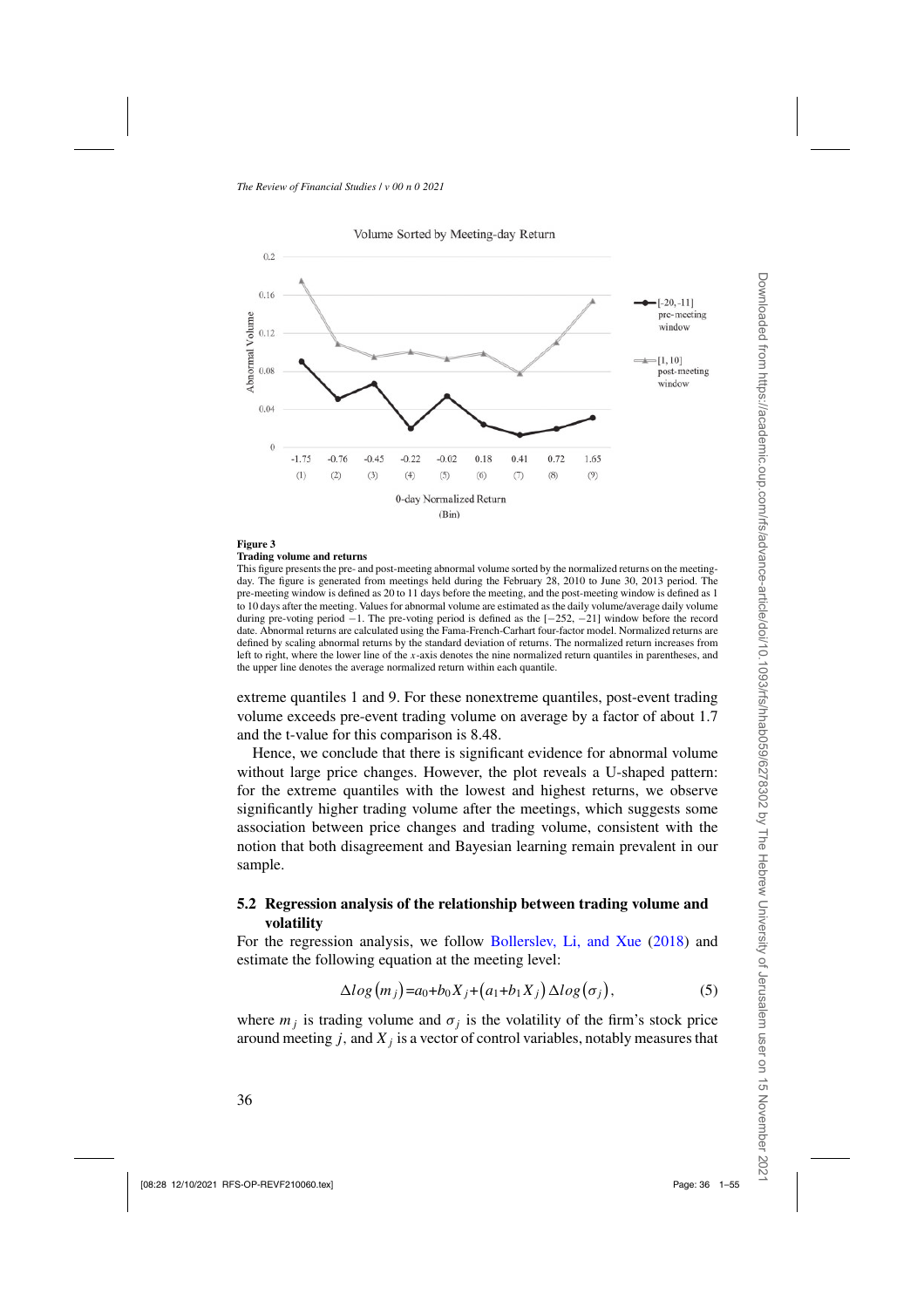proxy for shareholder disagreement. The change in log volume  $\Delta log(m_j)$  for each meeting is measured as the difference in log average daily trading volume over the [1,10] after-meeting window and log average trading volume over the [−20, −11] pre-meeting interval as in the previous section. The change in log volatility  $\Delta log(\sigma_j)$  around shareholder meetings is defined similarly.

We test two implications, both of which directly follow from the discussion in Section [1.2.2](#page-11-0) and [Bollerslev, Li, and Xue](#page-50-0) [\(2018\)](#page-50-0). First, if we estimate (5) without any control variables, then the coefficient  $a_1$  measures the elasticity  $\epsilon = \frac{\partial ln(m(\sigma))}{\partial ln(\sigma)}$ , and we expect that, compared to nonmeeting days, this elasticity will be lower around meeting dates, since shareholders may disagree on how to interpret voting outcomes. We test this implication in panel A of Table [9](#page-37-0) by comparing the elasticity on meeting dates and on placebo dates. For each meeting, we choose two placebo dates randomly, one from an interval between 2 and 6 months before the meeting and the second one from an interval between 2 and 6 months after the meeting; these placebo results are reported in column  $2<sup>30</sup>$  The point estimates are 0.584 for meeting dates and 0.657 for the placebo dates. They are statistically significantly different from each other with a *p*value of .0293 (see the chi-squared test for the difference reported at the bottom of the table). Hence, the elasticity drops around meeting dates, which provides support for the first implication and indicates that shareholder meetings are associated with a substantial increase in disagreement. However, the elasticity estimate is still significantly different from zero, which is inconsistent with a pure disagreement model as described in Section [1.2.2](#page-11-0) and suggests that Bayesian learning models and the notion that shareholders learn from each other still retain significant explanatory power.

The second implication of disagreement models is that the elasticity estimates around meeting dates should move toward the value estimated on placebo dates if we control for disagreement. Put differently, after controlling for disagreement, the elasticity estimates should be higher compared with estimates without controls for disagreement. Testing the second implication of the model requires that we find proxies for disagreement among shareholders, and shareholder voting provides us with a unique setting in which we can construct measures of disagreement directly from the voting results at the proposal level. Accordingly, we propose six meeting-level measures to proxy for disagreement; the first five are intended to pick up disagreement between different groups of informed experts (shareholders, ISS, management): (1) *ISS against management* is equal to one if ISS recommends to vote against management's recommendation for at least one proposal; (2) *Outcome against management* is equal to one if at least one voting outcome is against management's recommendation; (3) *Outcome against ISS* is equal to one if at least one voting outcome is against ISS's recommendation; (4) *Average*

<sup>30</sup> We draw random numbers from a uniform distribution and ensure that the placebo date falls on the same day of the week as the meeting date itself.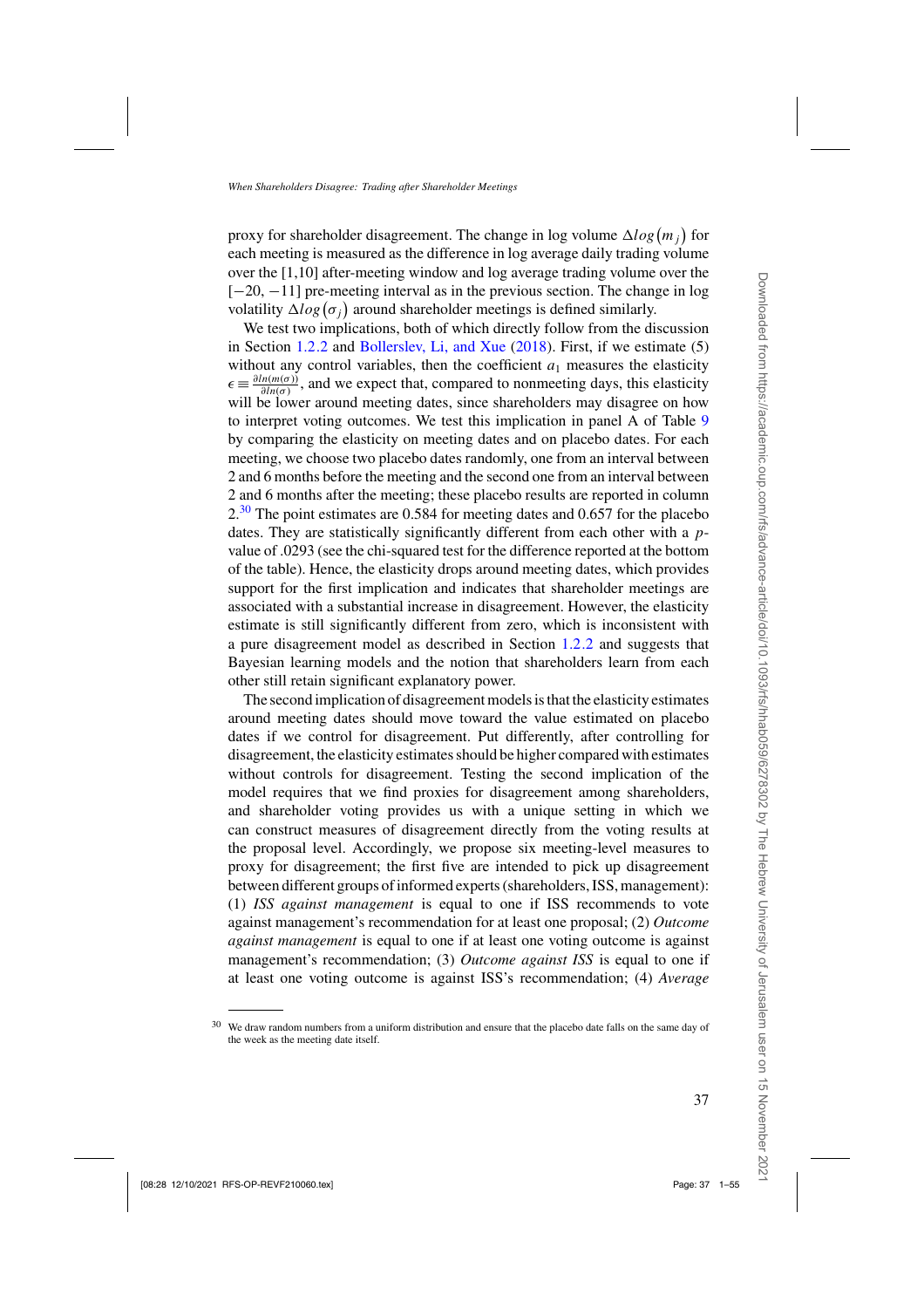<span id="page-37-0"></span>

|                                                        | <b>Baseline</b>           | Placebo<br>$\widehat{c}$  | management<br>ISS against<br>$\odot$ | Outcome against<br>nanagement<br>$\oplus$                    | <b>Outcome</b> against<br><b>ISS</b><br>⊙ | Ave. fr. of funds<br>against man.<br>$\widehat{\circ}$ | Ave. fr. of fund<br>against ISS<br>$\widehat{c}$ | Special<br>meeting<br>$\circledS$   | All disagreement measures<br>from columns 3 to 8<br>$\widehat{e}$                                                                                                |
|--------------------------------------------------------|---------------------------|---------------------------|--------------------------------------|--------------------------------------------------------------|-------------------------------------------|--------------------------------------------------------|--------------------------------------------------|-------------------------------------|------------------------------------------------------------------------------------------------------------------------------------------------------------------|
| ntercept                                               | $0.036***$                | $0.018***$                | $0.036***$                           | $0.032***$                                                   | $0.031***$                                | $0.026***$                                             | $0.028***$                                       | $0.019***$                          | $0.016**$                                                                                                                                                        |
| $\Delta \log (\sigma)$ (a <sub>1</sub> )               | $(6.75)$<br>0.584***      | $(5.45)$<br>0.657***      | $(5.15)$<br>0.614***<br>(18.32)      | $\begin{array}{c} (5.66) \\ 0.587*** \\ (21.57) \end{array}$ | $(4.95)$<br>$0.636***$<br>$(21.13)$       | $^{(3.63)}_{0.641***}$<br>$^{(3.63)}_{0.641***}$       | $(4.13)$<br>0.645***<br>19.70)                   | $(3.69)$<br>$0.626***$<br>$(23.53)$ | $\begin{array}{c} (2.23) \\ 0.684*** \\ (20.47) \end{array}$                                                                                                     |
| Proxies for disag.<br>R-squared                        | $(22.40)$<br>None<br>.143 | $(31.70)$<br>None<br>.153 | .148                                 | $-151$                                                       | .152                                      | 147                                                    | 49                                               | $\vec{R}$                           | $\frac{6}{2}$                                                                                                                                                    |
|                                                        | 9,440                     | 17,359                    | 9,368                                | 9,303                                                        | 9,298                                     | 9,373                                                  | 9,368                                            | 9,373                               | 9,298                                                                                                                                                            |
| Chi2 test contrasting to a<br>in Placebo               | 4.75                      |                           | 1.16                                 | 4.14                                                         | 0.32                                      | 0.15                                                   | 0.09                                             | 0.80                                | 0.47                                                                                                                                                             |
| Prob > Chi2                                            | 0.0293                    |                           | 0.2816                               | 0.0418                                                       | 0.5693                                    | 0.7015                                                 | 0.7658                                           | 0.3713                              | 0.4922                                                                                                                                                           |
| Chi2 test contrasting to a<br>in baseline              |                           | 4.75                      | 1.54                                 | 0.06                                                         | 5.23                                      | 5.39                                                   | 6.43                                             | 14.21                               | 12.25                                                                                                                                                            |
| Prob > Chi2                                            |                           | 0.0293                    | 0.2144                               | 0.8104                                                       | 0.0222                                    | 0.0203                                                 | 0.0112                                           | 0.0002                              | 0.0005                                                                                                                                                           |
| his table reports results for<br>at the meeting level: |                           |                           |                                      |                                                              |                                           |                                                        |                                                  |                                     | volume-volatility elasticity regressions during the February 28, 2010 to June 30, 2013 period. The columns in panel A report results on the following regression |

$$
\Delta log(m_j) = a_0 + b_0 X_j + (a_1 + b_1 X_j) \Delta log(\sigma_j).
$$

in log volume  $\Delta log(m_i)$  is the difference in log average daily trading volume over the [1,10] after-meeting window and log average trading volume over the  $[-20, -11]$  pre-meeting interval. The change in log volatility  $\Delta log(\sigma_j)$  around shareholder meetings is defined similarly. Column 1 reports elasticity  $a_1$  without control around meeting days (baseline), and column 2 reports  $a_1$  without contro elasticity a<sub>1</sub> is statistically different from that around the baseline meeting dates in column 1. Panel B repeats the baseline analysis without control for meetings with different proposal types election. Column 3 is restricted to meetings with at least one proposal on say-on-pay. Column 4 is restricted to meetings with at least one proposal on approving auditors. Column 5 is restricted to nonroutine meetings (i.e., meetings with at least one proposal other than director elections, say-on-pay proposals, and approving auditors). Column 6 is restricted to meetings with management-sponsored proposals only. Column 7 is restricted to meetings with at least one shareholder-sponsored proposal. Panel C repeats the analysis from panel A, but interacts the<br>change in log volume  $\Delta log(m_j)$  wit where  $m_i$  is trading volume and  $\sigma_i$  is the wolatility of the firm's stock price around meeting i, and X; is a vector of control variables that proxy for shareholder disagreement. The change Columns 3 to 8 report  $a_1$  after controlling for one of the six disagreement measures. Column 9 controls for all six disagreement measures from columns 3 to 8. "Chi2 test contrasting to  $a_1$ in Placebo" examines whether the estimated elasticity  $a_1$  is statistically different from that around placebo days in column 2, and "Chi2 test contrasting to  $a_1$  in Baseline" tests whether the and sponsor used in. Column 1 reports the results for the whole sample and is identical to column 1 of panel A. Column 2 is restricted to meetings with at least one proposal on director where *m j* is trading volume and *σ j* is the wolatility of the firm's stock price around meeting *j*, and *X* j is a vector of control variables that proxy for shareholder disagreement. The change *m<sub>j</sub>*) is the difference in log average daily trading volume over the [1,10] after-meeting window and log average trading volume over the [−20, −11] pre-meeting *σj* around shareholder meetings is defined similarly. Column 1 reports elasticity *a*1 without control around meeting days (baseline), and column 2 reports *a*1 without control on placebo dates; for each meeting, we randomly draw 2 placebo days that are between 2 and 6 months before and after the meeting date with equal distance. Columns 3 to 8 report  $a_1$  after controlling for one of the six disagreement measures. Column 9 controls for all six disagreement measures from columns 3 to 8. "Chi2 test contrasting to a in Placebo" examines whether the estimated elasticity  $q_1$  is statistically different from that around placebo days in column 2, and "Chi2 test contrasting to  $q_1$  in Baseline" tests whether the elasticity *a*<sub>1</sub> is statistically different from that around the baseline meeting dates in column 1. Panel B repeats the baseline analysis without control for meetings with different proposal types and sponsor used in. Column 1 reports the results for the whole sample and is identical to column 1 of panel A. Column 2 is restricted to meetings with at least one proposal on director election. Column 3 is restricted to meetings with at least one proposal on say-on-pay. Column 4 is restricted to meetings with at least one proposal on approving auditors. Column 5 is restricted to nonroutine meetings (i.e., meetings with at least one proposal other than director elections, say-on-pay proposals, and approving auditors). Column 6 is restricted to meetings with management-sponsored proposals only. Column 7 is restricted to meetings with at least one shareholder-sponsored proposal. Panel C repeats the analysis from panel A, but interacts the *mj* with an additional dummy variable *Distraction*, which equals one for meetings held on days with above-median number of shareholder meetings, and zero otherwise. *t*-statistics are reported in parentheses. \*  $p < 0.1$ ; \*\* $p < 0.05$ ; \*\*\*  $p < 0.01$ . interval. The change in log volatility  $\Delta$ change in log volume  $\Delta$ in log volume  $\Delta$ 

Downloaded from https://academic.oup.com/rfs/advance-article/doi/10.1093/rfs/hhab059/6278302 by The Hebrew University of Jerusalem user on 15 November 2021

Downloaded from https://academic.oup.com/rfs/advance-article/doi/10.1093/rfs/hhab059/6278302 by The Hebrew University of Jerusalem user on 15 Novembe

**Table 9**

**Volume-volatility elasticity analysis around shareholder meeting** *A. Volume-volatility regressions with controls for disagreement*

Volume-volatility elasticity analysis around shareholder meeting A. Volume-volatility regressions with controls for disagreement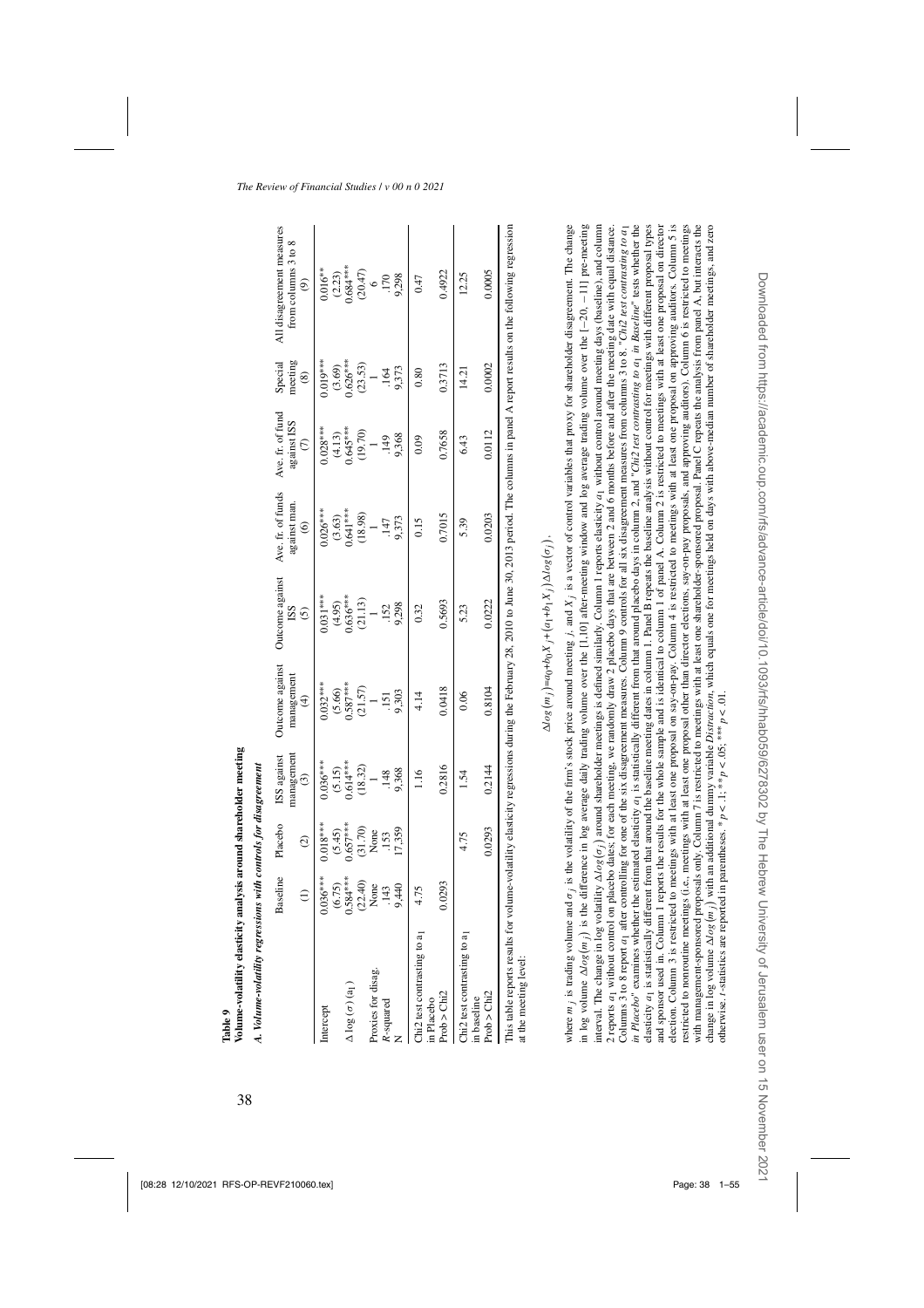| Table 9<br>(Continued)                                                    |                                                                                             |                                                                |                                                                                                   |                                                                                      |                                                              |                                                                          |                                                               |                                                                                                           |                                                                                                  |
|---------------------------------------------------------------------------|---------------------------------------------------------------------------------------------|----------------------------------------------------------------|---------------------------------------------------------------------------------------------------|--------------------------------------------------------------------------------------|--------------------------------------------------------------|--------------------------------------------------------------------------|---------------------------------------------------------------|-----------------------------------------------------------------------------------------------------------|--------------------------------------------------------------------------------------------------|
|                                                                           |                                                                                             | B. Volume-volatility regressions by proposal and sponsor type  |                                                                                                   |                                                                                      |                                                              |                                                                          |                                                               |                                                                                                           |                                                                                                  |
|                                                                           |                                                                                             | Baseline<br>$\widehat{=}$                                      | elections<br>Director<br>$\odot$                                                                  | Say on pay<br>$\widehat{c}$                                                          | approvals<br>Auditor<br>$\widehat{\mathcal{F}}$              |                                                                          | Nonroutine<br>proposial<br>$\odot$                            | Only sponsored<br>by management<br>$\widehat{\mathbf{e}}$                                                 | Sponsored by<br>shareholder<br>$\epsilon$                                                        |
| Intercept                                                                 |                                                                                             | $0.036***$                                                     | $0.020***$                                                                                        |                                                                                      | $0.018***$                                                   |                                                                          | $0.051***$                                                    |                                                                                                           | $-0.029**$                                                                                       |
| $\Delta$ log $(\sigma)$ (a <sub>1</sub> )                                 |                                                                                             | $(6.75)$<br>$0.584***$<br>$(22.40)$<br>$.143$                  |                                                                                                   |                                                                                      | $(3.36)$<br>$0.640***$                                       |                                                                          |                                                               |                                                                                                           |                                                                                                  |
| R-squared                                                                 |                                                                                             | 9,440                                                          | $(3.89)$<br>$0.623***$<br>$(23.63)$<br>$.169$<br>$.9.084$                                         | $0.016***\n(2.88)\n0.698***\n(19.69)\n(172\n.172\n6.162$                             | $\begin{array}{c} (23.68) \\ +178 \\ 8,661 \end{array}$      |                                                                          | $(7.75)$<br>0.557 <sup>***</sup><br>0.6.16)<br>(12.8<br>0.211 | $0.043***$<br>$(7.54)$<br>$0.571***$<br>$(19.97)$<br>$(19.97)$<br>$(131)$<br>$(3,351)$                    | $\begin{array}{c} (-2.55) \\ 0.720*** \\ (17.81) \\ .303 \\ .1,087 \end{array}$                  |
| Chi2 test contrasting<br>to $a_1$ in place<br>bo Prob $>$ Chi2            |                                                                                             |                                                                | 0.0005<br>12.04                                                                                   | 0.0000<br>16.49                                                                      | 0.0000<br>18.27                                              |                                                                          | 0.1108<br>2.54                                                | 0.0097<br>6.69                                                                                            | 0.0022<br>9.36                                                                                   |
|                                                                           |                                                                                             | C. Volume-volatility regressions with controls for distraction |                                                                                                   |                                                                                      |                                                              |                                                                          |                                                               |                                                                                                           |                                                                                                  |
|                                                                           | Baseline<br>$\widehat{z}$                                                                   | Random Placebo<br>$\widehat{\infty}$                           | managemen<br>ISS against<br>$\odot$                                                               | Outcome against<br>management<br>$\widehat{\mathcal{F}}$                             | Outcome against<br>SSI<br>$\odot$                            | Ave. fr. of funds<br>against man.<br>$\widehat{\mathbf{e}}$              | Ave. fr. of fund<br>against ISS<br>(7)                        | Special<br>meeting<br>$\circledast$                                                                       | All disagreement measures<br>from columns 3 to 8<br>$\circledcirc$                               |
| Intercept                                                                 | $0.035***$                                                                                  | $(5.45)$<br>0.647***<br>$0.018***$                             | $0.034***$                                                                                        | $0.031***$                                                                           | $0.030***$                                                   | $^{(3.54)}_{0.618***}$<br>$0.025***$                                     | $0.027***$                                                    | $0.019***$                                                                                                |                                                                                                  |
| $\Delta \log(\sigma)(a_1)$                                                |                                                                                             |                                                                |                                                                                                   |                                                                                      |                                                              |                                                                          |                                                               |                                                                                                           |                                                                                                  |
| $\triangle$ log ( $\sigma$ ) ( $a_1$ )<br>× Distraction<br>R-squared<br>N | $(6.62)$<br>$0.559***$<br>$0.559***$<br>$0.547$<br>$0.321$<br>$0.947$<br>$0.944$<br>$0.449$ | $(20.49)$<br>0.019<br>0.46)<br>0.46<br>1.359<br>17,359         | $(5.00)$<br>$0.588***$<br>$0.588***$<br>$(12.73)$<br>$(10.1)$<br>$(1.01)$<br>$(1.01)$<br>$(1.48)$ | $(5.50)$<br>$0.555***$<br>$(12.84)$<br>$(12.84)$<br>$(1.21)$<br>$(1.21)$<br>$(1.11)$ | $(4.76)$<br>0.605***<br>0.61.13)<br>0.6220<br>0.233<br>0.298 | $\begin{array}{c} (12.87) \\ 0.043 \\ 0.85 \\ 1.48 \\ 9.373 \end{array}$ | $(4.00)\n0.620***\n0.341)\n0.343\n0.936\n0.9368$              | $\begin{array}{c} (3.72) \\ 0.623*** \\ (13.90) \\ 0.006 \\ (0.11) \\ 0.011 \\ 1.64 \\ 0.373 \end{array}$ | $0.016**$<br>$(2.19)$<br>$0.674**$<br>$(14.69)$<br>$(14.69)$<br>$(0.36)$<br>$(0.36)$<br>$(0.36)$ |
|                                                                           |                                                                                             |                                                                |                                                                                                   |                                                                                      |                                                              |                                                                          |                                                               |                                                                                                           |                                                                                                  |

 ${\bf Table} \ 9$   ${\bf (Continued)}$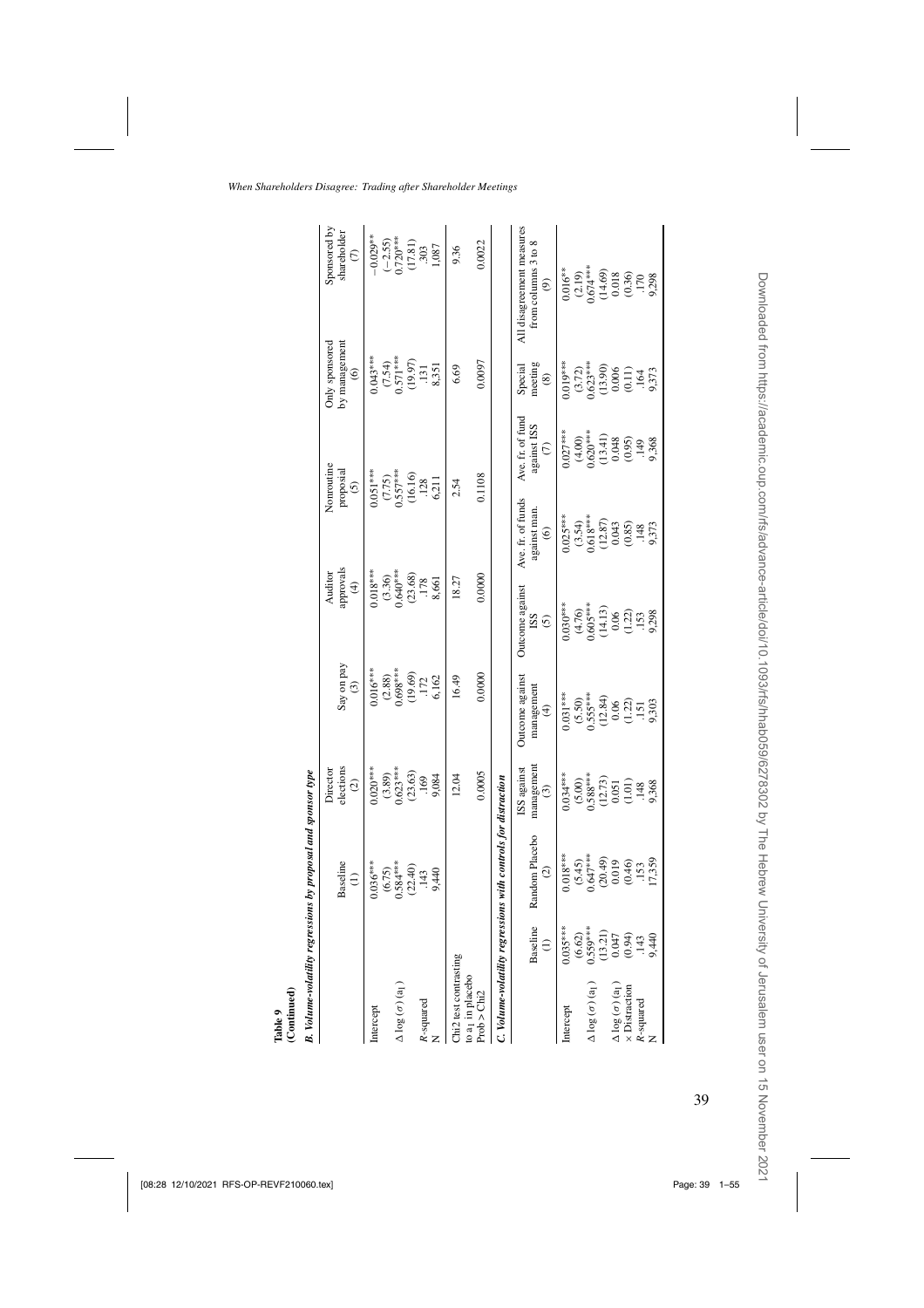*fraction of funds against management* is the mean of the fractions of funds' votes cast against management, averaged across all proposals at the meeting; (5) *Average fraction of funds against ISS* is the mean of the fractions of funds' votes cast against ISS, averaged across all proposals at the meeting; and (6) *Special meeting* is a dummy variable that equals one for meetings with "meetingtype" different from "annual" according to ISS Voting Analytics; we include Special meeting as a proxy for disagreement since special meetings concern issues that are less routine, and hence more likely to generate disagreement.

Columns 3 to 8 in panel A of Table [9](#page-37-0) report the results for estimating Equation [\(5\)](#page-35-0) when we include one of the six disagreement measures each time as a control. To conserve space, we only report the estimates for the elasticity given by the coefficient  $a_1$  on  $\Delta \log(\sigma)$ . At the bottom of the table, we report the chi-squared tests for the hypotheses that the elasticity estimates in each of the columns from (3) to (8) are equal to those on the placebo dates (column 2), and on the meeting dates in the baseline regression (column 1), respectively. If our measures are good proxies for disagreement, then elasticity estimates should be close to those on placebo dates. We find that for all six measures, the estimates for the elasticity increase and move closer to the level observed on the placebo dates in column 2, which supports our assumption that these proxies capture the increase in disagreement around shareholder meetings (see table 5 in [Bollerslev, Li, and Xue 2018](#page-50-0) as a comparison.) In column 9, we report the results for a multivariate regression that includes all six disagreement measures, which increases the elasticity estimate to 0.684. In most cases (columns 5, 6, 7, 8, and 9), we can reject the null hypothesis that the elasticity estimates are equal to those on the meeting date without controls for disagreement (column 1) as indicated by the chi-squared test reported at the bottom of panel A. We can also reject the null hypothesis that the elasticity estimates are significantly different from those measured at the placebo dates. Overall, we conclude from the analysis in panel A of Table [9](#page-37-0) that disagreement theory has significant explanatory power for the volume-volatility relationship around meeting dates. While Bayesian learning and disagreement are both prevalent on meeting dates and on nonmeeting dates, the weight shifts significantly around meeting dates, when disagreement becomes more important.

Building on the discussion in Section [3.2,](#page-21-0) we investigate whether nonroutine (routine) proposals lead to higher (lower) disagreement. Similarly, we infer from the discussion of Table [3](#page-23-0) that votes on management proposals lead to more disagreement and votes on shareholder proposals lead to less disagreement. Hence, we expect lower elasticity estimates for shareholder proposals than for management proposals. We test both hypotheses in panel B of Table [9,](#page-37-0) where we repeat the baseline analysis (without disagreement controls) for the same subsamples defined by proposal types and sponsors we use in Table [3.](#page-23-0) Column 1 of panel B repeats the baseline analysis from column 1 of panel A for better comparison. Columns 2, 3, and 4, include only those meetings for which, respectively, at least one vote was on director elections, say-on-pay, or auditors.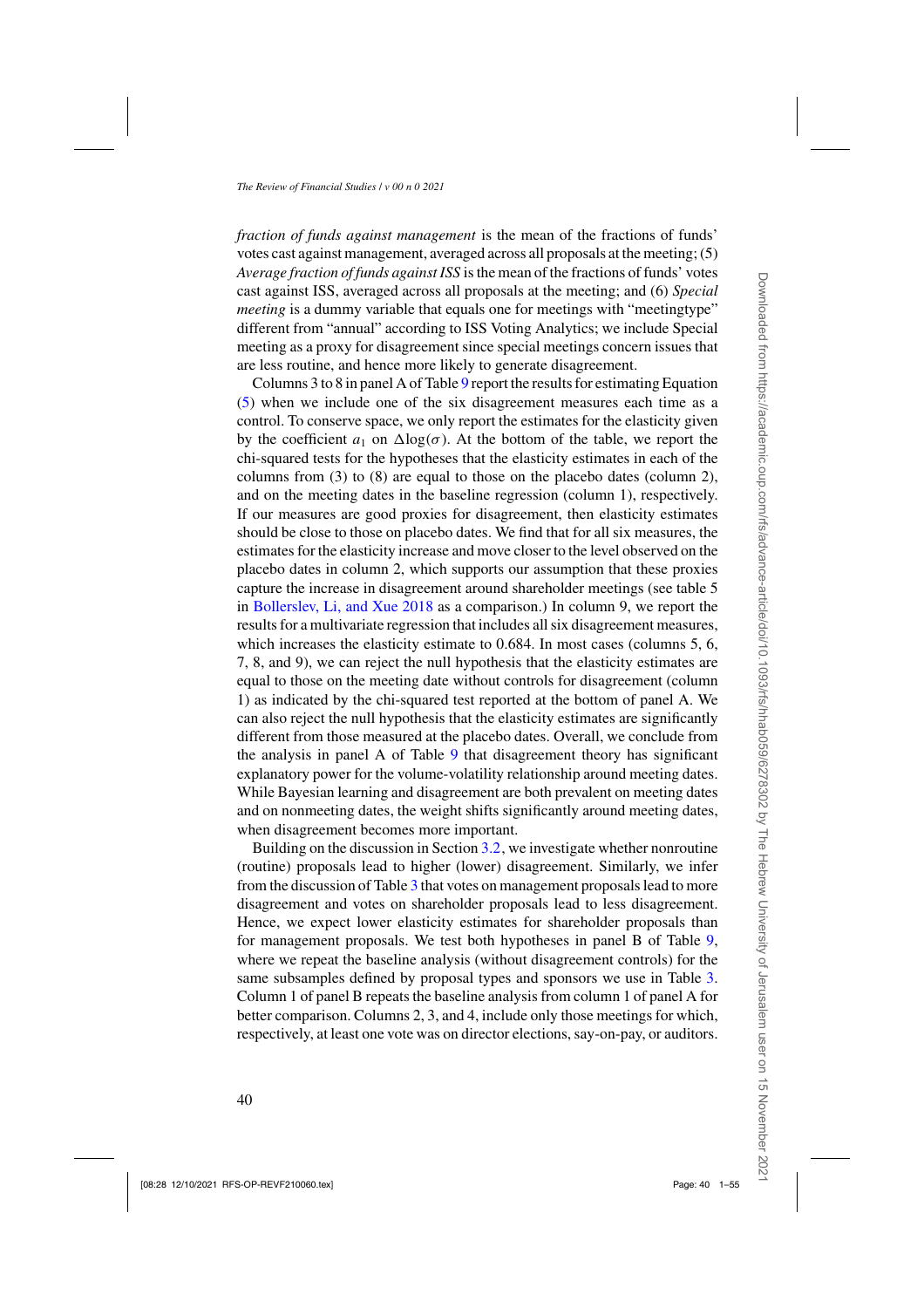<span id="page-40-0"></span>Column 5 has only meetings that include at least one nonroutine proposal; that is, it excludes those meetings that have only votes on director elections, sayon-pay votes, and auditor appointments. Column 6 includes all meetings with only management proposals, and column 7 has all meetings with at least one shareholder proposal (see Section [3.2](#page-21-0) for more details on proposal types). We find support for both hypotheses. First, routine proposals (director elections, say-on-pay votes, and auditor appointments) are all associated with higher elasticity estimates, hence, lower disagreement, than nonroutine proposals (column 5). Second, shareholder proposals (column 7) are associated with higher volume-volatility elasticities and less disagreement than management proposals. Hence, both analyses, at the fund level and that at the meeting level, are broadly consistent with the view that nonroutine proposals are associated with more disagreement, but the meeting-level analysis supports this hypothesis more consistently than the fund-level analysis.

#### **5.3 Alternative explanations**

In their survey, [Hong and Stein](#page-52-0) [\(2007](#page-52-0)) discuss three different theoretical approaches that may explain disagreement: (1) disagreement based on different interpretations of the same signal; (2) a gradual flow of information, such that some investors receive the same information later than others; and (3) limited attention, such that only some investors process information whereas others do not pay attention because of cognitive overload. Our argument above relies only on the first argument. In this section, we discuss and test the other two approaches. Both gradual information flow and limited attention imply that some investors process information earlier than others. These two theories differ only regarding which friction leads to delayed information processing, and [Hong and Stein](#page-52-0) [\(2007,](#page-52-0) p. 118) conclude that "the differences between limited attention and gradual information flow may be somewhat semantic." Therefore, we focus on the limited-attention argument, which is more suitable in our context, since it is not plausible to assume that the institutional investors in our sample lack the sophistication and resources to receive and interpret shareholder voting results. To explore the potential relevance of limited attention, we make use of the fact that shareholder meetings cluster in certain periods of the year. Accordingly, some shareholder meetings take place on the same day, which requires investors to process the results from a large number of meetings and may lead to delayed information processing. To test for this possibility, panel C of Table [9](#page-37-0) repeats the analysis from panel A of the same table, but now interacts the change in log volume,  $\Delta log(m_j)$ , with an additional dummy variable *Distraction*, which equals one for those meetings held on days with above-median number of shareholder meetings, and zero otherwise. Hence, the coefficient for  $\Delta log(m_j)$  measures the elasticity for meetings with low distraction, whereas the coefficient for interaction measures by how much the elasticity increases if distraction is high. If disagreement is driven by limited attention, rather than by different interpretations of the same information, then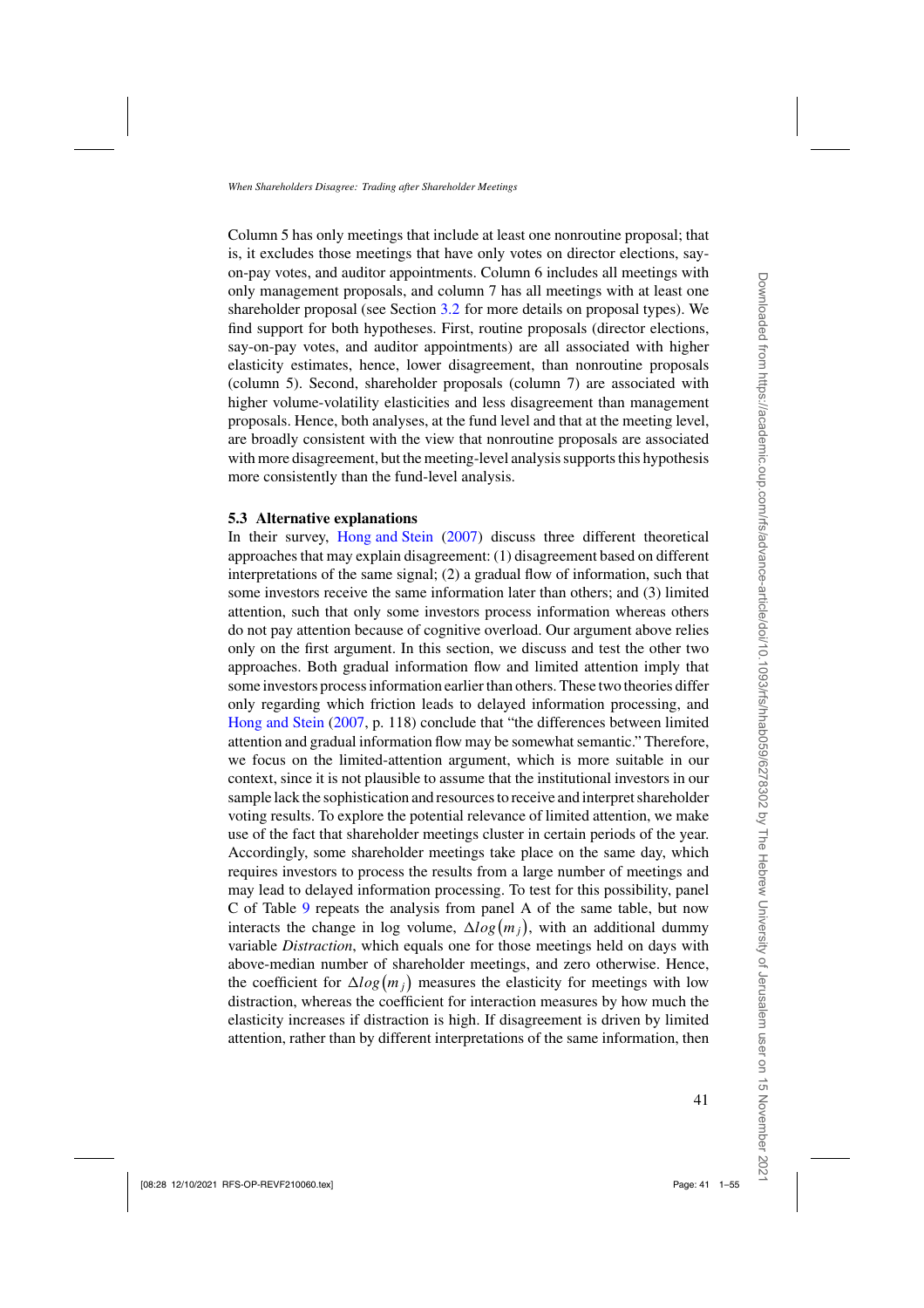disagreement should be stronger when distraction is high; that is, we expect *lower* elasticity estimates if *Distraction* equals one, and, therefore, a negative coefficient for the interaction term.

The results in panel C of Table  $9$  do not suggest that limited attention is the source of disagreement. The point estimates for the interaction with *Distraction* are positive and numerically small, suggesting slightly *less* disagreement if investors are distracted by an above-median frequency of shareholder meetings. However, the interaction terms are never statistically significant.

#### **5.4 Shifts in the shareholder base**

Based on the results on trading behavior (Section [3\)](#page-17-0) and on volume and volatility (Sections [5.1](#page-32-0) and [5.2\)](#page-35-0), we hypothesize that trading after shareholder meetings creates a more homogeneous shareholder base and explore the possibility of such a shift more explicitly in this section. To do so, we go beyond the funds in our sample and include all mutual funds in the CRSP mutual fund database with voting records between February 28, 2010, and June 30, 2013. The discussion above suggests that shareholders who disagree with the choices of the majority sell to those who are more in agreement. Hence, we ask whether firms are held by more shareholders that tend to agree with the majority vote after the meeting.

To test this hypothesis, we define the variable *Against ij* as the fraction of proposals on which fund *i* voted against the majority at meeting *j* . For example, if 5 proposals are voted on at the meeting and the fund votes against the majority for one of them, then *Against* = 0.2. Next, we construct two meeting level measures *P roport ion against jt*−<sup>1</sup> and *P roport ion against jt*+1, which are the pre- and post-meeting weighted averages of *Against<sub>ij</sub>* for all funds *i* in our sample that voted at meeting *j*, where  $t-1$  ( $t+1$ ) denotes the quarter immediately before (after) the shareholder meeting. The weights used to construct *Proportion against*  $_{it-1}$  and *Proportion against*  $_{it+1}$  are the shares held by funds by the end of the respective quarter. We think of *Proportion against* as a measure of the heterogeneity of the shareholder base such that a higher value indicates more disagreement among funds. For example, *Proportion against* <sub>*it*−1</sub> would be equal to 0.1 if at the end of quarter *t*-1 half of the shares are owned by funds that vote against 20% of the proposals (for them *Against* = 0.2), whereas the other half are held by funds who always vote with the majority (for them *Against* = 0.0). We then average *Proportion against*  $_{it-1}$  and *Proportion against*  $_{it+1}$  across all 10,525 meetings for which we can calculate these two measures and find that the mean of *P roport ion against* declines from 0.0947 at the end of the quarter immediately before the meeting date (quarter *t*−1) to 0.0930 at the end of the quarter immediately after the meeting date (quarter  $t+1$ ), and this change is significant at all conventional significance levels  $(t\text{-statistic} = 4.67)$ .<sup>31</sup>

<sup>&</sup>lt;sup>31</sup> We repeat this exercise by defining  $Against_{ij}$  as a dummy variable that equals one if fund *i* voted against the majority at meeting *j* on at least one proposal and obtain similar results. With this definition, the average of *Proportion against* drops from 0.2852 to 0.2810 (*t*-statistic of change is 4.84).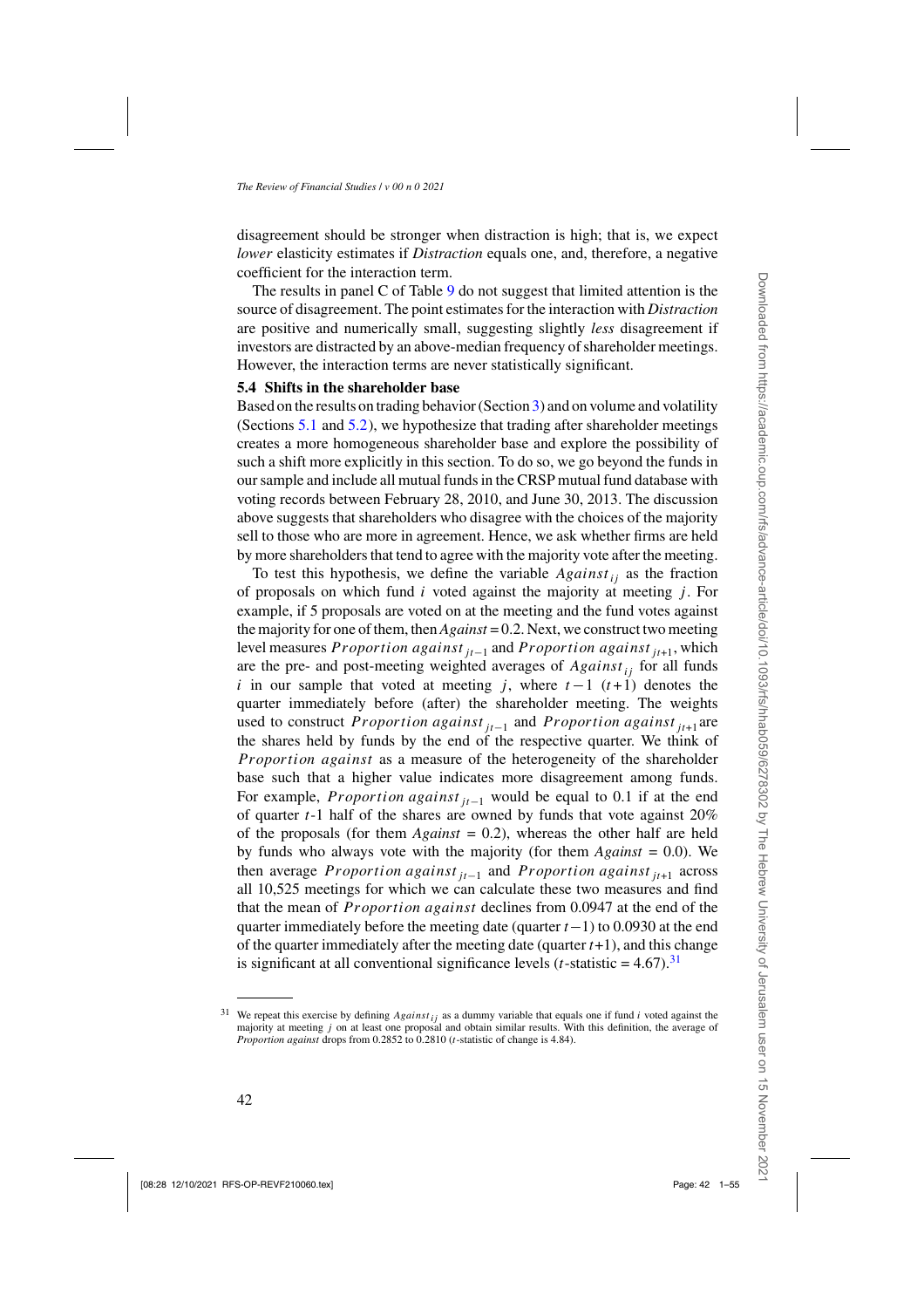To put this analysis into context, we then analyze changes in mutual fund ownership of all meetings held between February 28, 2010, and June 30, 2013, using the CRSP mutual fund holding data. In particular, we classify funds that own (do not own) shares in the quarter after the meeting but did not own (did own) shares in the quarter before the meeting as entrants (exits), and those that own more (fewer) shares after than before as buyers (sellers); hence, buyers (sellers) include entrants (exits) as a subset.We find that the ownership of buyers in the firm increases by 3.9% and the ownership of sellers declines by 3.2%, whereas entrants and exits both account for a 1.3% change in ownership.<sup>32</sup> Hence, most of the changes in ownership come from funds that partially adjust their positions and not from funds that entirely enter or exit from the shareholder base.

#### **6. Disagreement and Corporate Governance**

In this section we discuss the implications our results have for corporate governance. Our results above suggest that trading after shareholder voting reduces the heterogeneity among shareholders. Several recent theoretical arguments suggest that homogeneity and the cohesiveness of groups are important for decision-making in groups to be effective. [Garlappi, Giammarino, and Lazrak](#page-51-0)  $(2017, 2020)$  $(2017, 2020)$  $(2017, 2020)$  and [Donaldson, Malenko, and Piacentino](#page-51-0)  $(2020)$  $(2020)$  show in different contexts that groups of decision-makers that disagree with each other reach inefficient decisions or may not reach any decision at all. Two aspects are important here. The first one is dynamic: if decision-makers anticipate that their preferred choices may not prevail in the future because others do not share their beliefs, then they will block policies preferred by others, which can lead to deadlock [\(Donaldson, Malenko, and Piacentino 2020](#page-51-0)) and underinvestment [\(Allen and Gale 1999](#page-50-0); [Garlappi, Giammarino, and Lazrak 2017](#page-51-0)). The second aspect is that the source of diversity is important. A large literature shows that diversity may be beneficial if decision-makers complement each other, for example, if they have complementary information or skills.<sup>33</sup> However, unlike with differences of information or skills, diversity based on either different opinions or different preferences implies that group members cannot convince each other and learn from each other to reach a consensus. The last aspect seems critical for the negative conclusions about diversity based on disagreement.

The theoretical arguments that creating a more cohesive shareholder base is important to enhance the effectiveness of governance are supported by the

<sup>&</sup>lt;sup>32</sup> Note that these changes in ownership are consistent with the increase in homogeneity shown before. To see this, consider a stylized numerical example in which buyers purchase 3.4% of the firm's shares and sellers sell 3.4%. Assume buyers have a value of *Against* that is on average 0.05 lower than that of the sellers. Then *Proportion against* for the firm would decline by 0.05\*0.034 = 0.0017, which is equal to the change we observe in the data  $(= 0.0947 - 0.0930).$ 

<sup>33</sup> On skills, see [Hamilton, Nickerson, and Owan](#page-52-0) [\(2012\)](#page-52-0). See [Williams and O'Reilly](#page-54-0) [\(1998\)](#page-54-0) for a review of the earlier research on group decision-making in organizational behavior.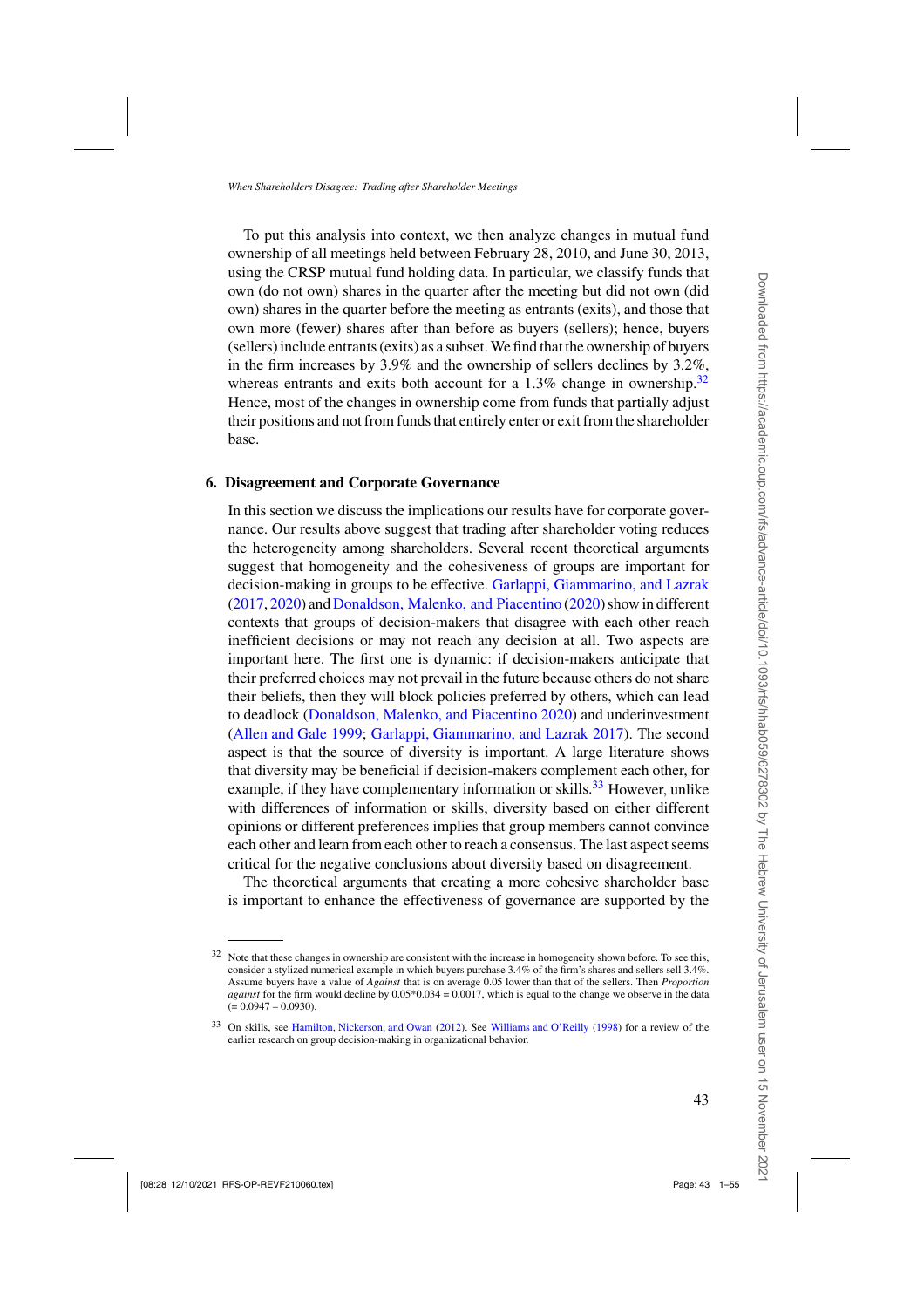empirical literature, which we review in the Introduction and do not repeat here. There, we show that prior studies provide ample evidence for the notion that the cohesiveness of the shareholder base matters for firm values and profitability.<sup>34</sup> Hence, we infer from our findings and this literature that forming a more homogeneous shareholder base through trading after shareholder meetings may be important to enhance firm value.

We conclude that correctly identifying the frictions in corporate governance is important in order to correctly address these frictions. Much of the literature on corporate governance studies the frictions between those who make decisions and those for whom decisions are made, and focuses on two major mechanisms to mitigate these frictions: agency-theoretic arguments emphasize the alignment of incentives whereas information-based arguments emphasize disclosure and incentives for information revelation. However, if frictions emanate from differences in beliefs or preferences, then neither of these mechanisms would be effective. In particular, heterogeneous preferences imply that the firm does not have a uniquely defined objective (e.g., [DeMarzo 1993](#page-51-0)), and if shareholders interpret the same information differently, then more disclosure and more available information may increase the divergence of opinions rather than reduce it (see the discussion in Section [1.1.1\)](#page-6-0). Instead, the literature on disagreement has emphasized trading as a strategy to reduce frictions from differences of opinions. [Allen and Gale](#page-50-0) [\(1999\)](#page-50-0), [Boot, Gopalan, and Thakor](#page-50-0) [\(2008](#page-50-0)), and, more recently, [Garlappi, Giammarino, and Lazrak](#page-51-0) [\(2017,](#page-51-0) [2020\)](#page-52-0), all suggest that trading may be critical for restoring efficiency: if those who are biased toward a certain alternative can buy out those who are biased against it, then agreement is more likely, decisions become time consistent, and projects are more likely matched with investors who support them. Moreover, shareholders whose preferences or views do not prevail may benefit more from selling their shares than from having their own preferred choices implemented.<sup>35</sup> Based on these arguments and the findings of our paper, we conclude that frictions from disagreement deserve attention in the corporate governance debate, just as much as frictions from agency problems and asymmetric information. In this respect, our analysis provides indications about which types of proposals are generally associated with more disagreement. Moreover, we propose several measures of disagreement, which can be used as empirical indicators and can be validated using volume-volatility elasticities.

Two further implications result from this discussion. First, more disclosure of voting results is likely to be beneficial. If shareholders could better understand

<sup>34</sup> See [Cronqvist and Fahlenbrach](#page-51-0) [\(2009\)](#page-51-0), [Kandel, Massa, and Simonov](#page-52-0) [\(2011](#page-52-0)), [Brav et al.](#page-50-0) [\(2021](#page-50-0)), [Hadlock and Schwartz-Ziv](#page-52-0) [\(2019\)](#page-52-0), and [Schwartz-Ziv and Volkova](#page-53-0) [\(2020\)](#page-53-0). See the Introduction for a more detailed discussion of this literature.

<sup>&</sup>lt;sup>35</sup> This directly follows from Levit, Malenko, and Maug [\(2020](#page-53-0)) and more indirectly from Boot, Gopalan, and Thakor [\(2008\)](#page-50-0).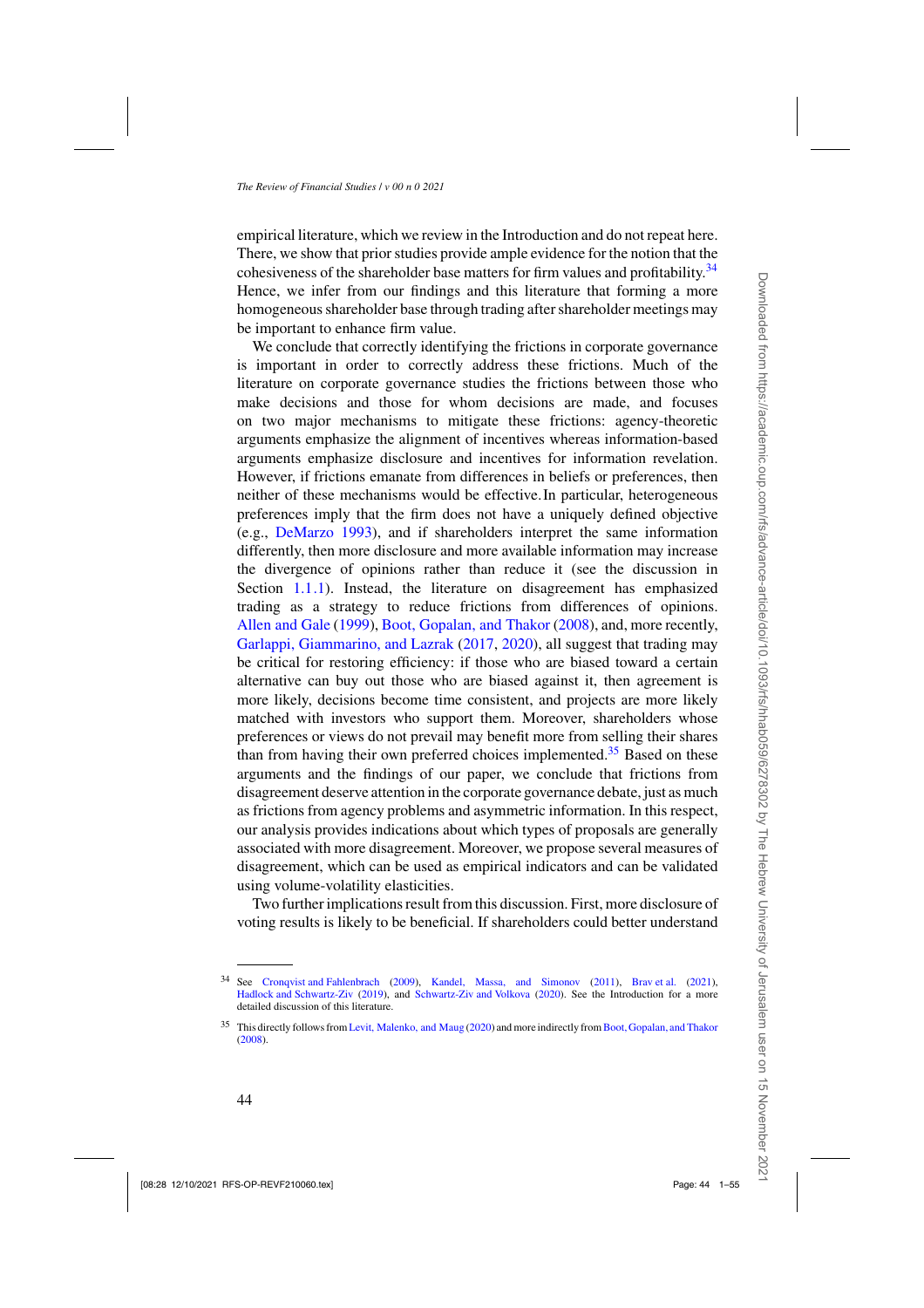how other shareholders voted on particular items, shareholders could make more reliable inferences about whether or not the opposing shareholders are likely to stay with the firm or not. This knowledge would enable shareholders to buy shares in firms with like-minded shareholders. Thus, this interpretation of our results supports regulatory measures for more disclosure of shareholders' voting decisions.<sup>36</sup> Second, and based on the same argument, more liquid markets for shares are probably beneficial, because they would facilitate the process in which shareholders gravitate to firms with a better-matching shareholder base.

#### **7. Conclusion**

In this paper we analyze trading volume, price responses, and the relationship between trading decisions after shareholder votes and voting decisions for a sample of funds. The funds in our sample are more likely to sell, and less likely to buy a stock if their vote was inconsistent with the voting outcome. We interpret this behavior in the context of models in which shareholders interpret the same information differently. We analyze the dynamics of trading volume and return volatility after shareholder meetings by using an approach that allows us to nest Bayesian learning and disagreement within the same framework. We conclude from our findings that trading is best interpreted as a combination of disagreement with Bayesian learning, such that meetings mark a significant shift toward trades that are motivated by disagreement. We acknowledge repeatedly throughout the paper that disagreement may derive from different preferences as well as from differences in beliefs. However, the theoretical literature provides little guidance on how heterogeneous preferences may affect trading volume and the relationship between prices and volume. For this reason, we build on differences-of-opinion models in our discussion in the main body of the paper. This gap in the literature should be filled by future research.

Our results have important implications for corporate governance. If corporate governance institutions address frictions from agency issues or asymmetric information, then they are appropriately addressed through measures that align incentives and ensure the disclosure of information. However, if frictions in governance arise from disagreement among shareholders, then incentive alignment and information disclosure may be ineffective, and in some cases even harmful. Instead, trading such that shareholders with different views buy out each other may be optimal. Measures that enhance liquidity and better disclosure of voting results, which facilitate a process in which shareholders can identify firms with a shareholder base that

<sup>36</sup> Indeed, recent regulatory efforts attempt to extend the requirement to disclose the votes cast from mutual funds to all financial institutions, see, for example, https://www.federalregister.gov/documents/2019/12/26/2019- 26563/regulatory-agenda-semiannual-regulatory-agenda, paragraph 522. Additionally, platforms, such as ProxyDemocracy and MoxyVote, have collected votes from institutions that have voluntarily disclosed their votes (e.g., from pension funds) to promote the disclosure of votes from various types of shareholders.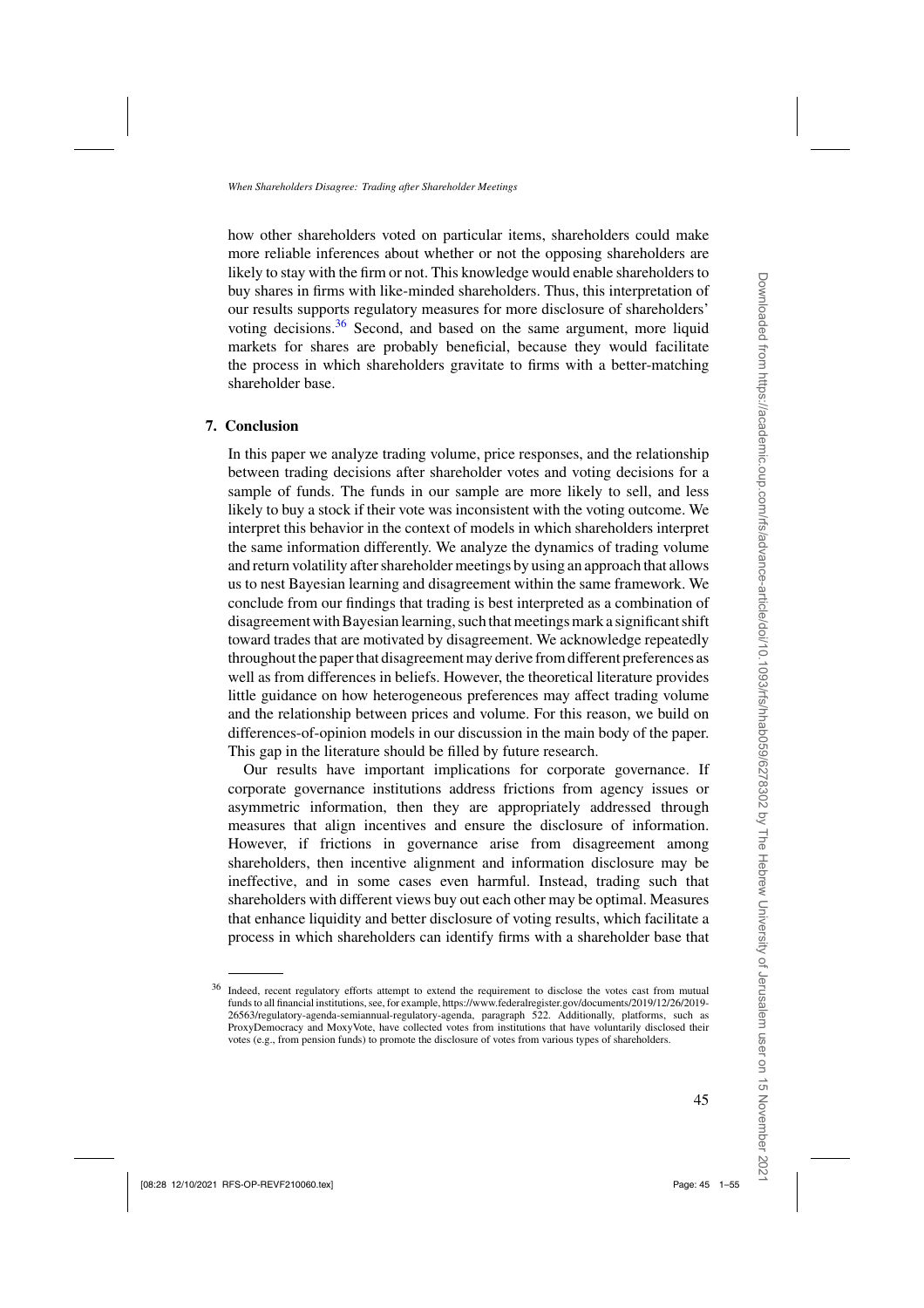<span id="page-45-0"></span>matches their own preferences and beliefs, are likely to be beneficial. Hence, identifying the source of frictions in governance is important and should be a focus of empirical research on governance.

#### **Appendix A**

#### **A.1. The Model of Kandel and Pearson (1995)**

In this section, we provide more details on the model of [Kandel and Pearson](#page-52-0) [\(1995\)](#page-52-0) and its empirical implementation by [Bollerslev, Li, and Xue](#page-50-0) [\(2018](#page-50-0)). In the model, investors observe a public signal  $\tilde{u}_i + \tilde{\varepsilon}_i$  of the asset payoff  $\tilde{u}_i$ , but they disagree about its interpretation. Let  $\alpha_i$  be the fraction of more optimistic investors in stock *i*, who have some prior belief  $\mu_{i0} = E_0[\tilde{u}_i + \tilde{\varepsilon}_i]$  about the information contained in a publicly available signal, whereas the other  $1-\alpha_i$  investors in stock *i* interpret the same signal more pessimistically and attribute a mean  $E_p[\tilde{u}_i + \tilde{\varepsilon}_i] = \mu_{ip} < \mu_{i0}$  to the same signal. Moreover, the two types of investors differ with respect to the precision of their priors  $s_{i0} \neq s_{ip}$ . Let *r* denote the inverse of the coefficient of absolute risk aversion and let *h* be the precision of the signal. For simplicity, assume that both types of investors have the same precision *h*. 37

Suppress the index *i* and let all symbols refer to some representative stock. Then the parameters in Equation [\(1\)](#page-10-0) can be obtained as [\(Bollerslev, Li, and Xue 2018,](#page-50-0) equation (2.2)):

$$
\beta_0 = r\alpha(1-\alpha)h(\mu_0 - \mu_p),
$$
  
\n
$$
\beta_1 = r\alpha(1-\alpha)(s_0 - s_p).
$$
 (A1)

With these definitions, agreement about the interpretation of the signal implies that optimistic and pessimistic investors agree on  $\mu$  so that  $\mu_0 = \mu_p$ . Hence, agreement implies that  $\beta_0 = 0$  from (A1). From Equation [\(1\)](#page-10-0), |*β*0| measures the component of trading volume that is independent of price changes, and Equation  $(A1)$  shows that this magnitude is proportional to the different interpretations optimists and pessimists give to the signal, the precision *h* of the signal, and the heterogeneity of the shareholder base, measured by  $\alpha(1-\alpha)$ .

The slope of the relationship between trading volume and price changes comes from the difference in the precision of prior information, which determines the weights investors give to the signal relative to their priors: investors with more precise priors give less weight to new signals. Hence, investors trade more for a given change in the valuation of the stock if their updating rules for the signal differ more because of these differences in weights. If all investors have the same prior information, then  $s_0 = s_p$  and, from (A1),  $\beta_1 = 0$ , and investors do not trade since they agree on how new information should be incorporated into prices.

[Bollerslev, Li, and Xue](#page-50-0) [\(2018](#page-50-0)) derive the following relationship for  $\epsilon$  (see their equations (2.4) and (2.5)):

$$
\varepsilon = \frac{\partial m(\sigma)/m(\sigma)}{\partial \sigma/\sigma} = \frac{1}{1 + \psi(\gamma/\sigma)},
$$
\n(A2)

where  $\psi$  is a function that depends on the density of the standard normal distribution and the argument  $\gamma/\sigma$  of  $\psi$  can be interpreted as a normalized measure of disagreement between the two groups of investors that have different opinions. The parameter  $\gamma$  is given by [\(Bollerslev, Li, and Xue 2018,](#page-50-0) equation (2.5)):

$$
\gamma = \frac{|\beta_0|}{|\beta_1|} = \frac{h |\mu_0 - \mu_p|}{|s_0 - s_p|}.
$$
 (A3)

<sup>37</sup> See [Kandel and Pearson](#page-52-0) [\(1995,](#page-52-0) equation (5)) and [Bollerslev, Li, and Xue](#page-50-0) [\(2018](#page-50-0), equations (2.1) and (2.2)). The notation follows that of [Bollerslev, Li, and Xue](#page-50-0) [\(2018\)](#page-50-0) and their simplifications of the Kandel-Pearson model, which assumes that the signal precisions of both groups of investors are identical.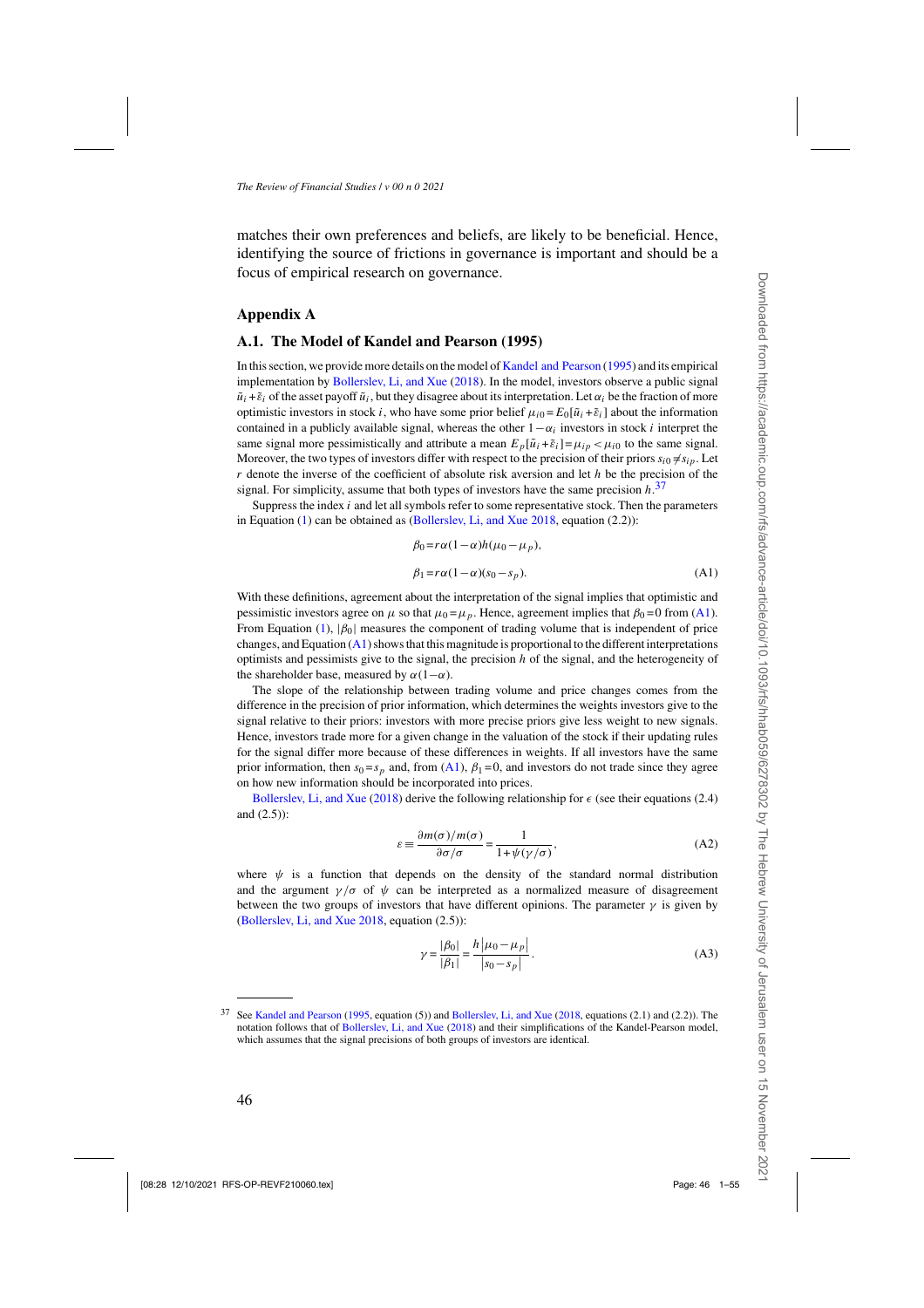[Bollerslev, Li, and Xue](#page-50-0) [\(2018\)](#page-50-0) interpret  $\gamma$  as a measure of disagreement, which is normalized by the volatility  $\sigma$  in Equation [\(A2\)](#page-45-0). In particular, if  $\gamma = 0$ , then  $\psi(\gamma/\sigma) = 0$  in Equation (A2) and the elasticity  $\varepsilon = 1$ .

### **A.2. Bootstrapped** *p***-values**

We apply block bootstrap with replacement to compute *p*-values of *t*-statistics in Table [2.](#page-20-0) Block bootstrap maintains the autocorrelation structure within each block (see [Bertrand, Duflo, and Mullainathan 2004,](#page-50-0) section IV.B).

The data in Table [2](#page-20-0) have 13,210 unique fund-meeting combinations. Observations corresponding to each fund-meeting combination are treated as one block and kept together. We perform 200 iterations of the bootstrap and for each iteration, we draw 13,210 blocks from the original data with replacement. For each such bootstrapped sample, we rerun the same regressions as in Table [2](#page-20-0) and retain the coefficients and standard errors. In addition, we obtain for each regressor and each iteration a bootstrapped *t*-statistic as follows:

$$
t_r = \frac{(\beta_r - \beta_0)}{se(\beta_r)}, r = 1, ..., 200,
$$

where  $\beta_r$  and se( $\beta_r$ ) are the estimated coefficient and standard error from the bootstrapped sample in the *r*th iteration and  $\beta_0$  is the coefficient estimate from the original sample in Table [2.](#page-20-0) Let  $t_0 = \frac{\beta_0}{se(\beta_0)}$  denote the *t*-statistic in Table [2.](#page-20-0) From [Bertrand, Duflo, and Mullainathan](#page-50-0) [\(2004](#page-50-0)), the sampling distribution of  $t_r$  is random and changing as N (the number of blocks) grows; the difference between the sampling distribution of  $t_r$  and the distribution of  $t_0$  becomes small as N converges to infinity, even in the presence of arbitrary autocorrelation within blocks and heteroscedasticity.

Table [8](#page-31-0) presents the percentage of the values of  $|t_r|$  (the absolute value of  $t_r$ )that exceed  $|t_0|$ . [Bertrand, Duflo, and Mullainathan](#page-50-0) [\(2004\)](#page-50-0) report in their table V one minus the two-sided *p*-value, which corresponds to the probability that the alternative hypothesis ( $\beta \neq 0$ ) is true.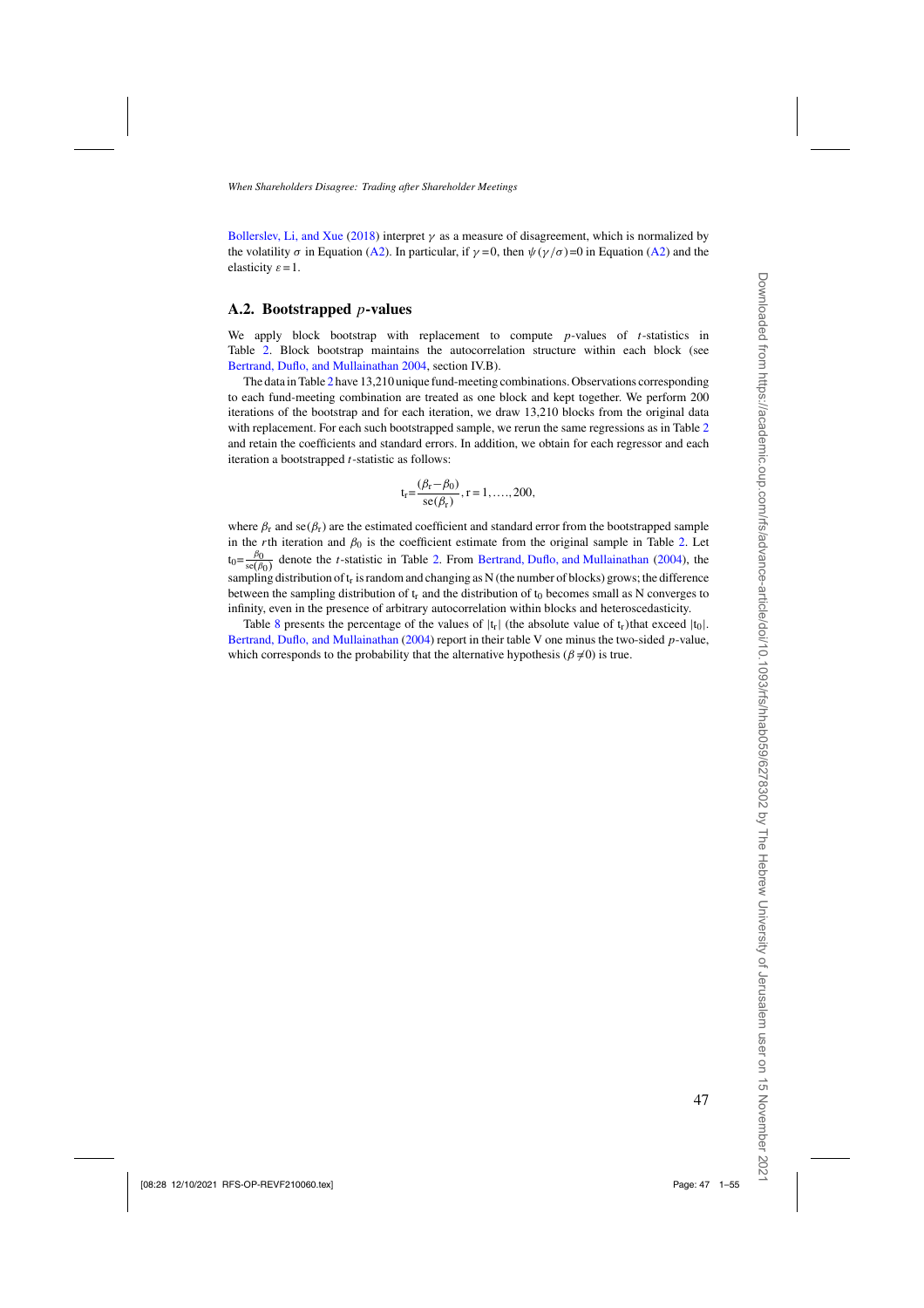## <span id="page-47-0"></span>**Appendix B**

| Table B1<br><b>Glossary of variables</b>        |                                                                                                                                                                                                                                                                                                                                                                                                                                                                                                                                                                                                                                                                                                                                                                                                                                                                                                                                                                                                                                           |                                           |
|-------------------------------------------------|-------------------------------------------------------------------------------------------------------------------------------------------------------------------------------------------------------------------------------------------------------------------------------------------------------------------------------------------------------------------------------------------------------------------------------------------------------------------------------------------------------------------------------------------------------------------------------------------------------------------------------------------------------------------------------------------------------------------------------------------------------------------------------------------------------------------------------------------------------------------------------------------------------------------------------------------------------------------------------------------------------------------------------------------|-------------------------------------------|
| Variable                                        | Definition                                                                                                                                                                                                                                                                                                                                                                                                                                                                                                                                                                                                                                                                                                                                                                                                                                                                                                                                                                                                                                | Data source                               |
| Abnormal number of trades                       | Daily number of trades/average daily number of<br>trades during pre-voting period $-1$ . The pre-voting<br>period is defined as the [-252, -21] window before<br>the record date                                                                                                                                                                                                                                                                                                                                                                                                                                                                                                                                                                                                                                                                                                                                                                                                                                                          | <b>TAQ</b>                                |
| Abnormal return                                 | Daily abnormal returns as estimated using the<br>Fama-French-Carhart four-factor model. Exactly<br>following Savor (2012), betas for market excess<br>return, SMB, HML, and UMD are estimated by<br>OLS regressions for a 255 trading day-period<br>starting 31 trading days before the event day with<br>at least 30 data points. Using the [-252, -21] pre-<br>voting period window to estimate betas generates<br>quantitatively similar results                                                                                                                                                                                                                                                                                                                                                                                                                                                                                                                                                                                       | CRSP, data library of<br>Kenneth French   |
| Abnormal volatility                             | The ratio of daily realized volatility and the<br>exponential moving average of daily realized<br>volatility over the pre-voting period with a half-<br>life of five days, minus 1. The pre-voting period<br>is defined as the [-252, -21] window before the<br>record date. Daily realized volatility is estimated by<br>the square root of sum of squared 5-minute returns<br>within a trading day                                                                                                                                                                                                                                                                                                                                                                                                                                                                                                                                                                                                                                      | <b>TAQ</b>                                |
| Abnormal volume                                 | Daily volume/average daily volume during the pre-<br>voting period $-1$ . The pre-voting period is defined<br>as the [-252, -21] window before the record date                                                                                                                                                                                                                                                                                                                                                                                                                                                                                                                                                                                                                                                                                                                                                                                                                                                                            | <b>CRSP</b>                               |
| Active fund                                     | An indicator variable that equals one if the<br>fund is identified as an active fund, and zero<br>if it is identified as an index fund. We fol-<br>low Appel, Gormley, and Keim (2016) to classify<br>funds as index versus actively managed funds.<br>Specifically, we define a fund as an index fund if<br>the CRSP Mutual Fund Database classifies it as<br>a "Pure Index fund" (category "D") or if its fund<br>name includes a string that identifies it as an index<br>fund. The strings we use to identify index funds are<br>bloomberg, composite, dj, dow, dow, etf, exchange-<br>traded fund, ftse, holdrs, idx, ind, index, indx,<br>ishares, jones, kbw, market, mkt, morningstar,<br>msci, nasdaq, nyse, powershares, russ, russell, s&p,<br>sandp, sp, spdr, streettracks, stoxx, wilshire, 100,<br>1000, 1500, 2000, 3000, 400, 4000, 500, 5000,<br>600, and 900. All other funds are classified as<br>active funds. We exclude from our analysis a small<br>number of funds that we are unable to match to a<br>fund name | CRSP US Mutual<br><b>Fund Database</b>    |
| After                                           | Dummy variable equals one for all days from the<br>meeting date until 30 days after the meeting, and<br>zero otherwise                                                                                                                                                                                                                                                                                                                                                                                                                                                                                                                                                                                                                                                                                                                                                                                                                                                                                                                    | <b>ISS Voting Analytics</b>               |
| Assets under management                         | Total assets minus total liabilities as of month end<br>in millions                                                                                                                                                                                                                                                                                                                                                                                                                                                                                                                                                                                                                                                                                                                                                                                                                                                                                                                                                                       | CRSP US<br>Mutual<br><b>Fund Database</b> |
| Average fraction of funds<br>against ISS        | Mean of the fraction of funds' votes cast against<br>ISS, averaged across all proposals at the meeting                                                                                                                                                                                                                                                                                                                                                                                                                                                                                                                                                                                                                                                                                                                                                                                                                                                                                                                                    | <b>ISS Voting Analytics</b>               |
| Average fraction of funds<br>against management | Mean of the fraction of funds' votes cast against<br>management, averaged across all proposals at the<br>meeting                                                                                                                                                                                                                                                                                                                                                                                                                                                                                                                                                                                                                                                                                                                                                                                                                                                                                                                          | <b>ISS Voting Analytics</b>               |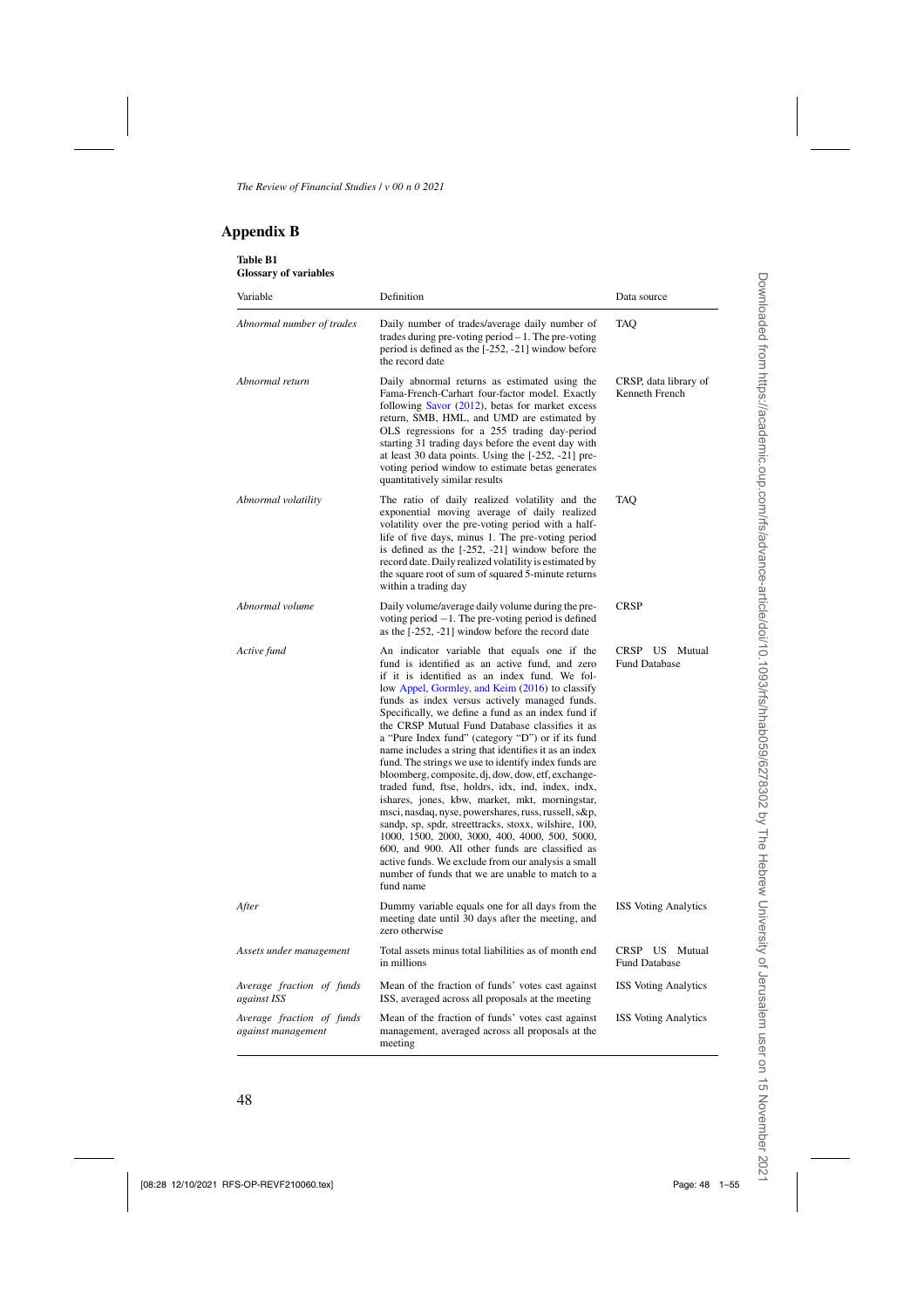| <b>Table B1</b> |
|-----------------|
| (Continued)     |

| Variable                               | Definition                                                                                                                                                                                                                                                                                                                                                                                                                  | Data source                                |
|----------------------------------------|-----------------------------------------------------------------------------------------------------------------------------------------------------------------------------------------------------------------------------------------------------------------------------------------------------------------------------------------------------------------------------------------------------------------------------|--------------------------------------------|
| Book-to-market ratio                   | Book-to-market in June of year $t =$ (book value of<br>stockholders' equity + balance sheet deferred taxes<br>and investment tax credit, if available-book value<br>of preferred stock for fiscal year $t-1$ )/market value<br>of equity in December of year $t-1$                                                                                                                                                          | CRSP, Compustat                            |
| Buy                                    | Dummy variable equals one if the fund buys the<br>stock on a given day, and zero otherwise                                                                                                                                                                                                                                                                                                                                  | ANcerno                                    |
| Churn ratio                            | Gaspar, Massa, and Matos<br>Following<br>(2005),<br>churn<br>we<br>define<br>ratio<br>as<br>$CR_{i,t} =$<br>$\frac{\sum_{j \in Q}  N_{j,i,t}P_{j,t}-N_{j,i,t-1}P_{j,t-1}-N_{j,i,t-1}\Delta P_{j,t} }{\sum_{j \in Q} \frac{N_{j,i,t}P_{j,t}-N_{j,i,t-1}P_{j,t-1}}{2}},$<br>where $P_{j,t}$ and $N_{j,t}$ represent the price and<br>the number of shares of company $j$ held by<br>institutional investor $i$ in quarter $t$ | CRSP US Mutual Fund<br>Database            |
| Close                                  | Dummy variable equals one if the proportion<br>voted in favor is between 45% and 55%, and zero<br>otherwise                                                                                                                                                                                                                                                                                                                 | <b>ISS Voting Analytics</b>                |
| Contradict                             | Dummy variable equals one if, for a given meeting,<br>the fund voted in support of at least one proposal<br>and that same proposal failed, or if the fund voted<br>against at least one proposal and that same proposal<br>passed; the dummy variable is zero otherwise                                                                                                                                                     | <b>ISS</b> Voting Analytics                |
| Contradict, fund against<br>management | Dummy variable equals one if, for at least one<br>proposal of a given meeting, the fund voted against<br>management recommendation and the voting<br>outcome of that same proposal was consistent<br>with management recommendation; the dummy<br>variable is zero otherwise                                                                                                                                                | <b>ISS Voting Analytics</b>                |
| Contradict, fund with man-<br>agement  | Dummy variable equals one if, for at least one<br>proposal of a given meeting, the fund consistently<br>voted with management recommendation and<br>the voting outcome of that same proposal was<br>against management recommendation; the dummy<br>variable is zero otherwise                                                                                                                                              | <b>ISS Voting Analytics</b>                |
| Environmental fund                     | Dummy variable equals one if the fund or the<br>fund family signed the Principles for Responsible<br>Investment (PRI)                                                                                                                                                                                                                                                                                                       | Principles for Responsi-<br>ble Investment |
| Expense ratio                          | Fraction of fund's assets used for administrative<br>and other operating expenses                                                                                                                                                                                                                                                                                                                                           | CRSP US Mutual Fund<br>Database            |
| Fraction of company held               | Number of shares held /number of shares outstand-<br>ing in bps                                                                                                                                                                                                                                                                                                                                                             | CRSP US Mutual Fund<br>Database            |
| Fund against ISS, outcome<br>with ISS  | Dummy variable equals one if, for at least one<br>proposal of a given meeting, the fund voted against<br>ISS recommendation and the voting outcome<br>of that same proposal was consistent with ISS<br>recommendation; the dummy variable is zero<br>otherwise                                                                                                                                                              | <b>ISS Voting Analytics</b>                |
| Fund with ISS, outcome<br>against ISS  | Dummy variable equals one if, for at least one<br>proposal of a given meeting, the fund consistently<br>voted with ISS recommendation and the voting<br>outcome of that same proposal was against ISS<br>recommendation; the dummy variable is zero<br>otherwise                                                                                                                                                            | <b>ISS Voting Analytics</b>                |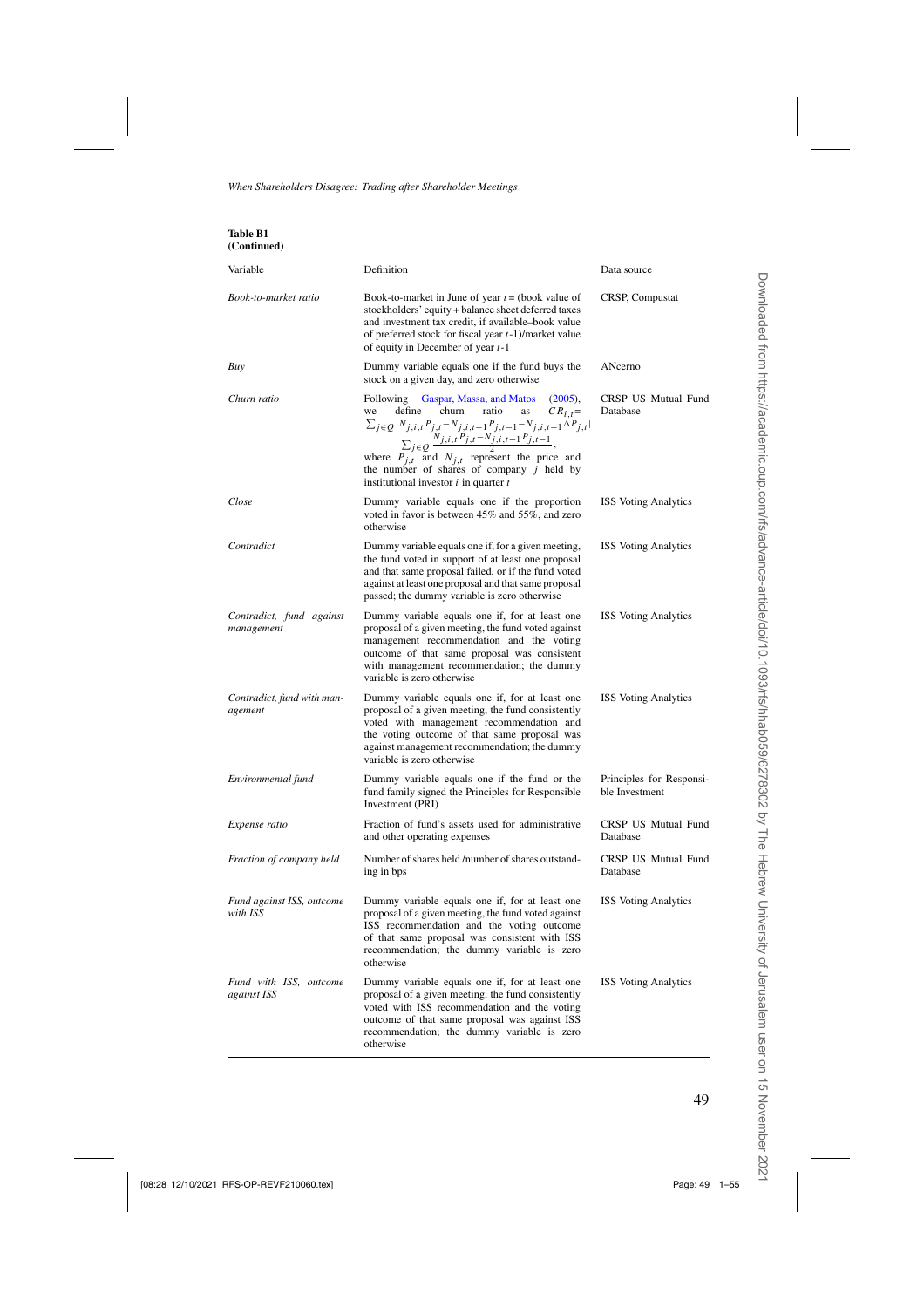| Table B1    |
|-------------|
| (Continued) |

| Variable                            | Definition                                                                                                                                                                                            | Data source                            |
|-------------------------------------|-------------------------------------------------------------------------------------------------------------------------------------------------------------------------------------------------------|----------------------------------------|
| <i>Distraction</i>                  | Dummy variable equals one for meetings held on<br>days with above-median number of shareholder<br>meetings, and zero otherwise                                                                        | <b>ISS Voting Analytics</b>            |
| ISS against management              | Dummy variable equals one if ISS recommends<br>voting against management for at least one<br>proposal, and zero otherwise                                                                             | <b>ISS Voting Analytics</b>            |
| Market capitalization               | Price $\times$ number of shares outstanding in millions                                                                                                                                               | <b>CRSP</b>                            |
| Merger vote                         | Dummy variable equals one if the meeting features<br>a vote on a merger (issagendaitemid = $M0405$ ), and<br>zero otherwise                                                                           | <b>ISS Voting Analytics</b>            |
| Net fraction of company<br>bought   | Net number of the firm's shares bought by the fund<br>on a given day/number of firm's shares outstanding,<br>in bps                                                                                   | ANcerno, CRSP                          |
| Net fraction of portfolio<br>bought | Net dollar value of shares bought by the fund on a<br>given day in a given firm divided by the total dollar<br>value of the fund's overall portfolio at the end of<br>the most recent quarter, in bps | ANcerno, CRSP                          |
| Nonroutine meeting                  | A meeting that has at least one nonroutine proposal                                                                                                                                                   | <b>ISS Voting Analytics</b>            |
| Nonroutine proposal                 | Proposals other than director elections, say-on-pay<br>proposals, and approving auditors                                                                                                              | <b>ISS Voting Analytics</b>            |
| Outcome against ISS                 | Dummy variable equals one if at least one outcome<br>is against ISS recommendation, and zero otherwise                                                                                                | <b>ISS Voting Analytics</b>            |
| Outcome against manage-<br>ment     | Dummy variable equals one if at least one outcome<br>is against management recommendation, and zero<br>otherwise                                                                                      | <b>ISS Voting Analytics</b>            |
| Overlapping directors               | Dummy variable equals one if the fund family<br>and the firm share a director, and zero otherwise.<br>See Li and Schwartz-Ziv (2020) for computational<br>details                                     | N-CSR filings,<br><b>GMI</b> rating    |
| Portfolio weight                    | Fraction of the total net assets in the portfolio on a<br>security, in bps                                                                                                                            | <b>CRSP US Mutual Fund</b><br>Database |
| Sell                                | Dummy variable equals one if the fund sells the<br>stock on a given day, and zero otherwise                                                                                                           | ANcerno                                |
| Special meeting                     | Variable is equal to one if "meetingtype" is<br>different from "annual"                                                                                                                               | <b>ISS Voting Analytics</b>            |
| Turnover ratio                      | Turnover ratio of the fund                                                                                                                                                                            | <b>CRSP US Mutual Fund</b><br>Database |
| Vote with ISS history               | The fraction of votes in which the fund consistently<br>voted with ISS's recommendation between 2007<br>and 2009                                                                                      | <b>ISS Voting Analytics</b>            |
| Vote with management his-<br>tory   | The fraction of votes in which the fund consis-<br>tently voted with management's recommendation<br>between 2007 and 2009                                                                             | <b>ISS</b> Voting Analytics            |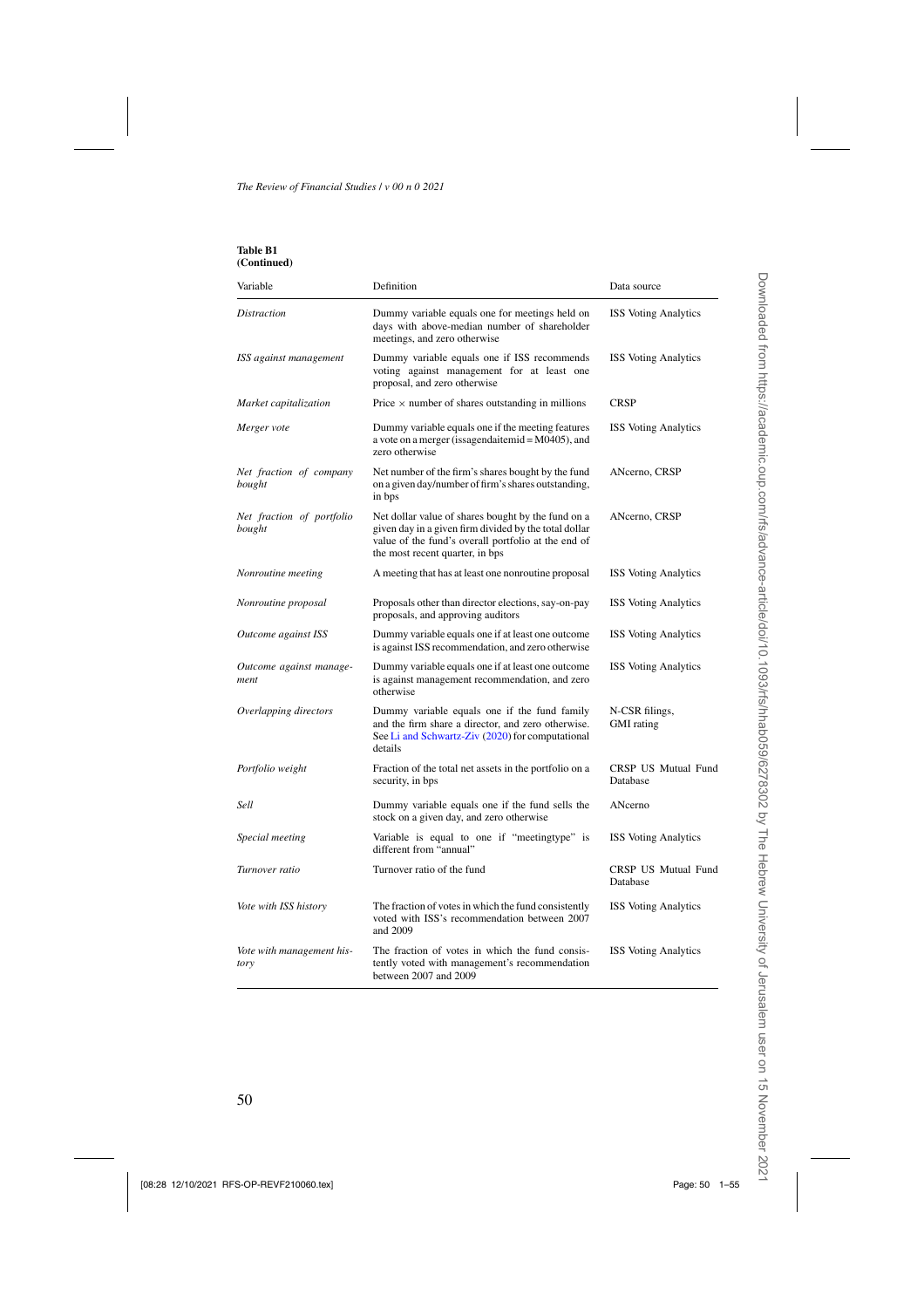#### <span id="page-50-0"></span>**References**

Acemoglu, D., V. Chernozhukov, and M. Yildiz. 2016. Fragility of asymptotic agreement under Bayesian learning. *Theoretical Economics* 11:187–225.

Adams, R. B., A. C. Akyol, and P. Verwijmeren. 2018. Director skill sets. *Journal of Financial Economics* 130:641–62.

Admati, A. R., and P. C. Pfleiderer. 2009. The 'Wall Street Walk' and shareholder activism: Exit as a form of voice. *Review of Financial Studies* 22:2445–85.

Agrawal, A. K. 2012. Corporate governance objectives of labor union shareholders: Evidence from proxy voting. *Review of Financial Studies* 25:187–226.

Allen, F., and D. Gale. 1999. Diversity of opinion and financing of new technologies. *Journal of Financial Intermediation* 8:68–89.

Appel, I. R., T. A. Gormley, and D. B. Keim. 2016. Passive investors, not passive owners. *Journal of Financial Economics* 121:111–41.

Babenko, I., G. Choi, and R. Sen. 2019. Management (of) proposals. Working Paper, Arizona State University.

Bach, L., and D. Metzger. 2017. Are shareholder votes rigged? Working Paper, Stockholm School of Economics.

———. 2019. How close are close shareholder votes? *Review of Financial Studies* 32:3183–214.

Bagwell, L. S. 1991. Shareholder heterogeneity: Evidence and implications. *American Economic Review* 81:218– 21.

Bai, J. 2009. Panel data models with interactive fixed effects. *Econometrica* 77:1229–79.

Bamber, L. S., O. E. Barron, and D. E. Stevens. 2011. Trading volume around earnings announcements and other financial reports: Theory, research design, empirical evidence, and directions for future research. *Contemporary Accounting Research* 28:431–71.

Bar-Isaac, H., and J. D. Shapiro. 2019. Blockholder voting. *Journal of Financial Economics* 136:695–717.

Bernhardt, D., T. Liu, and R. Marquez. 2018. Targeting target shareholders. *Management Science* 64:1489–509.

Bertrand, M., E. Duflo, and S. Mullainathan. 2004. How much should we trust differences-in-differences estimates? *Quarterly Journal of Economics* 119:249–75.

Bollerslev, T., J. Li, and Y. Xue. 2018. Volume, volatility, and public news announcements. *Review of Economic Studies* 85:2005–41.

Bolton, P., T. Li, E. Ravina, and H. Rosenthal. 2020. Investor ideology. *Journal of Financial Economics* 137:320– 52.

Boot, A. W. A., R. Gopalan, and A. V. Thakor. 2006. The entrepreneur's choice between private and public ownership. *Journal of Finance* 61:803–36.

———. 2008. Market liquidity, investor participation, and managerial autonomy: Why do firms go private? *Journal of Finance* 63:2013–59.

Brav, A., W. Jiang, T. Li, and J. Pinnington. 2021. Picking friends before picking (proxy) fights: How mutual fund voting shapes proxy contests. Working Paper, Duke University.

Bubb, R., and E. Catan. 2020. The party structure of mutual funds. Working Paper, New York University School of Law.

Bushee, B. J. 1998. The influence of institutional investors on myopic R&D investment behavior. *Accounting Review* 73:305–33.

Busse, J. A., T. Chordia, L. Jiang, and Y. Tang. 2021. Transaction costs, portfolio characteristics, and mutual fund performance. *Management Science* 67:1227–48.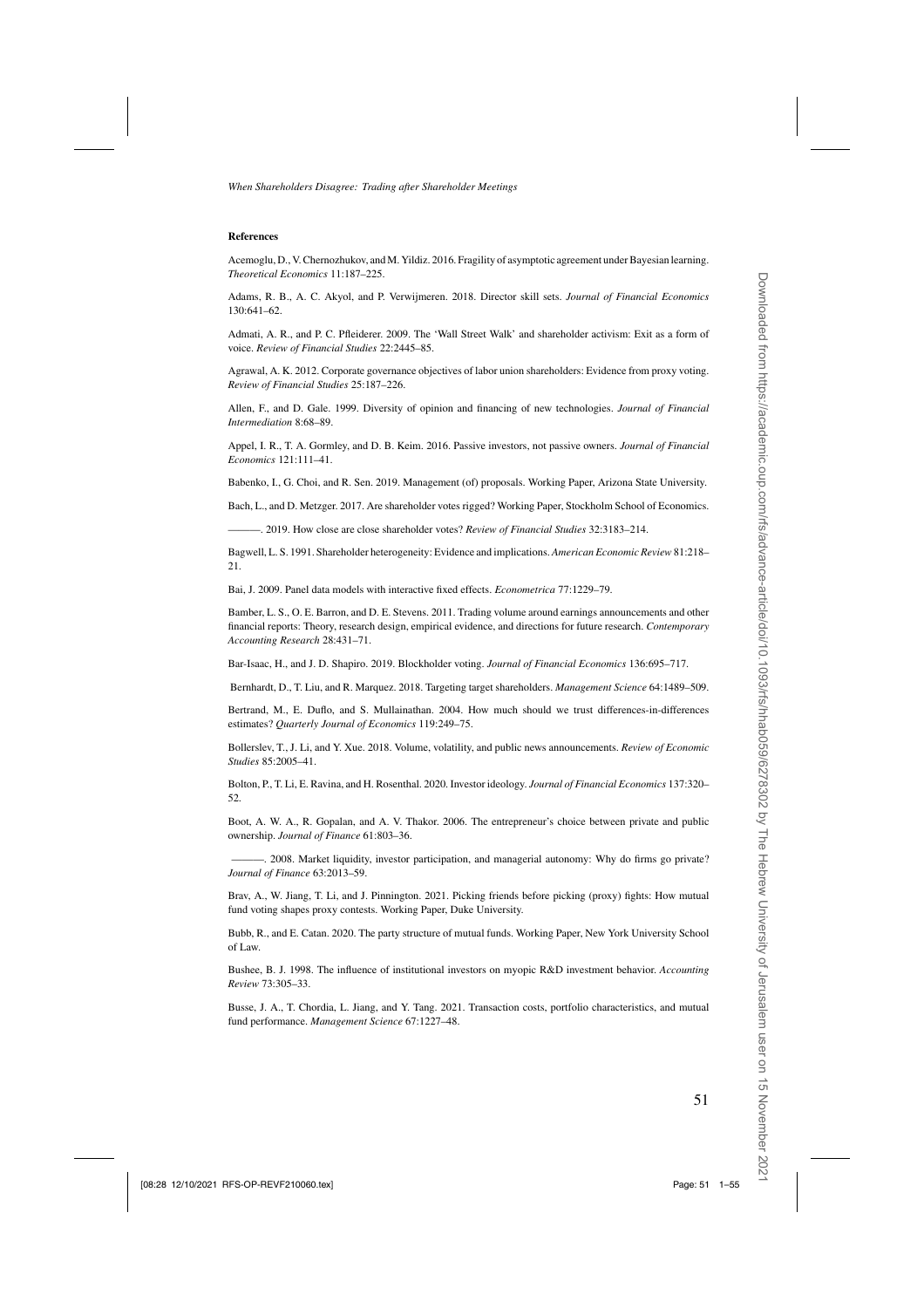<span id="page-51-0"></span>Calluzzo, P., and S. Kedia. 2019. Mutual fund board connections and proxy voting. *Journal of Financial Economics* 134:669–88.

Chae, J. 2005. Trading volume, information asymmetry, and timing information. *Journal of Finance* 60:413–42.

Cookson, J. A., and M. Niessner. 2020. Why don't we agree? Evidence from a social network of investors. *Journal of Finance* 75:173–228.

Cronqvist, H., and R. Fahlenbrach. 2009. Large shareholders and corporate policies. *Review of Financial Studies* 22:3941–76.

Cuñat, V., M. Giné, and M. Guadalupe. 2012. The vote is cast: The effect of corporate governance on shareholder value. *Journal of Finance* 67:1943–77.

———. 2016. Say pays! Shareholder voice and firm performance. *Review of Finance* 20:1799–834.

Cvijanovic, D., A. Dasgupta, and K. E. Zachariadis. 2016. Ties that bind: How business connections affect mutual fund activism. *Journal of Finance* 71:2933–66.

Cvijanovic, D., M. Groen-Xu, and K. E. Zachariadis. 2020. Free-riders and underdogs: Participation in corporate voting. Working Paper, Queen Mary University of London.

Davis, G. F., and E. H. Kim. 2007. Business ties and proxy voting by mutual funds. *Journal of Financial Economics* 85:552–70.

DeMarzo, P. 1993. Majority voting and corporate control: The rule of the dominant shareholder. *Review of Economic Studies* 60:713–34.

Desai, M. A., and L. Jin. 2011. Institutional tax clienteles and payout policy. *Journal of Financial Economics* 100:68–84.

Diether, K. B., C. J. Malloy, and A. Scherbina. 2002. Differences of opinion and the cross section of stock returns. *Journal of Finance* 57:2113–41.

Donaldson, J. R., N. Malenko, and G. Piacentino. 2020. Deadlock on the board. *Review of Financial Studies* 33:4445–88.

Duan, Y., and Y. Jiao. 2016. The role of mutual funds in corporate governance: Evidence from mutual funds' proxy voting and trading behavior. *Journal of Financial and Quantitative Analysis* 51:489–513.

Edmans, A. 2009. Blockholder trading, market efficiency, and managerial myopia. *Journal of Finance* 64:2481– 513.

Ertimur, Y., F. Ferri, and D. Oesch. 2013. Shareholder votes and proxy advisors: Evidence from say on pay. *Journal of Accounting Research* 51:951–96.

Ertimur, Y., F. Ferri, and S. R. Stubben. 2010. Board of directors' responsiveness to shareholders: Evidence from shareholder proposals. *Journal of Corporate Finance* 16:53–72.

Feddersen, T. J., and W. Pesendorfer. 1996. The swing voter's curse. *American Economic Review* 86:408–24.

Fedyk, A. 2018. Disagreement after news: Gradual information diffusion or differences of opinion? Working Paper, University of California, Berkeley.

Fich, E. M., J. Harford, and A. L. Tran. 2015. Motivated monitors: The importance of institutional investors' portfolio weights. *Journal of Financial Economics* 118:21–48.

Fos, V., and W. Jiang. 2016. Out-of-the-money CEOs: Private control premium and option exercises. *Review of Financial Studies* 29:1549–85.

Fos, V., K. Li, and M. Tsoutsoura. 2017. Do director elections matter? *Review of Financial Studies* 31:1499–531.

Garlappi, L., R. Giammarino, and A. Lazrak. 2017. Ambiguity and the corporation: Group disagreement and underinvestment. *Journal of Financial Economics* 125:417–33.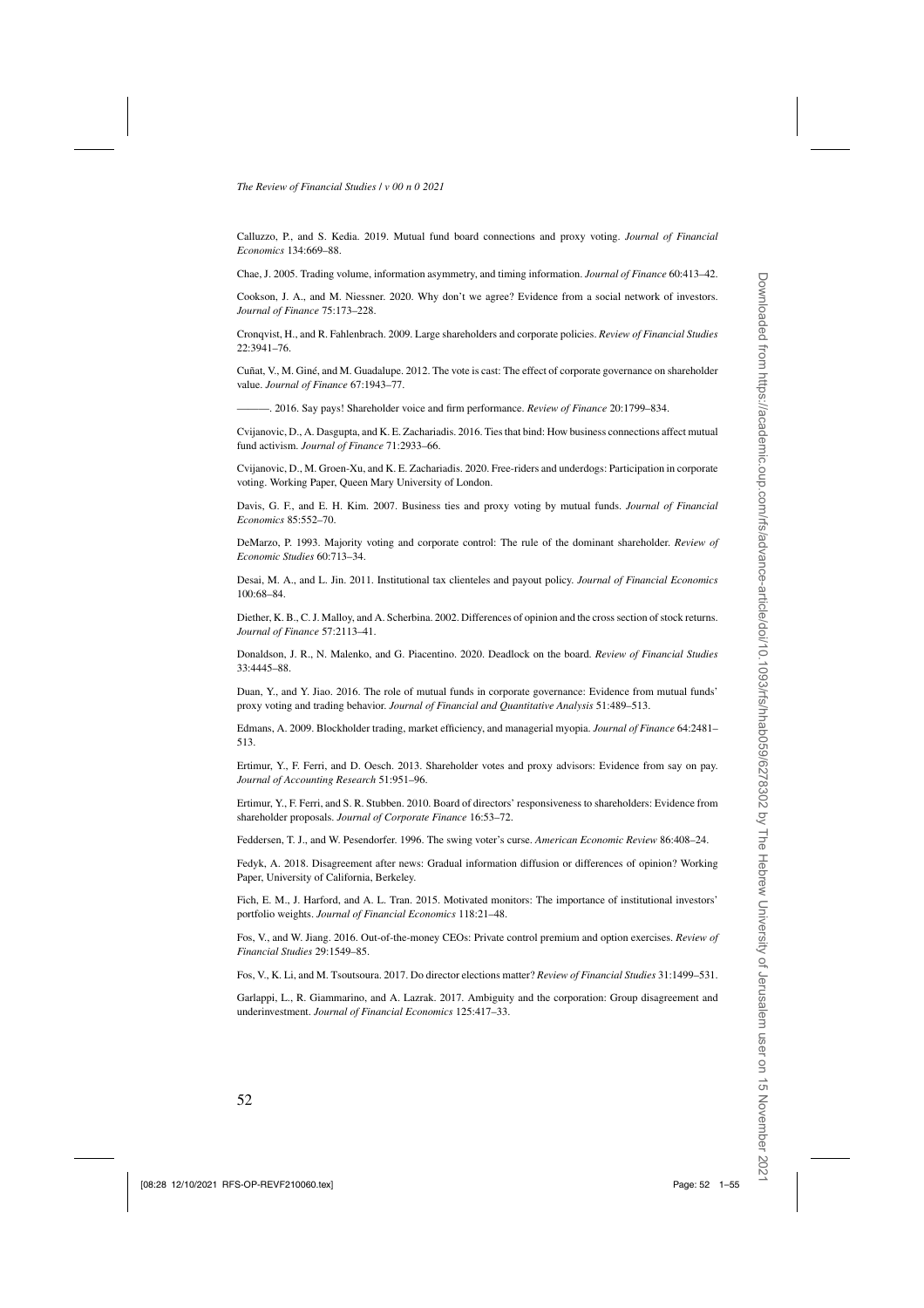<span id="page-52-0"></span>———. 2020. Corporate politics: Voting, polarization, and investment dynamics. Working Paper, University of British Columbia.

Garner, C. M., C. G. Geissinger, and J. T. Woodley. 2017. *Annual Meeting Handbook: Providing a General Overview of State and Federal Laws and Stock Exchange Rules Relating to Annual Meetings of Shareholders,* Chicago, IL: Donnelley Financial Solutions.

Gaspar, J.-M., M. Massa, and P. Matos. 2005. Shareholder investment horizons and the market for corporate control. *Journal of Financial Economics* 76:135–65.

Giannini, R., P. Irvine, and T. Shu. 2018. The convergence and divergence of investors' opinions around earnings news: Evidence from a social network. *Journal of Financial Markets* 42:94–120.

Gillan, S. L., and L. T. Starks. 2000. Corporate governance proposals and shareholder activism: The role of institutional investors. *Journal of Financial Economics* 57:275–305.

Hadlock, C. J., and M. Schwartz-Ziv. 2019. Blockholder Heterogeneity, multiple blocks, and the dance between blockholders. *Review of Financial Studies* 32:4196–227.

Hamilton, B. H., J. A. Nickerson, and H. Owan. 2012. Diversity and productivity in production teams. *Advances in the Economic Analysis of Participatory & Labor-Managed Firms* 13:99–138.

Harris, M., and A. Raviv. 1993. Differences of opinion make a horse race. *Review of Financial Studies* 6:473–506.

He, J., J. Huang, and S. Zhao. 2019. Internalizing governance externalities: The role of institutional crossownership. *Journal of Financial Economics* 134:400–418.

Hong, H., and J. C. Stein. 2003. Differences of opinion, short-sales constraints, and market crashes. *Review of Financial Studies* 16:487–525.

———. 2007. Disagreement and the stock market. *Journal of Economic Perspectives* 21:109–28.

Hu, G., K. M. Jo, Y. A. Wang, and J. Xie. 2018. Institutional trading and Abel Noser data. *Journal of Corporate Finance* 52:143–67.

Huang, A. G., H. Tan, and R. Wermers. 2020. Institutional trading around corporate news: Evidence from textual analysis. *Review of Financial Studies* 33:4627–75.

Iliev, P., and M. Lowry. 2015. Are mutual funds active voters? *Review of Financial Studies* 28:446–85.

Kakhbod, A., U. Loginova, A. Malenko, and N. Malenko. 2020. Advising the management. Working Paper, Massachusetts Institute of Technology.

Kandel, E., M. Massa, and A. Simonov. 2011. Do small shareholders count? *Journal of Financial Economics* 101:641–665.

Kandel, E., and N. D. Pearson. 1995. Differential interpretation of public signals and trade in speculative markets. *Journal of Political Economy* 103:831–72.

Kandel, E., and B.-Z. Zilberfarb. 1999. Differential interpretation of information in inflation forecasts. *Review of Economics and Statistics* 81:217–26.

Karpoff, J. M. 1986. A theory of trading volume. *Journal of Finance* 41:1069–87.

———. 2001. The impact of shareholder activism on target companies: A survey of empirical findings. Working Paper, University of Washington.

Karpoff, J. M., P. H. Malatesta, and R. A. Walkling. 1996. Corporate governance and shareholder initiatives: Empirical evidence. *Journal of Financial Economics* 42:365–95.

Kim, E. H., and P. Ouimet. 2014. Broad-based employee stock ownership: Motives and outcomes. *Journal of Finance* 69:1273–319.

Kim, O., and R. E. Verrecchia. 1991a. Market reaction to anticipated announcements. *Journal of Financial Economics* 30:273–309.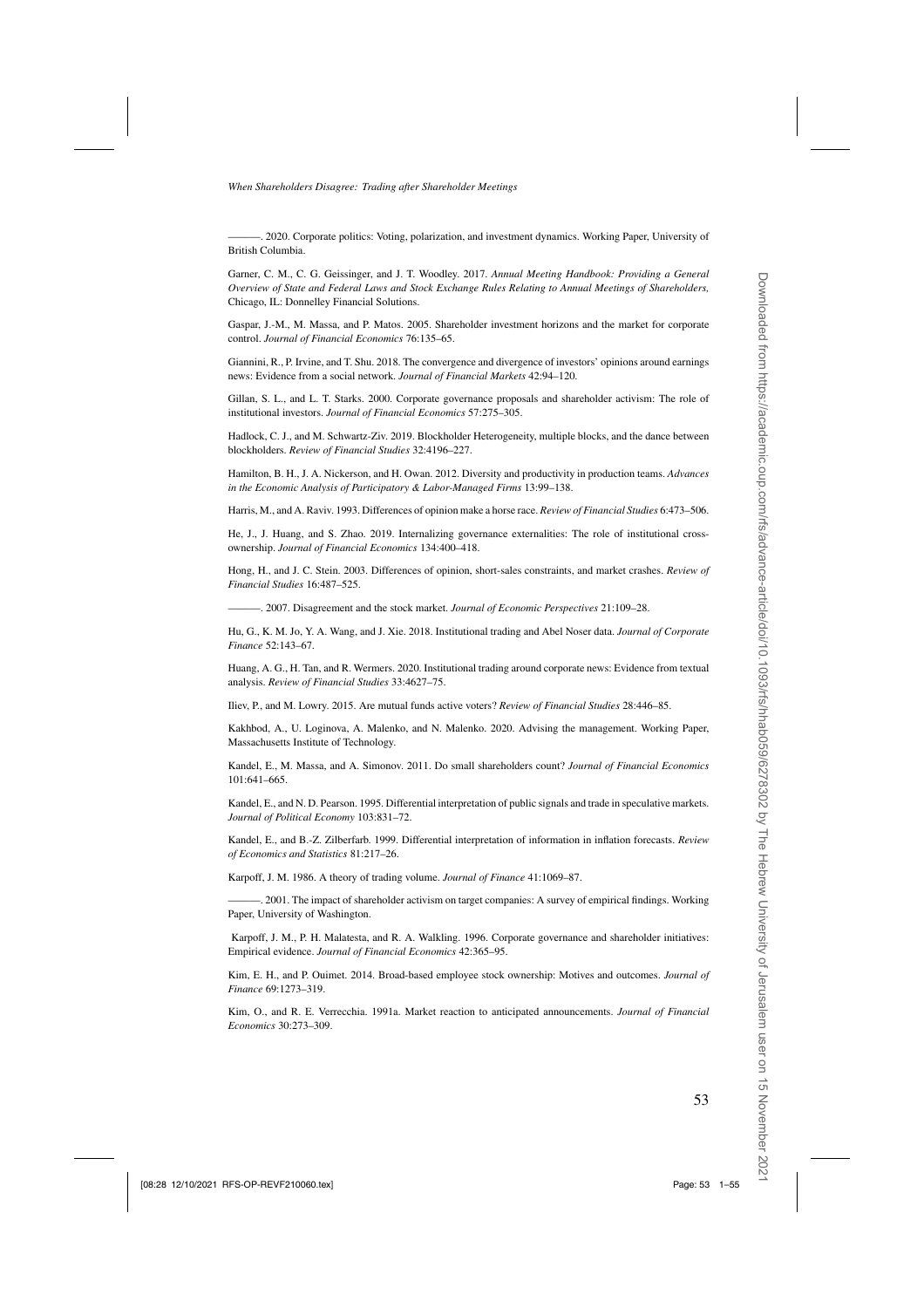<span id="page-53-0"></span>———. 1991b. Trading volume and price reactions to public announcements. *Journal of Accounting Research* 29:302–21.

Kurz, M. 1994a. On rational belief equilibria. *Economic Theory* 4:859–76.

———. 1994b. On the structure and diversity of rational beliefs. *Economic Theory* 4:877–900.

Kyle, A. S. 1985. Continuous auctions and insider trading. *Econometrica* 53:1315–35.

Kyle, A. S., and F. A. Wang. 1997. Speculation duopoly with agreement to disagree: Can overconfidence survive the market test? *Journal of Finance* 52:2073–90.

Levit, D., and N.Malenko. 2011. Nonbinding voting for shareholder proposals. *Journal of Finance* 66:1579–1614.

Levit, D., N. Malenko, and E. Maug. 2020. Trading and shareholder democracy. Working Paper, University of Washington.

Li, R., andM. Schwartz-Ziv. 2020. Shareholder satisfaction with overlapping directors.Working Paper, University of Alabama.

Malenko, N., and Y. Shen. 2016. The role of proxy advisory firms: Evidence from a regression-discontinuity design. *Review of Financial Studies* 29:3394–427.

Matvos, G., and M. Ostrovsky. 2008. Cross-ownership, returns, and voting in mergers. *Journal of Financial Economics* 89:391–403.

———. 2010. Heterogeneity and Peer effects in mutual fund proxy voting. *Journal of Financial Economics*  $98.90 - 112$ .

Maug, E., and K. Rydqvist. 2009. Do shareholders vote strategically? Voting behavior, proposal screening, and majority rules. *Review of Finance* 13:47–79.

Meirowitz, A., and S. Pi. 2020. The shareholder's dilemma: Voting and trading. Working Paper, University of Utah.

Milgrom, P., and N. Stokey. 1982. Information, trade and common knowledge. *Journal of Economic Theory* 26:17–27.

Morgan, A., A. Poulsen, J. Wolf, and T. Yang. 2011. Mutual funds as monitors: Evidence from mutual fund voting. *Journal of Corporate Finance* 17:914–28.

Morris, S. 1995. The common prior assumption in economic theory. *Economics and Philosophy* 11:227–53.

Puckett, A., and X. Yan. 2011. The interim trading skills of institutional investors. *Journal of Finance* 66:601–33.

Savor, P. G. 2012. Stock returns after major price shocks: The impact of information. *Journal of Financial Economics* 106:635–59.

Schwartz-Ziv, M., and E. Volkova. 2020. Is blockholder diversity detrimental? Working Paper, Hebrew University of Jerusalem.

Schwartz-Ziv, M., and R. Wermers. 2020. Do institutional investors monitor their large vs. small investments differently? Evidence from the say-on-pay vote. Working Paper, Hebrew University of Jerusalem.

Söderlind, P. 2009. Why disagreement may not matter (much) for asset prices. *Finance Research Letters* 6:73–82.

Tirole, J. 1982. On the possibility of speculation under rational expectations. *Econometrica* 50:1163–81.

Van Wesep, E. D. 2014. The idealized electoral college voting mechanism and shareholder power. *Journal of Financial Economics* 113:90–108.

Varian, H. R. 1985. Divergence of opinion in complete markets: A note. *Journal of Finance* 40:309–17.

———. 1989. Differences of opinion in financial markets. In *Financial risk: Theory, evidence and implications: Proceedings of the Eleventh Annual Economic Policy Conference of the Federal Reserve Bank of St. Louis*, ed. C. C. Stone, 3–37. Dordrecht, the Netherlands: Springer.